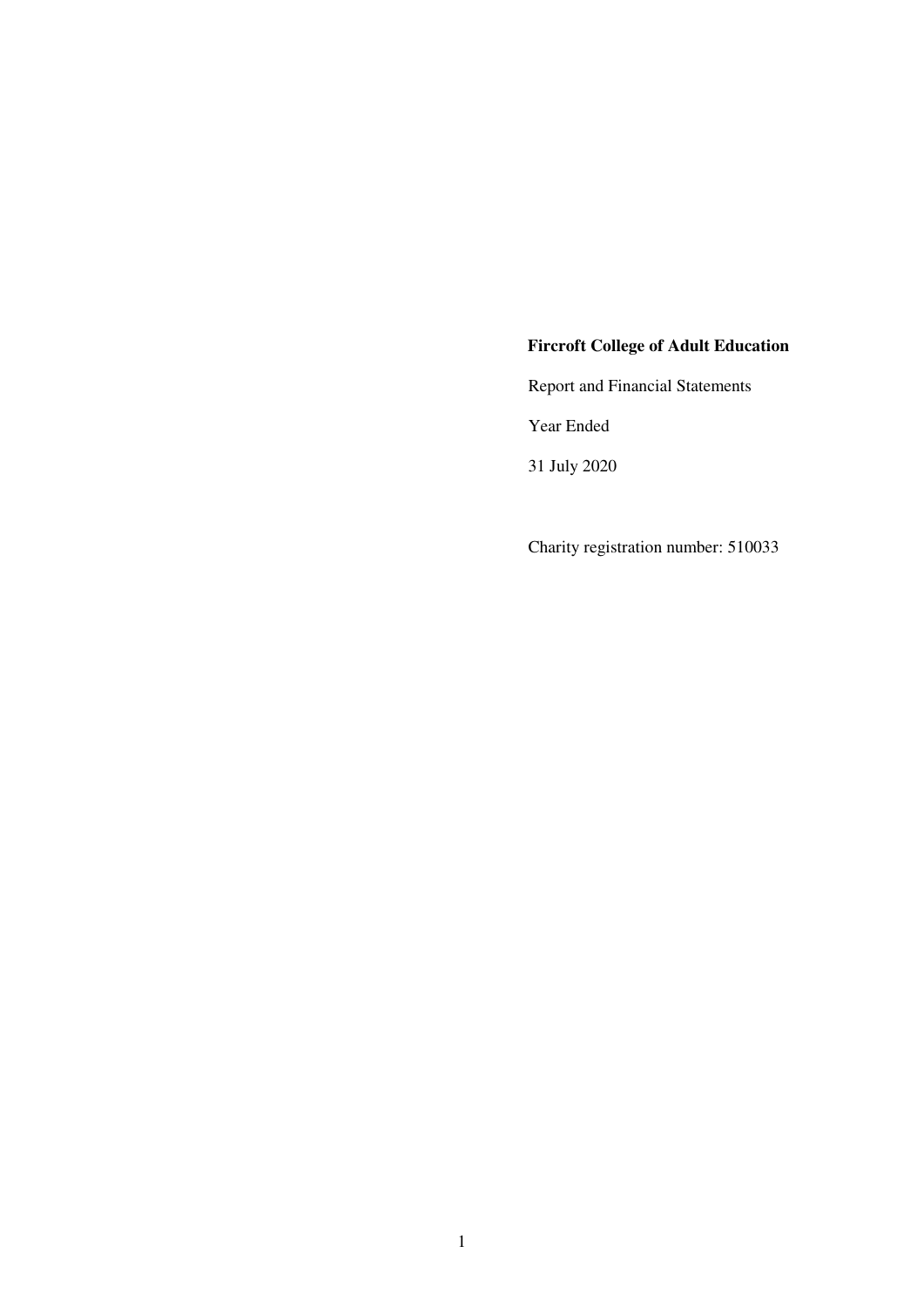# **Key Management Personnel, Board of Governors and Professional advisers**

## **Key management personnel**

Key management personnel were represented by the following in 2019/20:

Mel Lenehan Principal and CEO; Accounting officer<br>Michael Conway Jones Vice Principal Michael Conway Jones

# **Board of Governors**

A full list of Governors is given on page 16 of these financial statements.

**Principal and Registered Office** 1018 Bristol Road, Selly Oak, Birmingham B29 6LH

#### **Professional advisors**

 **Financial Statements and Regularity Auditors Internal Auditors** Buzzacott LLP<br>130 Wood Street St Phi London Temple Row<br>EC2V 6DL Birmingham

**Bankers Investment Management**  Lloyds Bank plc<br>
University of Birmingham<br>
Smith and Williamson<br>
9 Colmore Row<br>
9 Colmore Row University of Birmingham 9 Colmore R<br>
142 Edgbaston Park Road Birmingham 142 Edgbaston Park Road Birming<br>Edgbaston B3 2BJ **Edgbaston** Birmingham B15 2TY

**St Philips Point** Birmingham<br>B<sub>2</sub> 5AF B2 5AF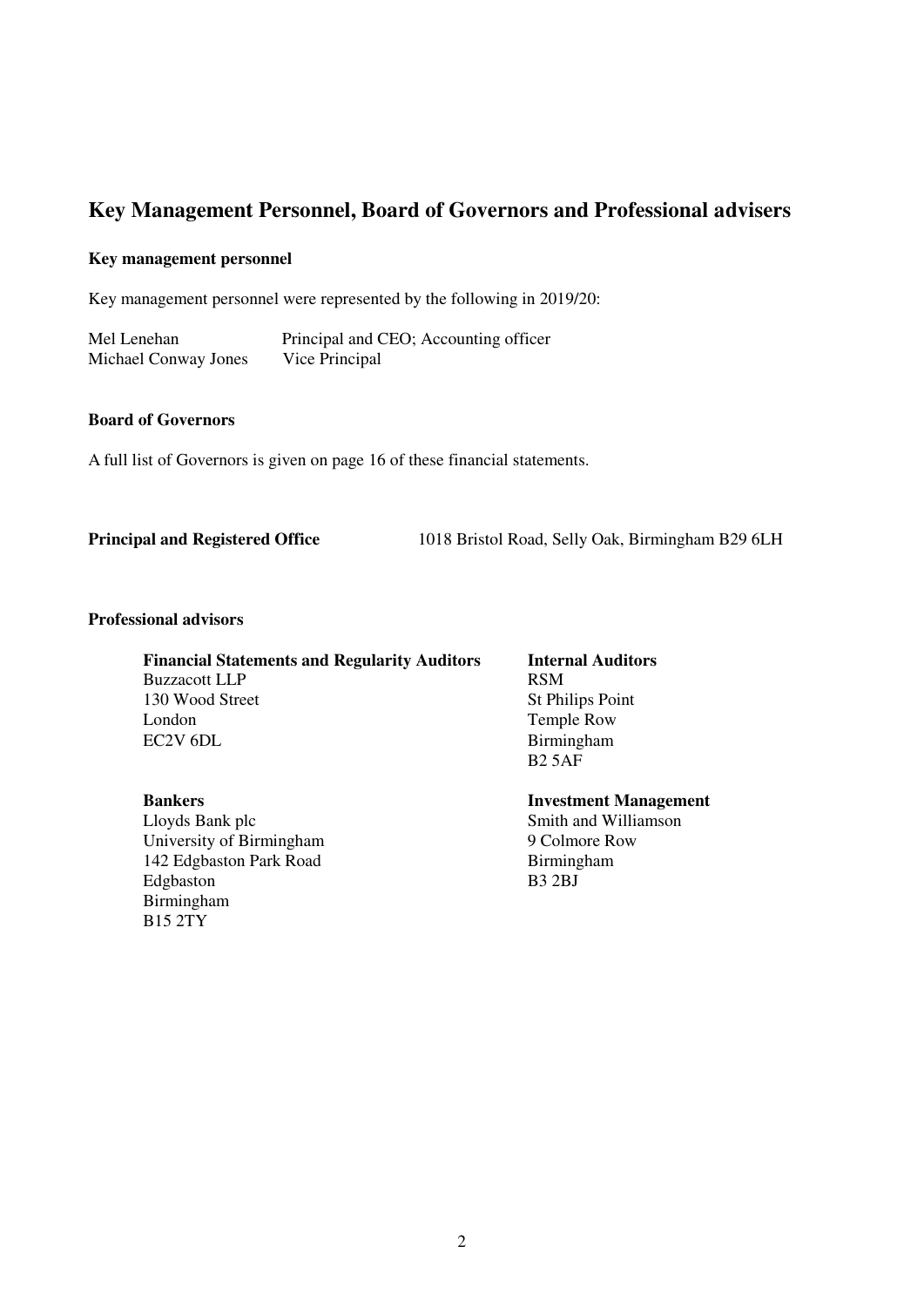# **Contents**

# **Contents**

| Page: |                                                                                                                                                                                                     |
|-------|-----------------------------------------------------------------------------------------------------------------------------------------------------------------------------------------------------|
| 4     | Report of the Governing Body                                                                                                                                                                        |
| 15    | Statement of Corporate Governance and Internal Control                                                                                                                                              |
| 22    | Governing Body's statement on the College's regulatory, propriety and compliance with<br>Funding body terms and conditions of funding                                                               |
| 23    | Statement of Responsibilities of the Governing Body                                                                                                                                                 |
| 24    | Independent Auditor's Report to the Governing Body of Fircroft College of Adult Education                                                                                                           |
| 27    | Reporting Accountant's Report on Regularity to the Governing Body of Fircroft College of<br>Adult Education and the Secretary of State for Education acting through the Department for<br>Education |
| 29    | Statement of Comprehensive Income and Expenditure                                                                                                                                                   |
| 30    | College Statement of Changes in Reserves                                                                                                                                                            |
| 31    | Balance Sheet as at 31 July                                                                                                                                                                         |
| 32    | <b>Statement of Cash Flows</b>                                                                                                                                                                      |
| 33    | Notes to the Accounts                                                                                                                                                                               |
|       |                                                                                                                                                                                                     |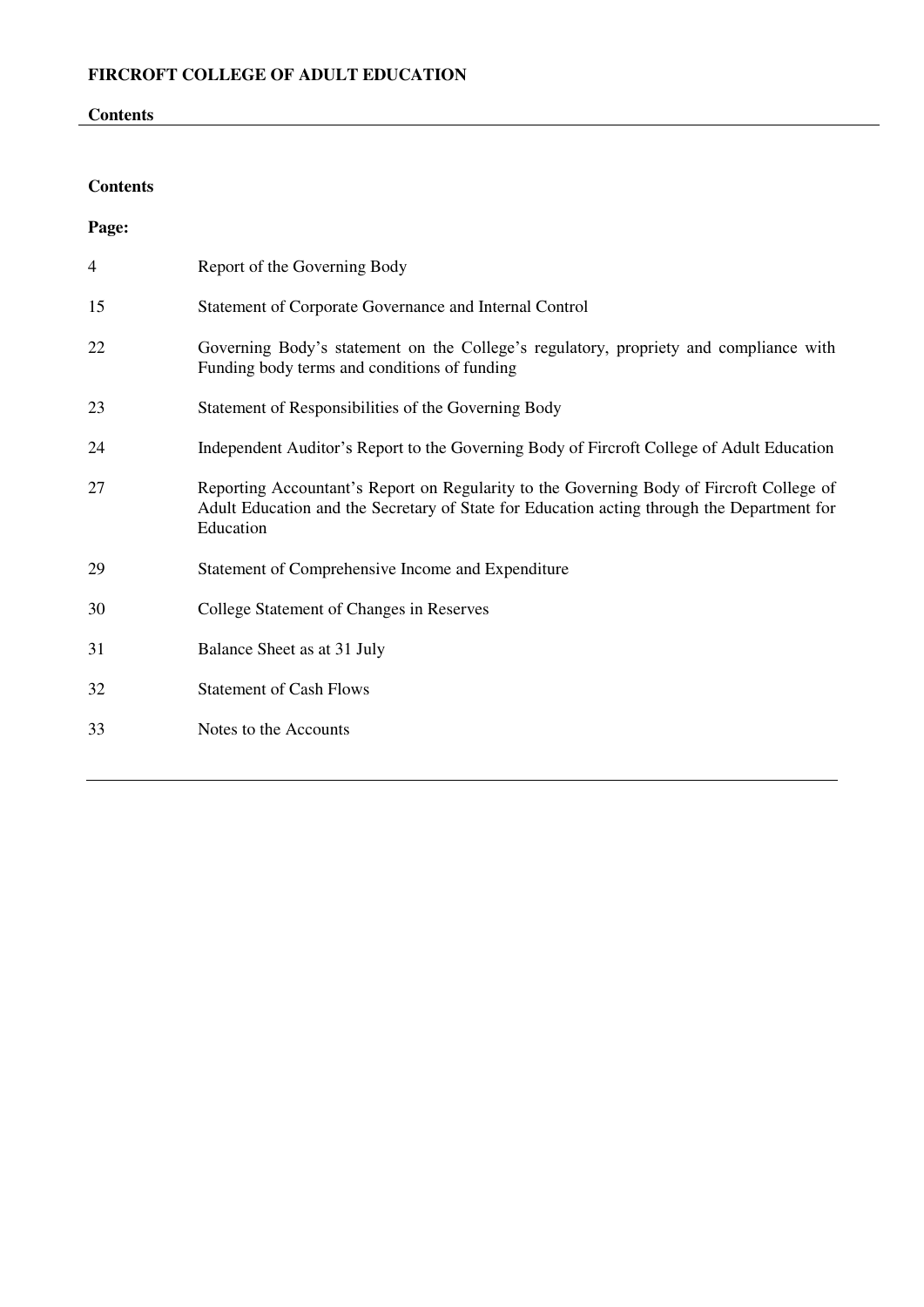## **Report of the Governing Body**

# <span id="page-3-0"></span>**NATURE, OBJECTIVES AND STRATEGIES**

The members of the Governing Body present their report and the audited financial statements for the year ended 31 July 2020.

## **Legal status**

Fircroft College was initially set up in 1909 and then re-established as a charitable trust on 10 September 1979, Charity number 510033, and is a designated institution under the Further and Higher Education Act 1992 for the purpose of conducting residential adult education. Unlike mainstream Further Education colleges, Fircroft College is regulated by the Charity Commission. It has no subsidiary undertakings. The College is also subject to regulation from other bodies such as DfE, and the Education and Skills Funding Agency (ESFA)

#### **Public Benefit Test**

The members of the Governing Body, who are trustees of the charity, are disclosed on page 15. In setting and reviewing the College's strategic objectives, the Governing Body has had due regard for the Charity Commission's guidance on public benefit and particularly upon its supplementary guidance on the advancement of education. The guidance sets out the requirement that all organisations wishing to be recognised as charities must demonstrate, explicitly, that their aims are for the public benefit.

The student statistics on page 4 indicate the extent to which the College has met its own "social justice" mission.

## **College objects and mission**

As set out in its Trust Deed, the College's objects are "*for the public benefit, provide and promote adult, further and higher education including, without limitation, the provision of residential education".*

The College's current mission is *'To promote social justice by providing adults with an excellent learning environment for personal, professional and political development'*.

### **Values**

The College has confirmed its values as:

**Inspiring and transformative** - We strive to stimulate and enthuse individuals to develop their knowledge, confidence and skills to change their lives and communities for the better and for everyone to fulfil their potential.

**Inclusive and diverse** - We actively embrace the uniqueness of all individuals, instil a culture of dignity and respect and celebrate difference.

**Supportive** - We provide an environment which develops independence whilst recognising and responding to individual needs; an environment in which all flourish.

**Collaborative** - We are a community based on co-operation that shares knowledge and skills. We work in partnership wherever possible to leverage our uniqueness.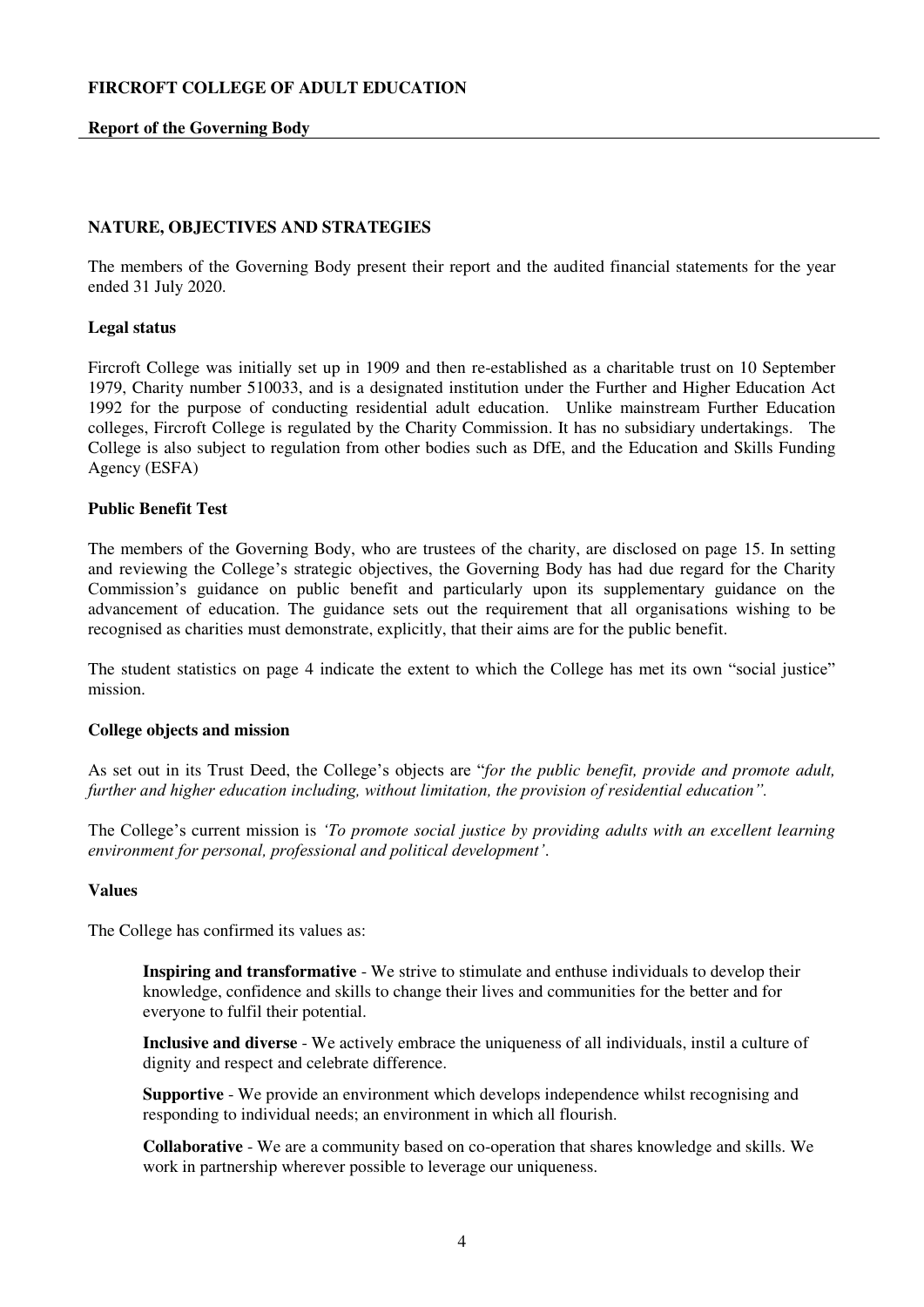#### **Report of the Governing Body** (continued)

## **NATURE, OBJECTIVES AND STRATEGIES** (continued)

**Values** (continued)

**Develop and grow** - As a learning organisation we are committed and open to continually improving what we do and how we do it so we can evolve and respond to a fast changing world.

## **Implementation of strategic plan**

Following a strategic review in 2018, the College has a five year strategy and implementation plan which focuses on ensuring the long term sustainability of the College. This builds upon the success of its previous strategy and is embedded across the College in terms of its delivery. 2019/20 was the first year of the five year strategy.

The College's Strategic Goals are to:

- 1. Provide an excellent education environment for all
- 2. Ensure the long term sustainability of the College
- 3. Develop the College's external profile and build on its reputation

## **Impacts of Covid-19 on strategic plan**

Due to the deepening Covid-19 pandemic, the College temporarily closed for face-to face learning on the 17th March 2020 moving its teaching provision on-line wherever possible and practical. Back office operations also moved to remote working arrangements at this time, and have continued to work successfully for the remainder of the financial year. A specific Covid-19 working group was established to examine and determine all aspects of the College's response to the pandemic (health & safety, risk assessment, operational etc), and reports regularly to the Governing Body on progress, compliance and initiatives. The College has strictly observed the continuing Government guidance throughout, and has continued courses to completion wherever possible. It has also maintained contact with students to finalise work or to prepare them for a return to learning.

Consequently, the College has been unable to deliver a full programme of courses (especially residentially based courses) during 2019/20. It has however met the revised delivery targets set by ESFA and WMCA in reconciliation of their respective funding grants.

Residential education is a central tenet of Fircroft, and remains at the heart of the strategy. The College reopened in September 2020 and will continue to deliver to this business model wherever possible, within Government restrictions as they vary relative to the threats raised by the pandemic.

However the restriction of residential provision may impact upon the Colleges income flows during 2020/21. The extent and impact will be dependent upon the funding arrangements (or any variations to them) as defined by ESFA and WMCA. Neither ESFA nor WMCA have issued funding guidance related to Covid-19 related disruption during 2020/21 financial year.

Early indications show a reluctance of students to enrol for the short non-residential courses planned in October, but this is against significant local coronavirus controls being introduced by Government in the Birmingham, Solihull and Sandwell areas of greater Birmingham in September. The Access to HE courses have recruited well and the College will be offering an additional programme in Health in 20/21. Further residential courses will begin in late October 2020.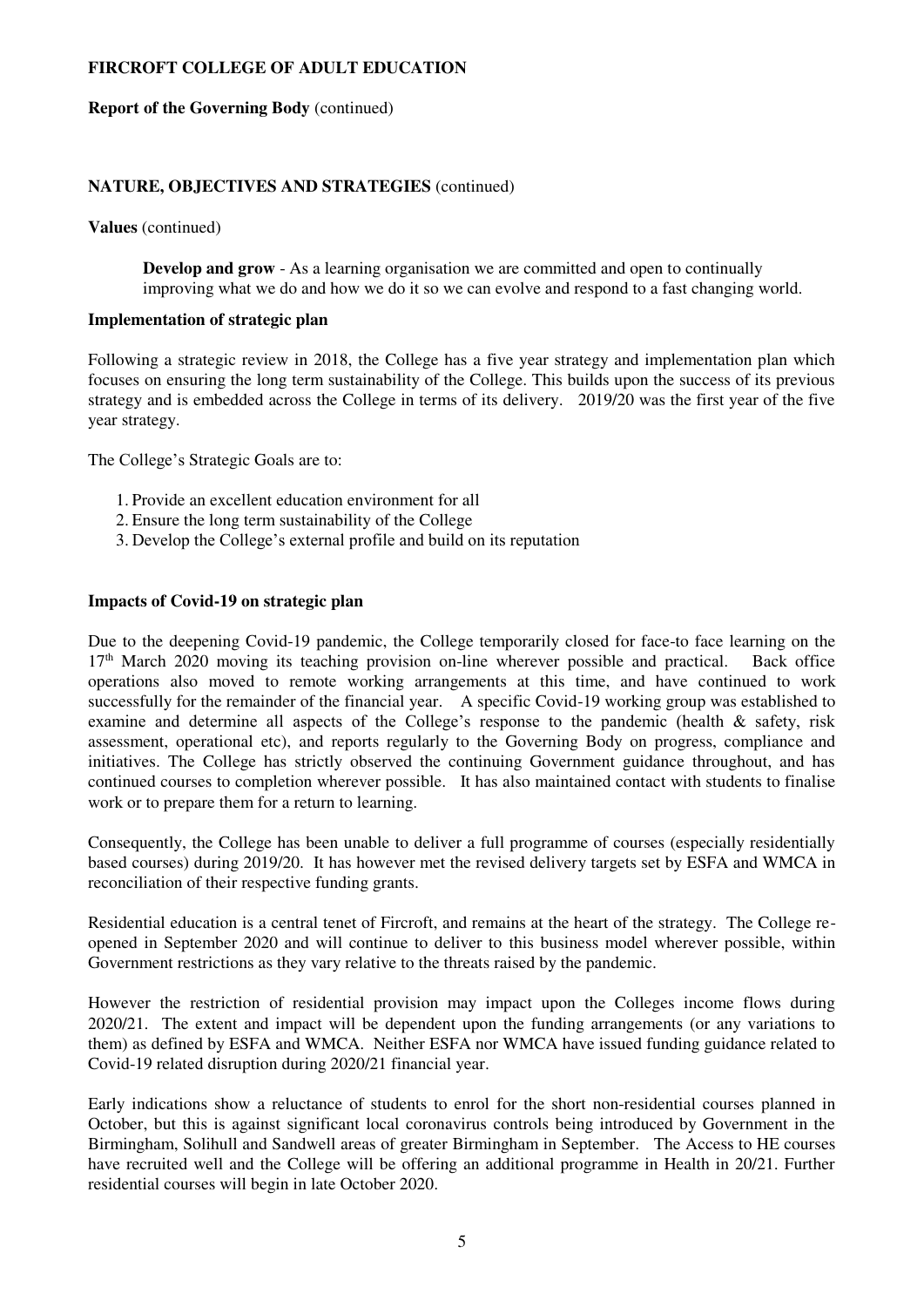### **Report of the Governing Body** (continued)

# **CURRENT AND FUTURE DEVELOPMENT AND PERFORMANCE**

#### **Student numbers**

The College had 1,199 ESFA funded enrolments against the 2018/19 figure of 1,762. Consequently, the college fell short of its original funding allocation on its ASB allocation (£355,836 82.1%) and met its grant allocation on Community allocation (£1,067,337 100%) whilst being below Advanced Learner Loans Bursary (£316,490 97.8%). This performance was adversely impacted by the coronavirus pandemic and associated Government lockdown restrictions. However in March 2020, ESFA revised the contractual performance targets with further clarifications issued in August 2020. This reduced the performance targets to between 68% - 99.9%for AEB contracts. The ALL Bursary performance is within the ESFA 3% tolerance, and consequently there will not be any adverse financial impact for the College.

In line with its mission, Fircroft College recruits high proportions of learners who have few educational qualifications (defined as none or at level 1), are on means tested benefits or attract additional funding (disadvantaged uplift) by nature of the deprived area in which they live or their individual circumstances (e.g. mental health, substance abuse or ex-offender) :

|                                  | <b>Total ESFA</b> | Learners with   | Learners |
|----------------------------------|-------------------|-----------------|----------|
|                                  | funded            | few educational | claiming |
|                                  | learners          | qualifications  | benefits |
|                                  |                   |                 |          |
| Access course                    | 19                |                 |          |
| Short courses - Adult Skills     | 286               | 88              | 190      |
| Community<br>Short<br>$course -$ | 894               | 458             | 759      |
| Learning                         |                   |                 |          |
| Total                            | 1,199             | 547             | 960      |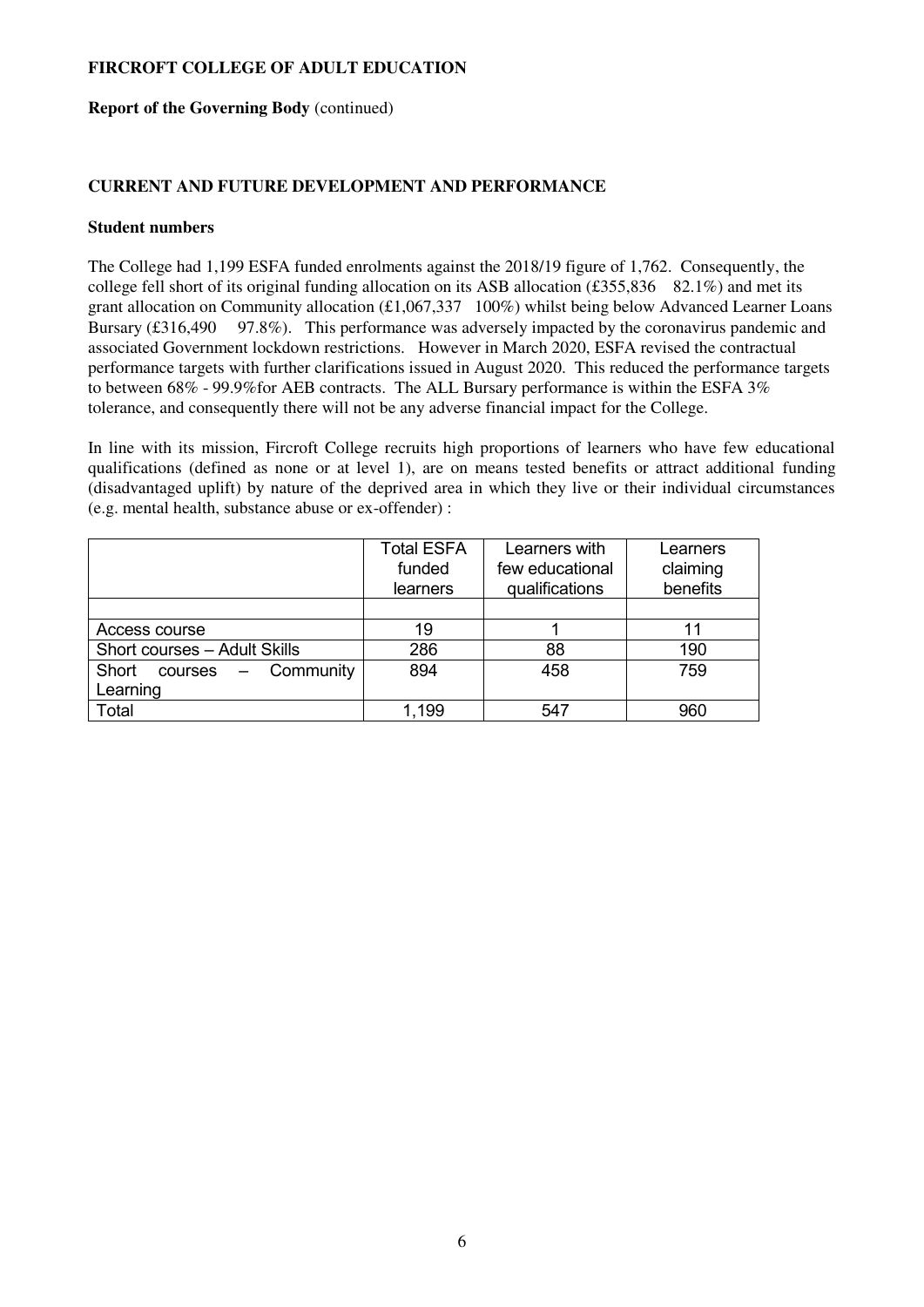#### **Report of the Governing Body** (continued)

## **CURRENT AND FUTURE DEVELOPMENT AND PERFORMANCE (continued)**

#### **Student achievements**

The college runs accredited and unaccredited courses ranging from 1 day to 30 weeks and from Entry 3 to Level 3. At every level our results are significantly above the latest national Qualification Achievement Rates:

|                        | 2018/19          |             |             | <b>Benchmarking</b> |
|------------------------|------------------|-------------|-------------|---------------------|
| <b>Provision Level</b> | <b>Retention</b> | <b>Pass</b> | Achievement | <b>National QAR</b> |
|                        | Rate             | Rate        | Rate        | 18/19               |
|                        |                  |             |             |                     |
| <b>Entry Level 3</b>   | 98.0%            | 100.0%      | 98.0%       |                     |
| <b>Level 1</b>         | $97.0\%$         | $99.9\%$    | $96.9\%$    | $91.0\%$            |
| Level 2                | $96.5\%$         | $97.7\%$    | 94.3%       | 87.9%               |
| Level 3                | $90.5\%$         | $100.0\%$   | $90.5\%$    | $78.5\%$            |

## **Curriculum Developments**

The College secured significant growth in 2019/20 from West Midlands Combined Authority. This enabled us to run a range of new programmes: Microsoft and Adobe associate qualifications; a Free Thinking programme for people new to the UK who had experienced significant trauma; a Level 2 leading to a Level 3 Award in Leadership and Management; a 2nd Pre-Access course in Health leading to a 2nd Access course in Heath for 2020/21.

## **Ofsted Inspection**

The College had a short inspection in October 2017 and remains Good. We successfully completed the 4 Next Steps that inspectors recommended, in relation to Access, observations, learner goals and data. The college has been self-assessing against new Education Inspection Framework since it was introduced in September 2019.

## **Performance Indicators**

In the most recent National Learner Satisfaction Survey, the college came top in the West Midlands with 96% of learners saying they would recommend us to family and friends. With 19 other colleges in the West Midlands we commissioned J2 Research to obtain progression data from last year's students. The % progressing to employment (25%) was comparable with the other colleges, and a scores at Fircroft were higher in relation to social skills, keeping well, being active in society, volunteering and working independently.

The College is required to complete the annual Finance Record for the ESFA. The Finance Record produces a financial health grading (as defined by the ESFA), and the College grading for 19/20 is 'Outstanding".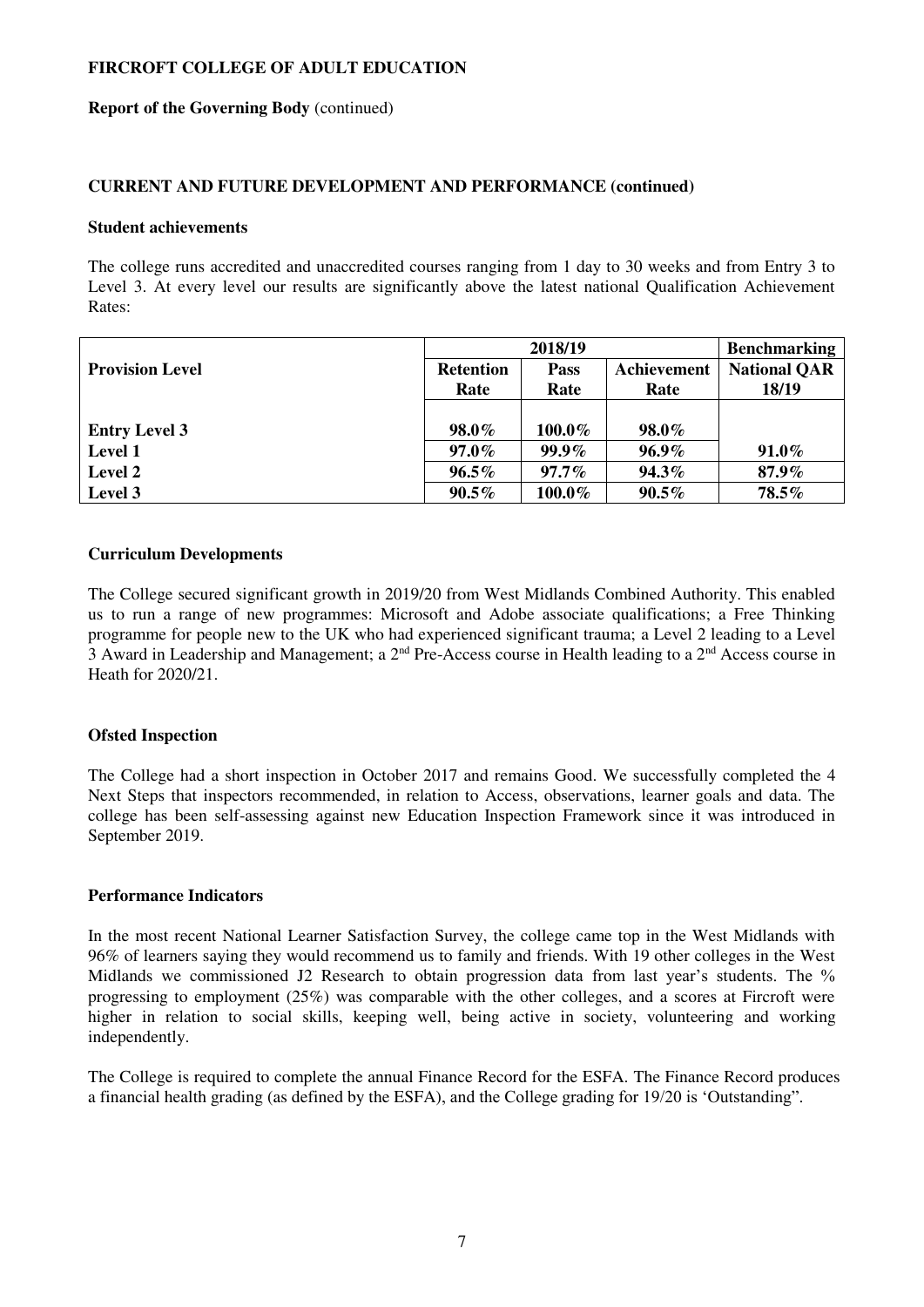#### **Report of the Governing Body** (continued)

#### **Covid-19**

When the college closed in March, we moved all our qualifications on-line and supported students to achieve. We rang all students and continued to ring the most vulnerable students every week. We established that 40% of our students were digitally excluded, so we ran a Wellbeing course by sending out activities and recording a video every fortnight. With the Red Cross and other partners we created and distributed 1800 learning packs for families in temporary accommodation during lockdown.

### **Future prospects**

The College received notification in August 2020 from the ESFA that they intend to undertake a targeted assurance review of residential and learner support funding claimed by the college in 2018/19 and 2019/20. This is in addition to the review of residential funding policy which is also taking place by the DfE which will result in a new FE residential funding policy for 2021/22. Note 19 on Page 47 identifies the initial feedback from the ESFA of the assurance review.

The College, in its planning for 2020/21 is adhering to the funding rules which have now been clarified by both the DfE and the ESFA. The College has incurred a reduction in the ALL bursary allocation for the year as a direct result of the ESFA applying their interpretation of the current funding rules. To mitigate, an additional access programme in Health is planned and is currently being recruited to. Student support funding and bursaries have been completely updated and we have embedded capturing the need for students to be residents on all courses. An increase in our loans allocation and bursary will be sought in October 2020.

## **Covid-19**

The College has planned a full programme of courses in order to meet our ESFA and WMCA contract targets. Significant changes have been made to both the curriculum plan and the College estate to ensure the college is Covid safe.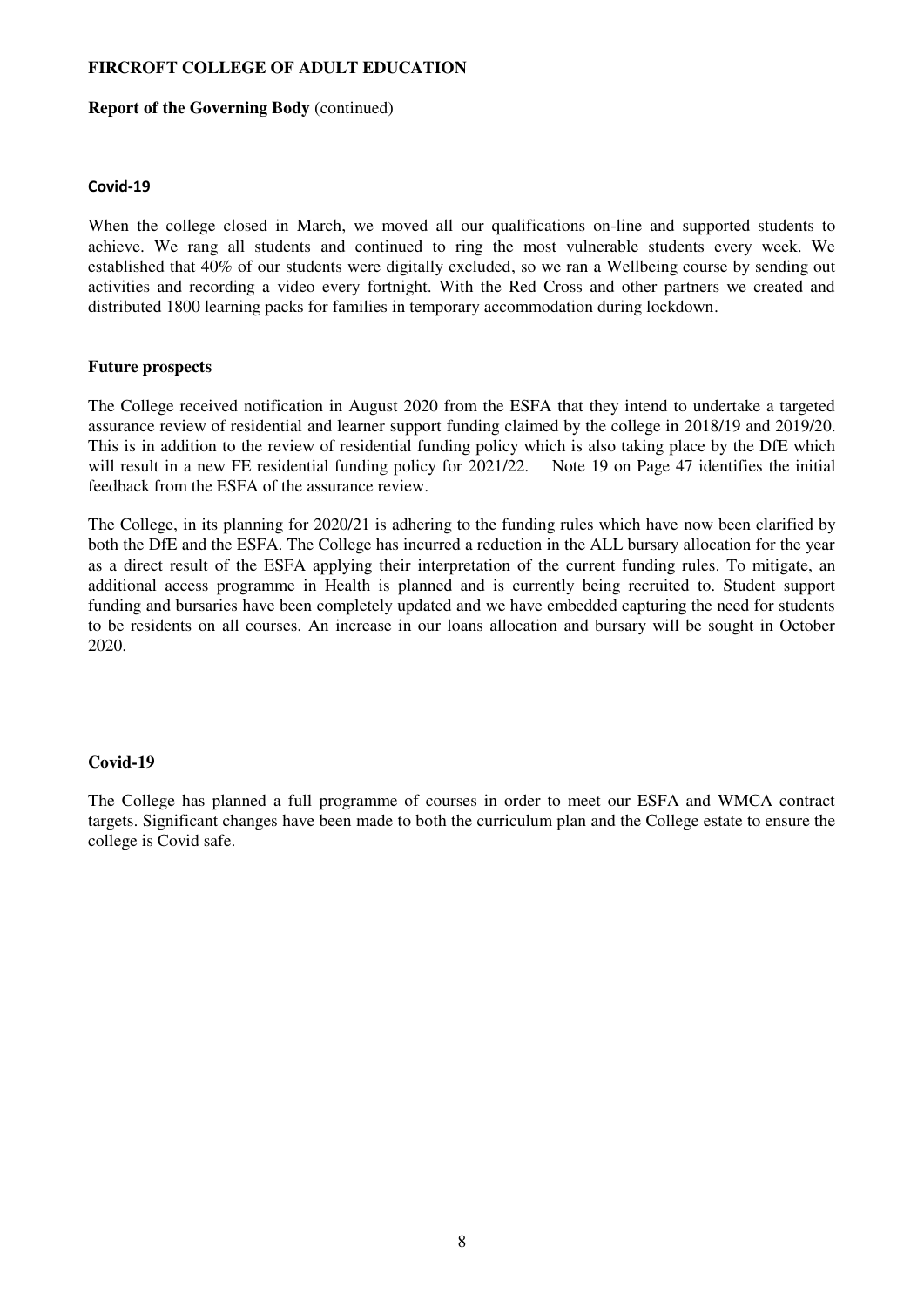## **Report of the Governing Body** (continued)

# **FINANCIAL POSITION**

### **Financial results including financial objectives**

The College reports a total loss on all operations of  $\text{\pounds}(92,445)$  (2018/19 -  $\text{\pounds}110,887$  surplus). Operationally the College reported a strong £246,881 surplus before investment gains and losses, reflecting the benefits of additional/growth funding contracts delivered during the year, but suffered a reduction in the value of its investment portfolio following market volatility since the start of the coronavirus pandemic.

The College continues to benefit from significant levels of investment income. However, the valuation of its investment portfolio fell by  $\pounds$ (339,326) (9.1%) due to changes in market value, of which  $\pounds$ (257,925) is unrealised loss on valuation. The total amount recognised in the Statement of Comprehensive Income relating to investments is  $\pounds(206,403)$  (£227,450 in 2018/19).

Covid-19

In response to Government lockdown measures, the College closed for face-to-face delivery during March 2020, and continued delivery remotely wherever possible, and supporting existing learners to successfully complete their courses/qualifications. Additionally, contact has been maintained with learners to both help provide support during the lockdown and to provide guidance and assistance prior to their return to learning.

The ESFA provided guidance in September 2020 relating to revised reconciliation arrangements for funding contracts. The College has assessed its own delivery response and considers that it will meet the required ESFA criteria, and that there will be no requirement for clawback of income due to underperformance.

Investment income met budget targets despite declarations by a significant number of large UK corporates of suspension/reduction of dividend payments after March 2020. The College's investment managers have advised returns may fall by 13% over a full year (c  $\mathcal{L}(17k)$ ) across 2020/21. Conferencing and lettings incomes have been negatively impacted during 2019/20 by c. £(52)k due to both lockdown and other Covid-19 related restrictions.

Cash flow has been carefully managed during 2019/20, and balances increased by £140k over the year whilst also funding £280k of capital additions from free cash flow. The College has not needed to seek support from external sources or from releasing funds from its investments, and is free from borrowings.

The financial objectives set by the Governing Body and their achievement are set out below:

# **Objectives** Achieved? Cash days (including short term investments) in excess of 25 Yes Current ratio in excess of 1.5 Yes Reserves more than 2 months core costs Yes Surplus for the year on core activities in excess of £20,000 Yes 15% - 25% of income to be non-governmental No No more than 70% of income to be payroll related Yes Generate cash inflow from operating activities Theorem 1988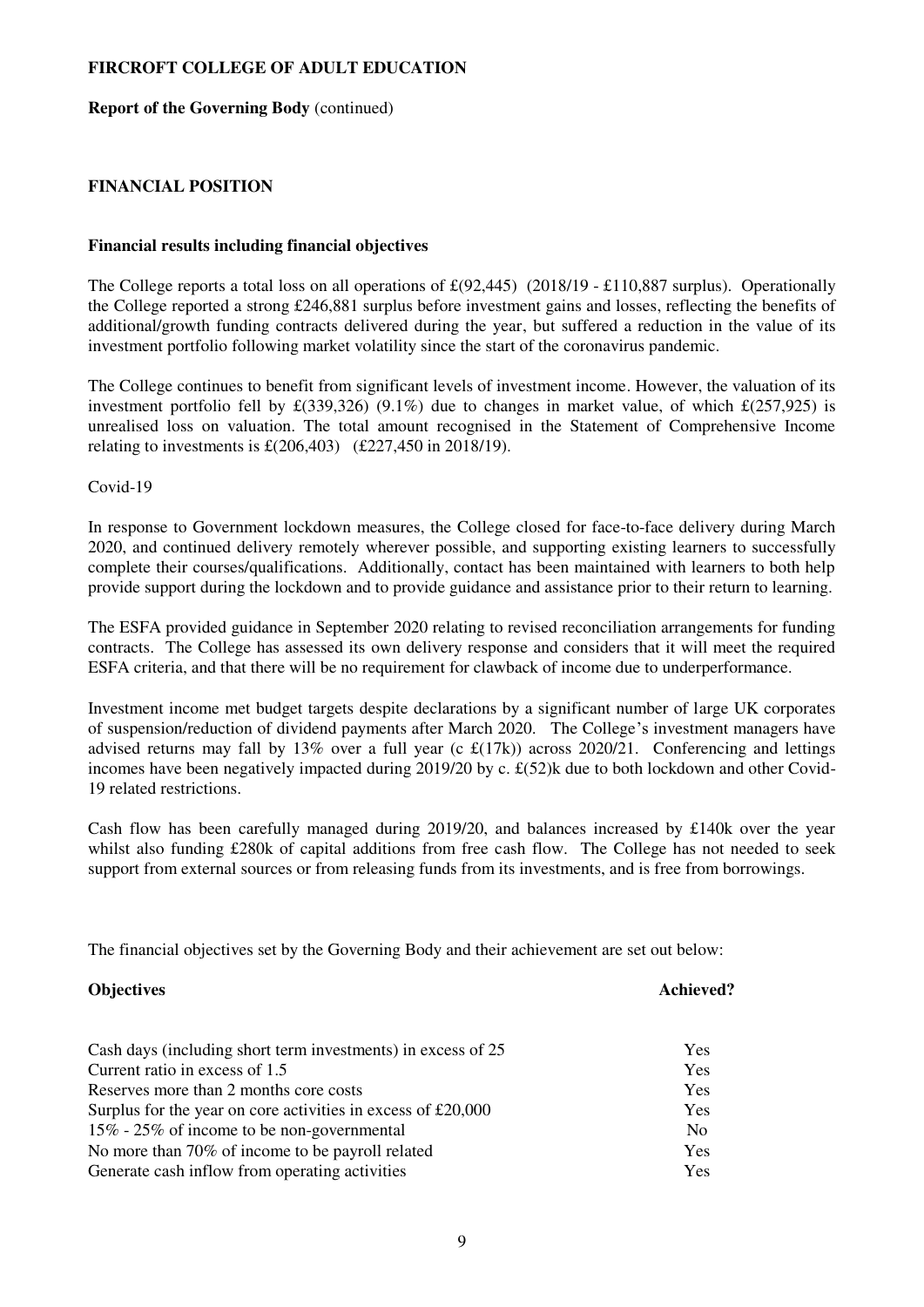#### **Report of the Governing Body** (continued)

## **FINANCIAL POSITION** (continued)

## **Reserves Policy**

The College has accumulated unrestricted revenue reserves of £5,683,152 which includes £610,135 for the recognition of non-government grants under the Accounting Standard FRS 102 and is therefore not available for distribution, but to offset future depreciation charges. It also includes £565,356 of investment revaluation reserves and £1,069,150 of designated reserves whose use has been earmarked by the Governing Body namely £341,386 for strategic purposes and £95,012 for student support and £632,752 for capital development purposes.

In recent times the College has maintained sufficient contingency funding to offset any reductions in levels of government funding. As part of the strategic review being undertaken, including evaluation of likely future funding levels, Fircroft will determine the level of reserves identified by the Governing Body as being appropriate for the College. This will develop a clear Reserves Policy, with reasons stated for holding reserves, how they will be built up and maintained. The College will review its level of reserves and its policy on an annual basis.

#### **Capital base and planned maintenance**

The College has a long lease interest in the Bristol Road property which runs to 2055, which includes the responsibility for the maintenance of the buildings and grounds. Consequently a planned maintenance programme was developed by the College in 2009. This programme was reviewed and updated in 2016 to inform future maintenance requirements. Whilst no significant items were identified, work to improve a number of smaller items is underway.

During 2019/20 the College delivered a number of important capital infrastructure projects. These have included the renovation of the Primrose Hill accommodation building, together with other renovation work to George Breeze Hall and the kitchens to include Covid-19 compliant work spaces. The College has funded a total capital expenditure of £279,523 from its own resources.

## **Treasury policies and objectives**

Treasury management is the management of the College's cash flows, its banking transactions; the effective control of the risks associated with those activities; and the pursuit of optimum performance consistent with those risks. The College has a separate treasury management policy in place and under that policy any borrowings must be authorised by the College's Governing Body.

## **Cash flows and liquidity**

The College has seen a cash inflow in 2019/20 of £139,605 (2018/19: outflow of £150,203) with the College benefiting from additional contractual work from the ESFA and West Midlands Combined Authority (WMCA). At 31st July 2020 the College had £0.6m of short term investments/cash deposits with a further £3.4m of listed investments.

The College has no borrowings. It manages its surplus cash deposits to ensure the appropriate balance between interest generation and working capital.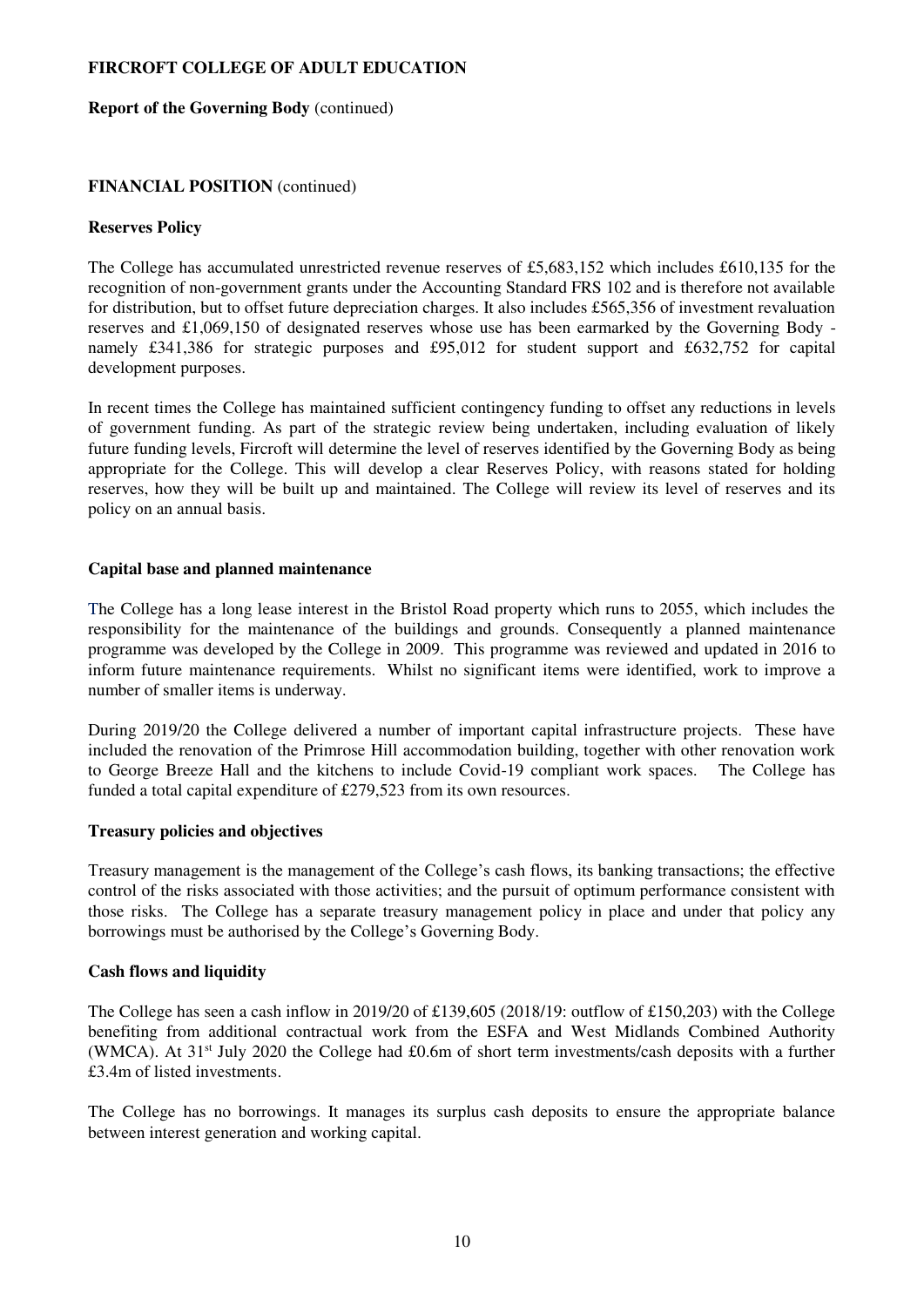### **Report of the Governing Body** (continued)

## **FINANCIAL POSITION** (continued)

#### **Trade union facility time**

The College does meet the criteria for publishing information under the Trade Union (Facility Time Publication Requirements) Regulations 2017 on facility time arrangements for trade union officials at the college.

## **Payment performance**

The Late Payment of Commercial Debts (Interest) Act 1998, in the absence of agreement to the contrary, requires organisations to pay invoices 30 days after either; the customer gets the invoice, or the delivery of the goods or service (if this is later). During the accounting period 1 August 2019 to 31 July 2020, the College paid 98 per cent of its invoices within 30 days. The College incurred no interest charges in respect of late payment for this period.

#### **RESOURCES**

The College has various resources that it can deploy in pursuit of its strategic objectives.

Tangible resources include the buildings at the Bristol Road site, which are on a long lease (to 2055) from Bourneville Village Trust.

*Financial* - The College has £5.7m of net assets, with a turnover of £2.8m.

*People* - The College employs 72 people (expressed as average headcount basis), of whom 17 are teaching staff.

*Reputation -* The College has a very good reputation locally and nationally. Maintaining a quality brand is essential for the College's success at attracting students and building external relationships.

# **PRINCIPAL RISKS AND UNCERTAINTIES**

Governors agreed a new Risk Management Policy in March 2018. The College Risk Register continues to follow this methodology. The key risk elements at the close of 2019/20 are:

- Ability to deliver residential courses to the level required to meet our ESFA and WMCA contracts due to Covid19 restrictions
- Possibility of second wave and local or national lockdowns
- Possibility of lower numbers of adult learners enrolling
- Decline in financial health score due to audit and clawback decisions for 20/21
- Staff wellness and well-being due to Covid19 impacting on delivery
- Residential funding review resulting in a decline in funding levels for 2021/22.
- Increasing focus of Adult Education Budget on job outcomes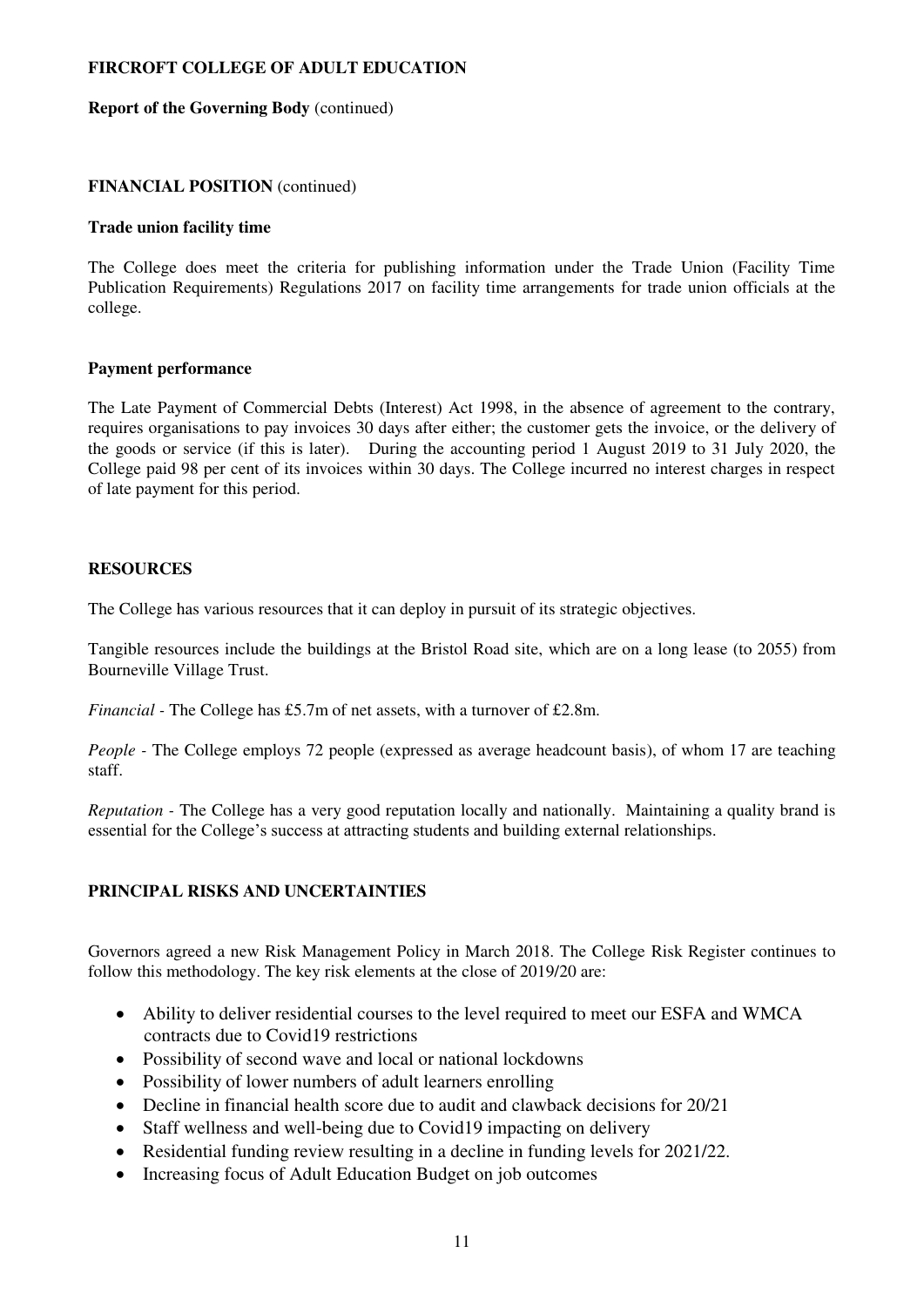#### **Report of the Governing Body** (continued)

## **STAKEHOLDER RELATIONSHIPS**

In line with other colleges and with universities, Fircroft College has many stakeholders. These include:

- Students
- Funding Bodies including the ESFA as our main funder and the West Midlands Combined Authority (WMCA) as our future funder under devolution of Adult Education Budget (AEB)
- FE Commissioner
- Staff, Governors and volunteers
- The voluntary sector locally, regionally and nationally including as employers
- Community groups locally and regionally
- Other FE and HE institutions particularly the other Long Term Residential Colleges and other Institutes of Adult Learning
- Birmingham and other LEAs through the Adult and Community Learning Alliance
- FE Colleges through the Further Educational Skills and Productivity Group
- Employers.

The College recognises the importance of these relationships and engages in regular communication with them through social media, regular meetings and by participating in relevant networks, joint funding bids, projects and special initiatives.

### **Staff and student involvement**

Employee engagement, consultation and communication is a fundamental part of the current College objectives. An Employee Voice Team is in place, and meets regularly, that is made up of 2 representatives from each area of the college, 2 employee representatives, the union representative and HR. This forum is a two way mechanism for employees and management to collaborate on changes and projects that affect working life at the College. The College produces a monthly newsletter that aids communication and increases engagement. Staff are invited to termly briefings that cover strategy, news and issues.

Each academic year two student governors are elected to serve as members of the College's Governing Body, and they join two staff governors who are elected for a three year term.

The College has a Student Engagement Strategy. Students are invited to give feedback to the College through learner satisfaction surveys, feedback forms and regular focus groups and fora. This year the College has also established a group of student champions.

In March 2019 the College was re-accredited with the Matrix kite mark in relation to the Information, Advice and Guidance provided to students and staff.

## **Equality, Diversity and Inclusion**

The College is committed to ensuring Equality, Diversity and Inclusion for all who learn, work and use the College's facilities. We respect and value positively differences and will not tolerate any form of behaviour or activity that discriminates without proper justification on the grounds of gender, race, disability, religious or cultural belief, sexual orientation, marital status, family responsibilities, age, unrelated criminal convictions and economic status.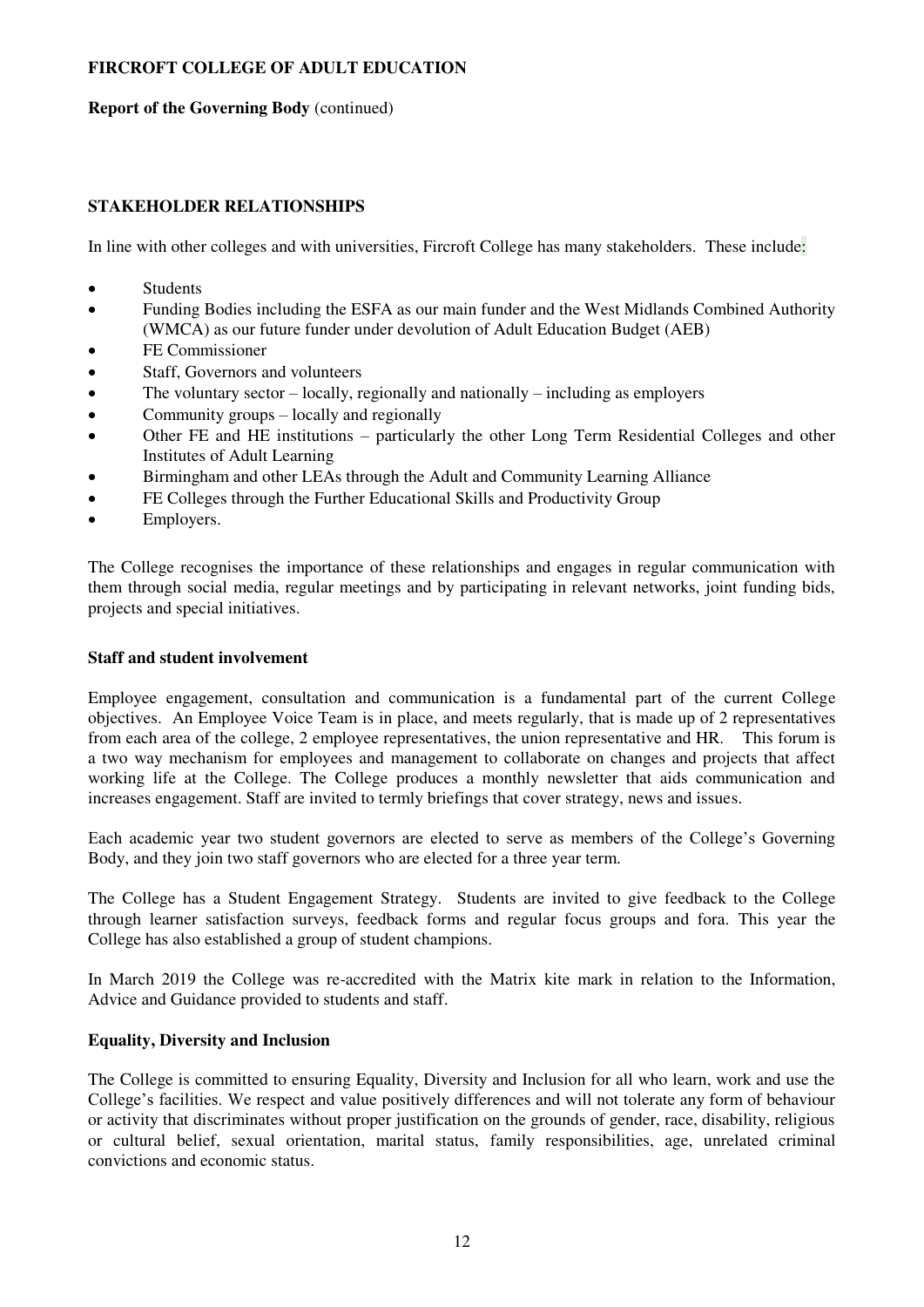#### **Report of the Governing Body** (continued)

### **STAKEHOLDER RELATIONSHIPS** (continued)

### **Equality, Diversity and Inclusion** (continued)

The College seeks to create a learning community which reflects and celebrates the diverse community at large because it values the individual contributions of all. All learners, governors, staff, volunteers and visitors will be treated with respect and dignity and will be provided with a residential learning environment free from unlawful discrimination, harassment or victimisation. Within the framework of the law and best employment and educational practice, the College is committed to achieving and maintaining this environment. In 2012, Fircroft became the first College to achieve a gold award under the UK Equality and Diversity Award scheme and has been re-accredited with this award in both 2014, 2016 and 2018.

The College publishes its Equality, Diversity and Inclusion policy on its website. The College holds focus groups involving learners and staff who discuss solutions for issues affecting the College and are involved in making recommendations and setting targets. The College has an EDI team with representatives from across the College areas. There is also a designated staff member as an Equality Champion. The Operations Committee receives and discusses reports, makes recommendations and provides information to the Governing Body.

Fircroft College is a Disability Confident employer and has committed to the principles and objectives of the Disability Confident scheme. The College considers all employment applications from disabled persons, bearing in mind the aptitudes of the individuals concerned, and guarantees an interview to any disabled applicant who meets the essential criteria for the post. Where an existing employee becomes disabled, every effort is made to ensure that employment with the College continues. The College's policy is to provide training, career development and opportunities for promotion that are, as far as possible, identical to those for other members of staff. This is also reflected in the college policies as they are updated.

The College is passionate about providing staff and governors (as needed) with outstanding training covering issues of equality, diversity and inclusion.

## **Disability statement**

The College seeks to achieve the objectives set down in the Disability Discrimination Act 1995 as amended by the Special Education Needs and Disability Acts 2001 and 2005 and Equality Act 2010.

- a) The College takes account of disability access in all rolling maintenance plans and new build initiatives. There are several ground floor bedrooms adapted to enable students with disabilities to engage in residential learning. Access in and around the building has also been improved.
- b) Any appeals against a decision not to offer a place to a student are dealt with under the complaints policy and procedure. These are monitored for protected characteristics.
- c) The College has an ongoing programme of staff development to ensure that all staff are aware of the issues and needs of people with learning difficulties and/or disabilities.
- d) Staff members are available to advise and make arrangements for any student or member of staff who require any additional support including the purchase of specialist equipment or support staff.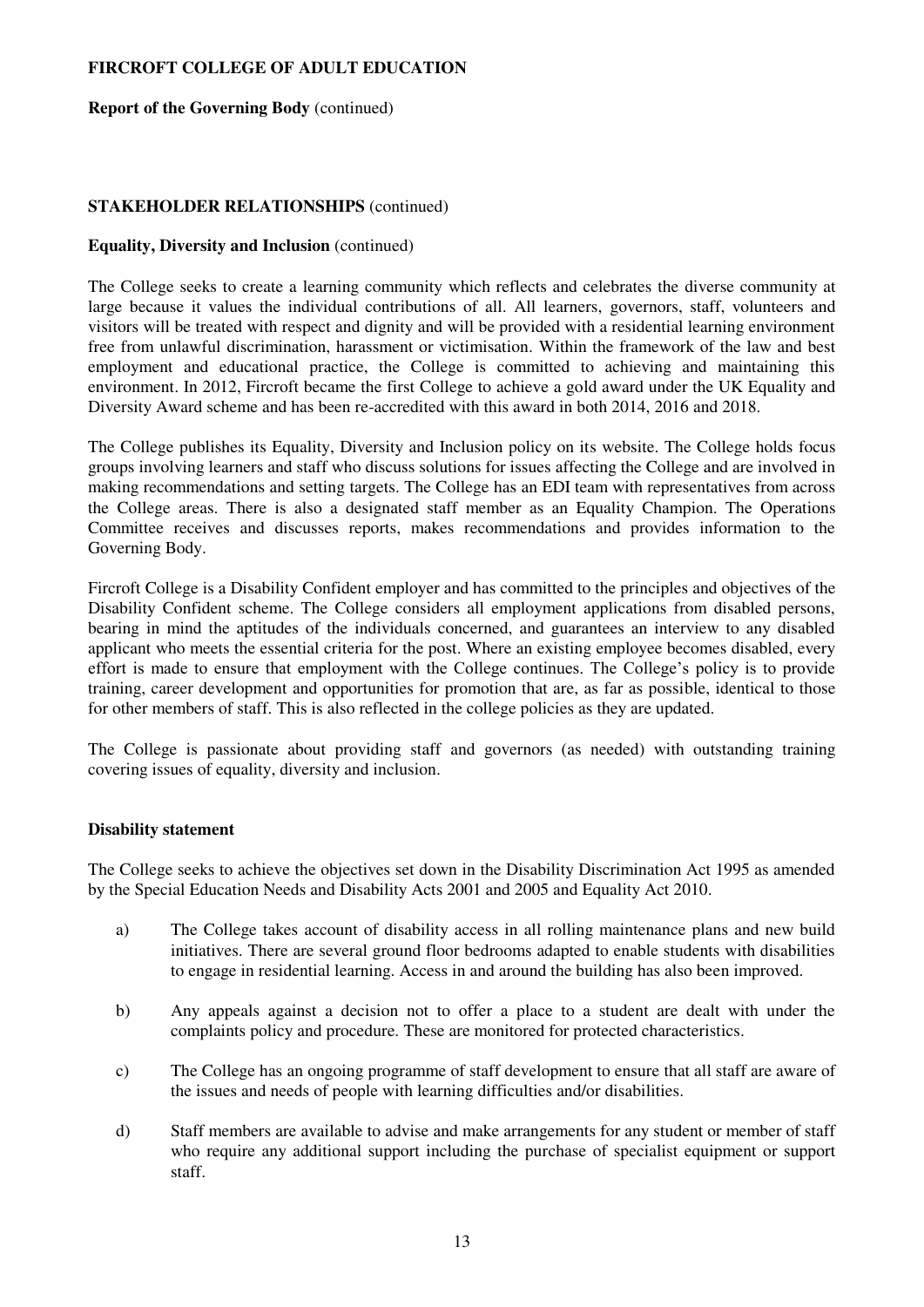#### **Report of the Governing Body** (continued)

- e) The College has a range of specialist equipment including assistive technology available for use by students and staff.
- f) Arrangements for counselling and welfare services can be made available to students. Staff have access to a 24 hour employee assistance programme.

## **Covid-19**

The College has a wide range of stakeholders, many from the local community, and all of whom have been impacted to varying degrees to the coronavirus pandemic. The College has re-opened in September 2020 and every effort is being made to re-engage with stakeholders, especially with students and referral partners.

## **Disclosure of information to auditors**

The governors who held office at the date of approval of this report confirm that, so far as they are each aware, there is no relevant audit information of which the College's auditors are unaware; and each governor has taken all the steps that he or she ought to have taken to be aware of any relevant audit information and to establish that the College's auditors are aware of that information.

Approved by order of the members of the Governing Body on 27<sup>th</sup> January 2021 and signed on its behalf by:

**Dr C Turner Chair**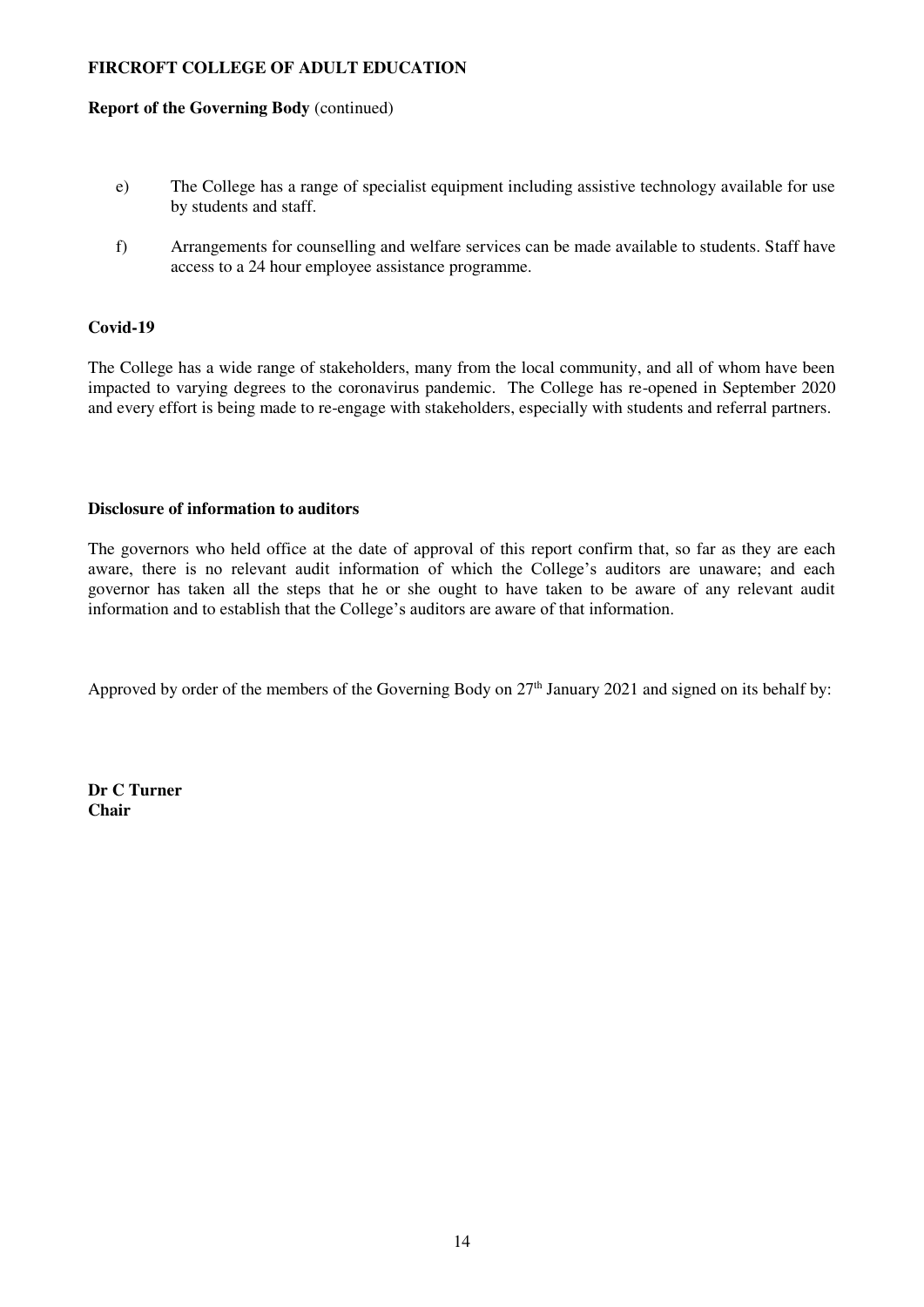## **Statement of Corporate Governance and Internal Control**

## <span id="page-14-0"></span>**Corporate Governance**

The following statement is provided to enable readers of the annual report and accounts of the College to obtain a better understanding of its governance and legal structure. This statement covers the period from 1 August 2019 to 31 July 2020 and up to the date of approval of the Annual Report and Financial Statements.

The College endeavours to conduct its business:

- i. in accordance with the seven principles identified by the Committee on Standards in Public Life (selflessness, integrity, objectivity, accountability, openness, honesty and leadership);
- ii. in accordance with the guidance to colleges from the Association of Colleges in The Code of Good Governance for English Colleges ("the Foundation Code"); and
- iii. having due regard to the UK Corporate Governance Code ("the Code") insofar as it is applicable to the further education sector.

The College is committed to exhibiting best practice in all aspects of corporate governance and in particular the College has adopted and complied with the Foundation Code. We do not comply with the UK Corporate Governance Code. However, we have reported on our Corporate Governance arrangements by drawing upon best practice available, including those aspects of the UK Corporate Governance Code we consider to be relevant to the further education sector and best practice.

In the opinion of the Governing Body, the College complies with the provisions of the Code in so far as they apply to the Further Education sector, and it has complied throughout the year ended 31 July 2020. The Governing Body recognises that, as a body entrusted with both public and private funds, it has a particular duty to observe the highest standards of corporate governance at all times. In carrying out its responsibilities, it takes full account of The Code of Good Governance for English Colleges issued by the Association of Colleges in March 2015, which it formally adopted in July 2015.

As a registered Charity, the Governors, who are also the Trustees for the purposes of the Charities Act 2011, confirm that they have had due regard for the Charity Commission's guidance on public benefit and that the required statements appear elsewhere in these financial statements.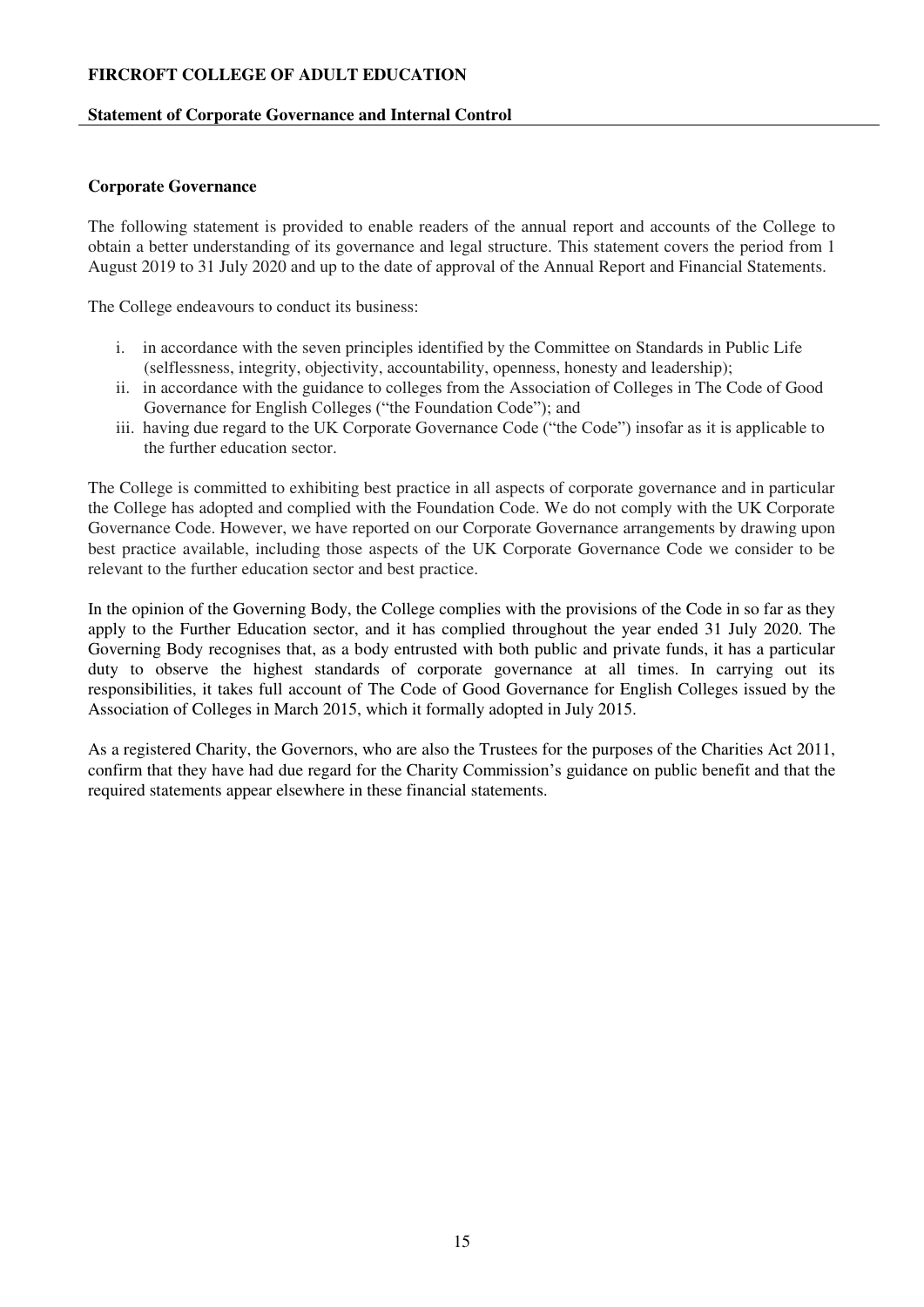#### **Statement of Corporate Governance and Internal Control (continued)**

# **1.1 The Governing Body**

The governors who served on the Governing Body (GB) during the year and up to the date of signature of this report are set out below:

| <b>Name</b>                                         | Date of<br><b>Appointment</b>                                            | <b>Term of</b><br>office | Date of<br>resignation | <b>Category</b> of<br>membership | <b>GB</b> | <b>Attendance</b><br>Other | <b>Committees</b><br><b>Served</b> |
|-----------------------------------------------------|--------------------------------------------------------------------------|--------------------------|------------------------|----------------------------------|-----------|----------------------------|------------------------------------|
| Dr C Turner<br>(Chair)                              | <b>July 2016</b><br>Reappointed<br><b>July 2019</b>                      | 3 years                  |                        | Co-opted                         | 8/8       | 8/9                        | Chair of G<br>and O<br>E and R     |
| Ms M Lenehan<br>(Principal)                         | March 2016                                                               | Ex-Officio               |                        | Ex-Officio                       | 8/9       | 6/6                        | E, O, SS                           |
| L Lucas<br>(Vice Chair)                             | <b>July 2003</b><br>Re-appointed<br><b>July 2014</b><br><b>July 2017</b> | 3 years                  | March 2020             | Co-opted                         | 2/4       | 2/3                        | A and SS<br>(Chair)                |
| <b>B</b> Kehrer                                     | October 2009<br>Re-appointed<br><b>July 2015</b><br><b>July 2018</b>     | 3 years                  | <b>July 2020</b>       | Voluntary sector                 | 4/7       | 3/6                        | A and G                            |
| E Hibbert                                           | October 2018                                                             | 3 years                  | December<br>2019       | Co-opted                         | 0/2       | 0/1                        | ${\bf E}$                          |
| Mr A M Chishti                                      | <b>July 2012</b><br>Re-appointed<br><b>July 2015</b><br><b>July 2018</b> | 3 years                  |                        | Voluntary sector                 | 6/9       | 4/5                        | E, SS<br>and R                     |
| Rev J Mullis                                        | <b>July 2017</b><br>Re-appointed<br><b>July 2020</b>                     | 3 years                  |                        | Cadbury Family                   | 8/9       | 5/5                        | E, SS and<br>R (Chair)             |
| Mr T Pettitt                                        | March 2015<br>Re-appointed<br><b>July 2018</b>                           | 3 years                  |                        | Voluntary sector                 | 8/9       | 5/5                        | E Chair,<br>O and R                |
| Ms N Chauhan                                        | Oct 2017                                                                 | 3 years                  |                        | Staff governor                   | 7/9       | 2/2                        | $\mathcal{O}$                      |
| Mr J Darling<br>(Vice-Chair<br>Since March<br>2020) | <b>July 2017</b><br>Reappointed<br><b>July 2020</b>                      | 3 years                  |                        | Co-opted                         | 9/9       | 7/7                        | A (Chair)<br>and G                 |
| Ms R Woodcock<br>- Griffiths                        | Oct 2017                                                                 | 3 years                  |                        | Co-opted                         | 0/9       |                            |                                    |
| Amarno Inai                                         | Oct 2019                                                                 | 1 year                   | May 2020               | Student governor                 | 2/6       | 2/2                        | SS                                 |
| Parveen Dad                                         | Oct 2019                                                                 | 1 year                   | May 2020               | Student governor                 | 1/6       | 1/2                        | SS                                 |
| Parminder<br>Garcha                                 | <b>July 2019</b>                                                         | 3 years                  |                        | Co-opted                         | 4/9       | 2/3                        | A                                  |
| Vivienne Shapley                                    | Dec 2019                                                                 | 3 years                  |                        | Co-opted                         | 6/7       |                            |                                    |
| Adeeb Basharat                                      | March 2020                                                               | 3 years                  | Sept 2020              | Staff governor                   | 4/5       |                            |                                    |
| Omar Rashid                                         | March 2020                                                               | 3 Years                  |                        | Co-opted                         | 3/5       |                            |                                    |

Committee key  $A =$  Audit Committee  $E =$  Education Committee G=Governance Committee

 $O =$  Operations Committee  $R =$  Remuneration Committee  $SS =$  Student Services Committee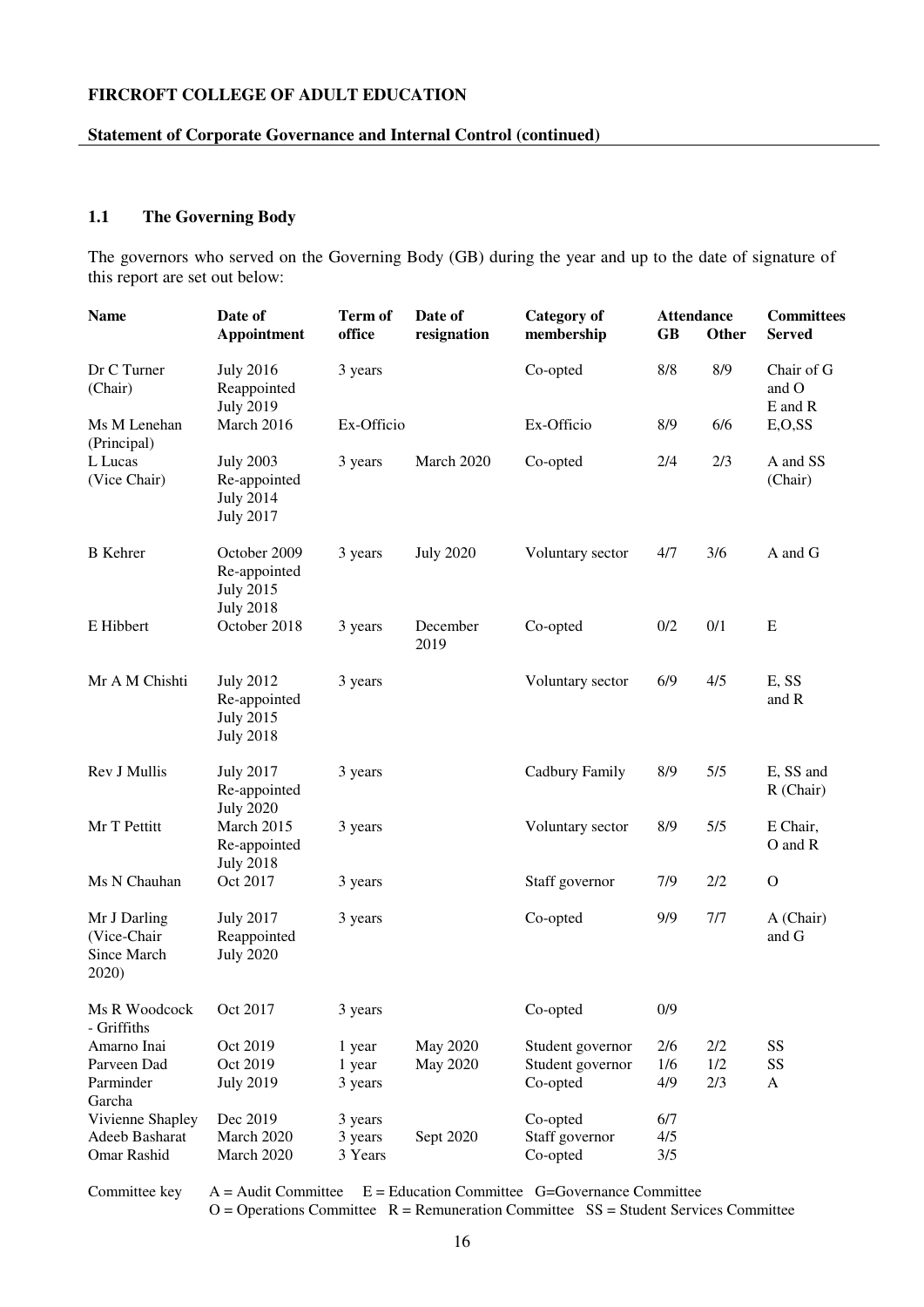## **Statement of Corporate Governance and Internal Control (continued)**

## **1.1 The Governing Body (continued)**

Attendance information shows Governing Body attendance and then Committee attendance during the period to 29 July 2020 (last meeting of 2019/2020).

It is the Governing Body's responsibility to bring independent judgement to bear on issues of strategy, performance, resources and standards of conduct.

The Governing Body is provided with regular and timely information on the overall financial performance of the College together with other information such as performance against funding targets, proposed capital expenditure, quality matters and personnel related matters such as health and safety and environmental issues. The Governing Body meets four times each year.

The Governing Body conducts its business through a number of committees. In July 2018, a new committee structure was approved and the committees effective from the year 2018/2019 are Education Committee, Operations Committee, Student Services Committee, Audit Committee and Governance Committee (approved by the Governing Body at the October 2018 meeting). Full minutes of all meetings, except those deemed to be confidential by the Governing Body, are available on application from the Clerk to the Governing Body at:

Fircroft College, 1018 Bristol Road, Selly Oak, Birmingham, B29 6LH.

The Clerk to the Governing Body maintains a register of financial and personal interests of the Governors. The register is available for inspection at the above address.

All governors are able to take independent professional advice in furtherance of their duties at the College's expense and have access to the Clerk to the Governing Body, who is responsible to the Governing Body for ensuring that all applicable procedures and regulations are complied with. The appointment, evaluation and removal of the Clerk are matters for the Governing Body as a whole.

Formal agendas, papers and reports are supplied to governors in a timely manner, prior to Governing Body meetings. Briefings are also provided on an ad-hoc basis.

The Governing Body has a strong and independent non-executive element and no individual or group dominates its decision making process. The Governing Body considers that each of its nonexecutive members is independent of management and free from any business or other relationship which could materially interfere with the exercise of their independent judgement.

There is a clear division of responsibility in that the roles of the Chair of the Governing Body and Accounting Officer are separate.

## **Covid-19**

Following the closure of the College for face-to-face teaching in March 2020, the Governing Body determined to move to monthly meetings during the Covid-19 emergency. Audit and Governance Committees were retained on a termly basis, all other committees halted and with business covered by Governing Body. This model of business is carried forward into 2020/21, and is reviewed termly.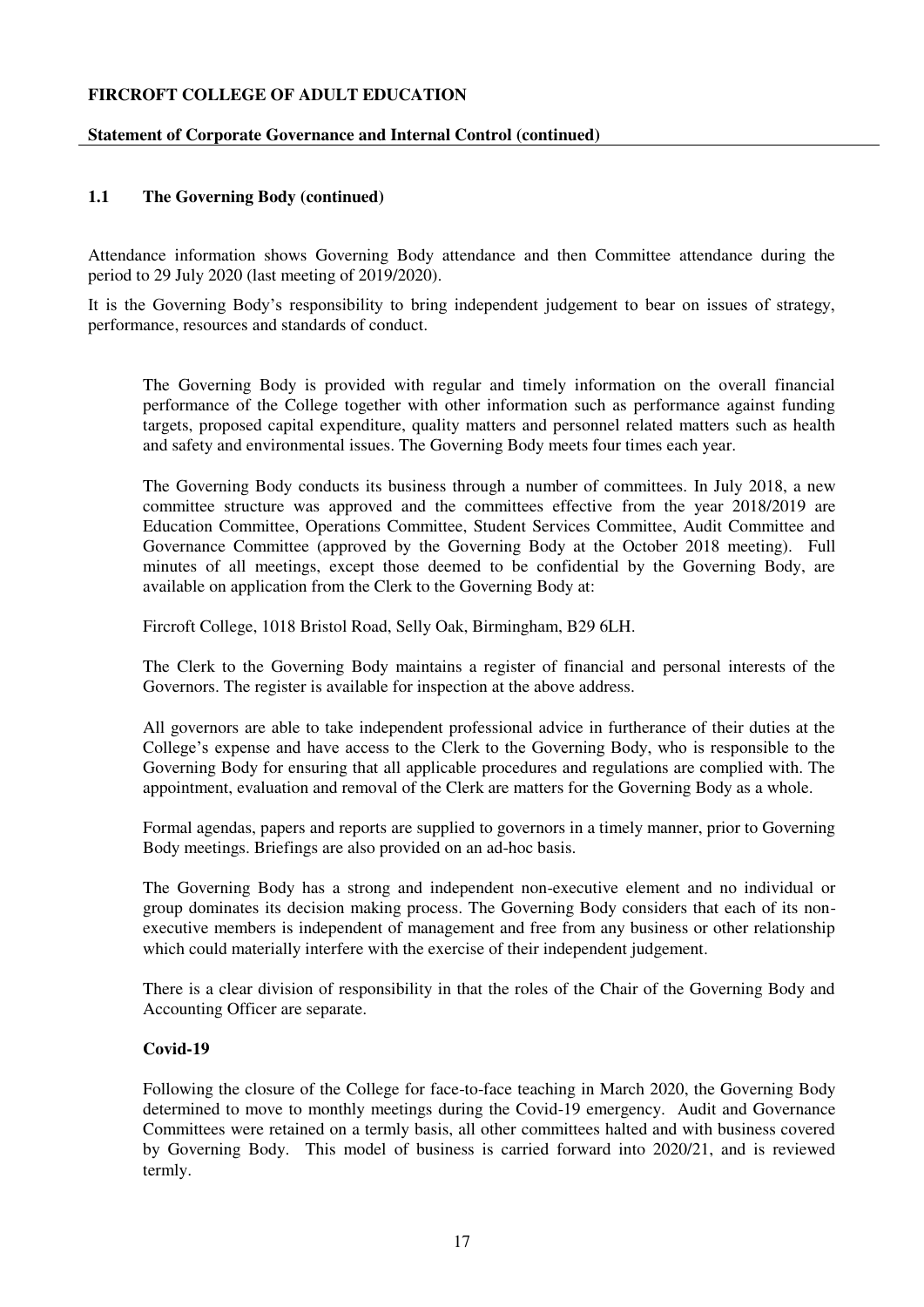#### **Statement of Corporate Governance and Internal Control (continued)**

# **1.2 Appointments to the Governing Body**

Any new appointments to the Governing Body are a matter for the consideration of the Governing Body as a whole. The Governing Body has a Governance committee, which is comprised of at least three governors and is responsible for the selection and nomination of any new member for the Governing Body's consideration. The Governing Body is responsible for ensuring that appropriate training is provided as required. Members of the Governing Body are now appointed for a term of office not exceeding 3 years in the first instance.

#### **1.3 Remuneration Committee**

Throughout the year ending 31 July 2020, the members of the College's remuneration committee were the same as the College's Operations Committee (excluding the Principal and staff governor) **.**  The committee's responsibilities are to make recommendations to the Governing Body on the remuneration and benefits of the Accounting Officer and other key management personnel. Details of remuneration for the year ended 31 July 2020 are set out in note 7 to the financial statements.

#### **1.4 Audit Committee**

The Audit Committee comprises four governors of the College (who exclude the Accounting Officer and Chair) and an external member*.* The Committee operates in accordance with written terms of reference approved by the Governing Body.

The Audit Committee meets on a termly basis and provides a forum for reporting by the College's internal, regularity and financial statements auditors, who have access to the Committee for independent discussion, without the presence of College management. The Committee also receives and considers reports from the main FE funding bodies as they affect the College's business.

The College's internal auditors review the systems of internal control, risk management controls and governance processes in accordance with an agreed plan of input and report their findings to management and the Audit Committee.

Management is responsible for the implementation of agreed audit recommendations, and internal audit undertakes periodic follow up reviews to ensure such recommendations have been implemented.

The Audit Committee also advises the Governing Body on the appointment of internal, regularity and financial statement auditors and their remuneration for both audit and non-audit work as well as reporting annually to the Governing Body.

# **1.5 Internal Control**

#### **Scope of responsibility**

The Governing Body is ultimately responsible for the College's system of internal control and for reviewing its effectiveness. However, such a system is designed to manage rather than eliminate the risk of failure to achieve business objectives, and can provide only reasonable and not absolute assurance against material misstatement or loss. The Governing Body has delegated the day-to-day responsibility to the Principal, as Accounting Officer, for maintaining a sound system of internal control that supports the achievement of the College's policies, aims and objectives, whilst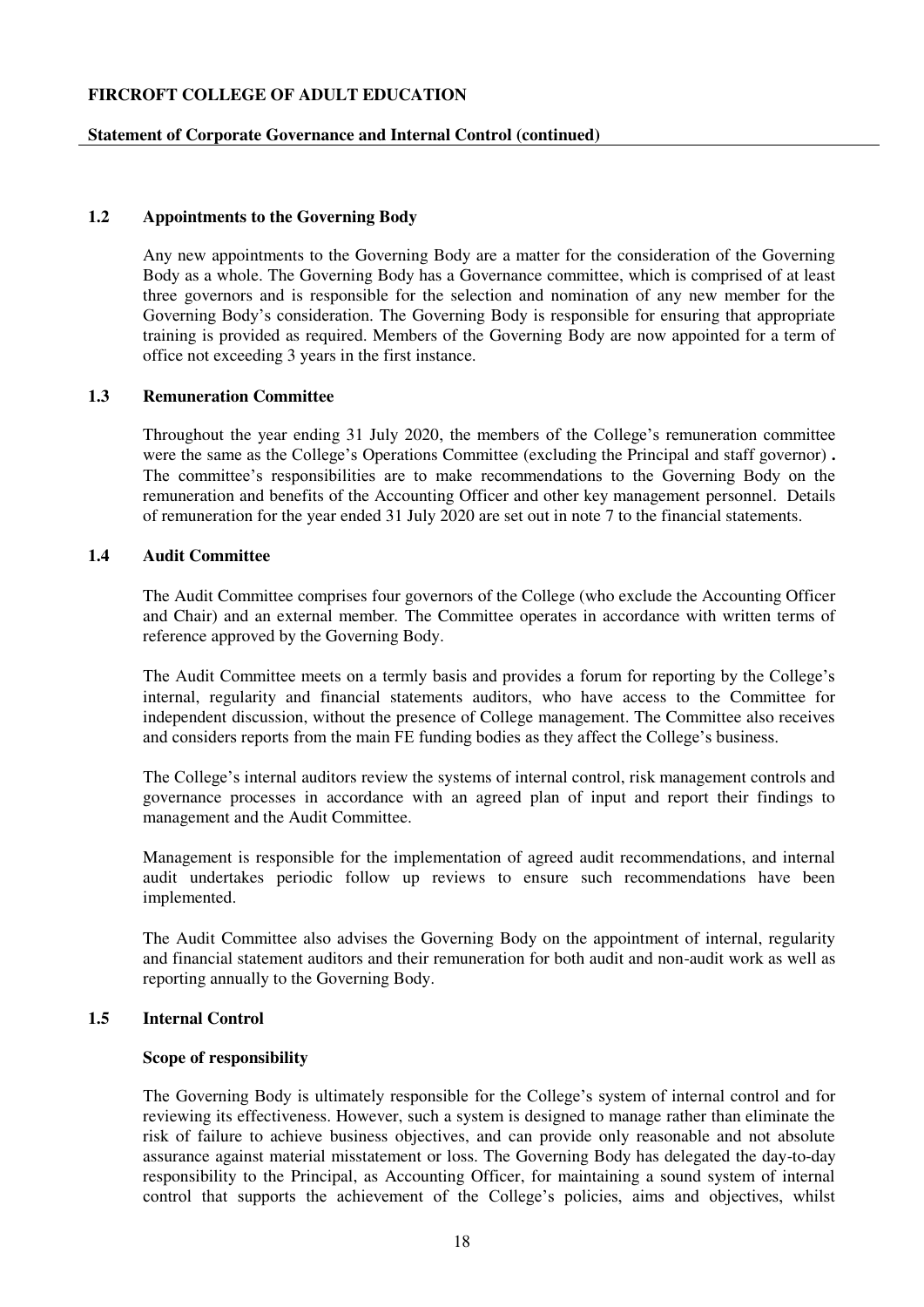#### **Statement of Corporate Governance and Internal Control (continued)**

safeguarding the public funds and assets for which she is personally responsible, in accordance with the responsibilities assigned to her in the Financial Memorandum between the College and the ESFA. She is also responsible for reporting to the Governing Body any material weaknesses or breakdowns in internal control.

#### **The purpose of the system of internal control**

The system of internal control is designed to manage risk rather than to eliminate all risk of failure to achieve policies, aims and objectives; it can therefore only provide reasonable and not absolute assurance of effectiveness. The system of internal control is based on an ongoing process designed to identify and prioritise the risks to the achievement of College policies, aims and objectives, to evaluate the likelihood of those risks being realised and the impact should they be realised, and to manage them efficiently, effectively and economically. The system of internal control has been in place in Fircroft College for the year ended 31 July 2020 and up to the date of approval of the annual report and accounts.

#### **Capacity to handle risk**

The Governing Body has reviewed the key risks to which the College is exposed, together with the operating, financial and compliance controls that have been implemented to mitigate those risks. The Governing Body is of the view that there is a formal ongoing process for identifying, evaluating and managing the College's significant risks that has been in place for the year ended 31 July 2020 and up to the date of approval of the annual report and accounts. This process is regularly reviewed by the Governing Body.

#### **The risk and control framework**

The system of internal control is based on a framework of regular management information, administrative procedures including the segregation of duties, and a system of delegation and accountability. In particular, it includes:

- comprehensive budgeting systems with an annual budget which is reviewed and agreed by the Governing Body.
- regular reviews by the Governing Body of periodic and annual financial reports which indicate financial performance against forecasts.
- setting targets to measure financial and other performance.
- clearly defined capital investment control guidelines.
- the adoption of formal project management disciplines where appropriate.

Fircroft College has an internal audit service, which operates in accordance with the requirements of the ESFA's *Post-16 Audit Code of Practice*. The work of the internal audit service is informed by an analysis of the risks to which the College is exposed, and annual internal audit plans are based on this analysis. The analysis of risks and the internal audit plans are endorsed by the College's Governing Body on the recommendation of the Audit Committee. At minimum annually, the head of the internal audit (HIA) provides the Governing Body with a report on internal audit activity in the College. The report includes the HIA's independent opinion on the adequacy and effectiveness of the College's system of risk management, controls and governance processes. The Covid-19 related move by the College to remote operations during mid-March 2020 impacted upon the schedule of internal audits, with two of four planned audits being cancelled. As a consequence of this reduced work programme the HIA has not included an opinion relating to 2019/20.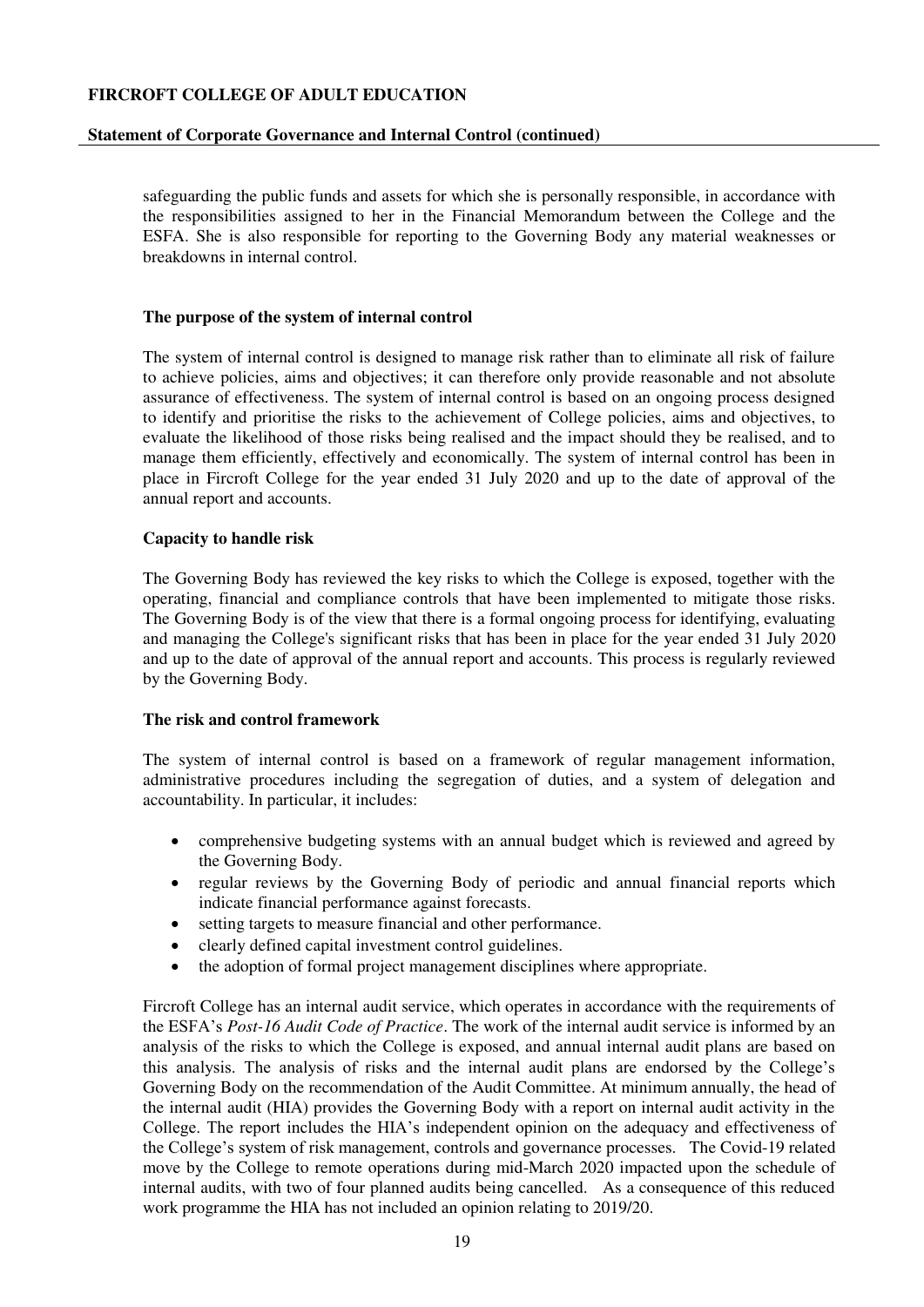## **Statement of Corporate Governance and Internal Control (continued)**

# **1.5 Review of Effectiveness**

As Accounting Officer, the Principal has responsibility for reviewing the effectiveness of the system of internal control. The Principal's review of the effectiveness of the system of internal control is informed by:

- the work of the internal auditors.
- the work of the executive managers within the College who have responsibility for the development and maintenance of the internal control framework.
- comments made by the College's financial statements auditors and the regularity reporting accountants in their management letters and other reports.

The Accounting Officer has been advised on the implications of the result of her review of the effectiveness of the system of internal control by the Audit Committee, which oversees the work of the internal auditor, risk committee and other sources of assurance, and a plan to address weaknesses and ensure continuous improvement of the system is in place.

The management team receives reports setting out key performance and risk indicators, and considers possible control issues brought to their attention by early warning mechanisms, which are embedded across the College. The management team and the Audit Committee also receive regular reports from internal audit and other sources of assurance, which include recommendations for improvement. The Audit Committee's role in this area is confined to a high level review of the arrangements for internal control. The Governing Body's agenda includes a regular item for consideration of risk and control and receives reports thereon from the management team and Audit Committee. The emphasis is on obtaining the relevant degree of assurance and not merely reporting by exception. At its December 2020 meeting, the Governing Body carried out the annual assessment for the year ended 31 July 2020 by considering documentation from the management team and internal audit, and taking account of events since 31 July 2020.

Based on the advice of the Audit Committee and the Accounting Officer, the Governing Body is of the opinion that the College has an adequate and effective framework for governance, risk management and control, and has fulfilled its statutory responsibility for "*the effective and efficient use of resources, the solvency of the institution and the safeguarding of their assets*".

## **1.6 Corporation performance**

The Corporation has not carried out a self-assessment of its own performance for the year ended 31st July 2020.

## **1.7 Going Concern**

The Governors have considered the requirement that the financial statements should be prepared on a going concern basis unless they intend to liquidate the charity or cease operations, or have no realistic alternative but to do so.

After making appropriate enquiries, the Governing Body considers that the College has adequate resources to continue in operational existence for the foreseeable future, and are committed to fund any shortfall for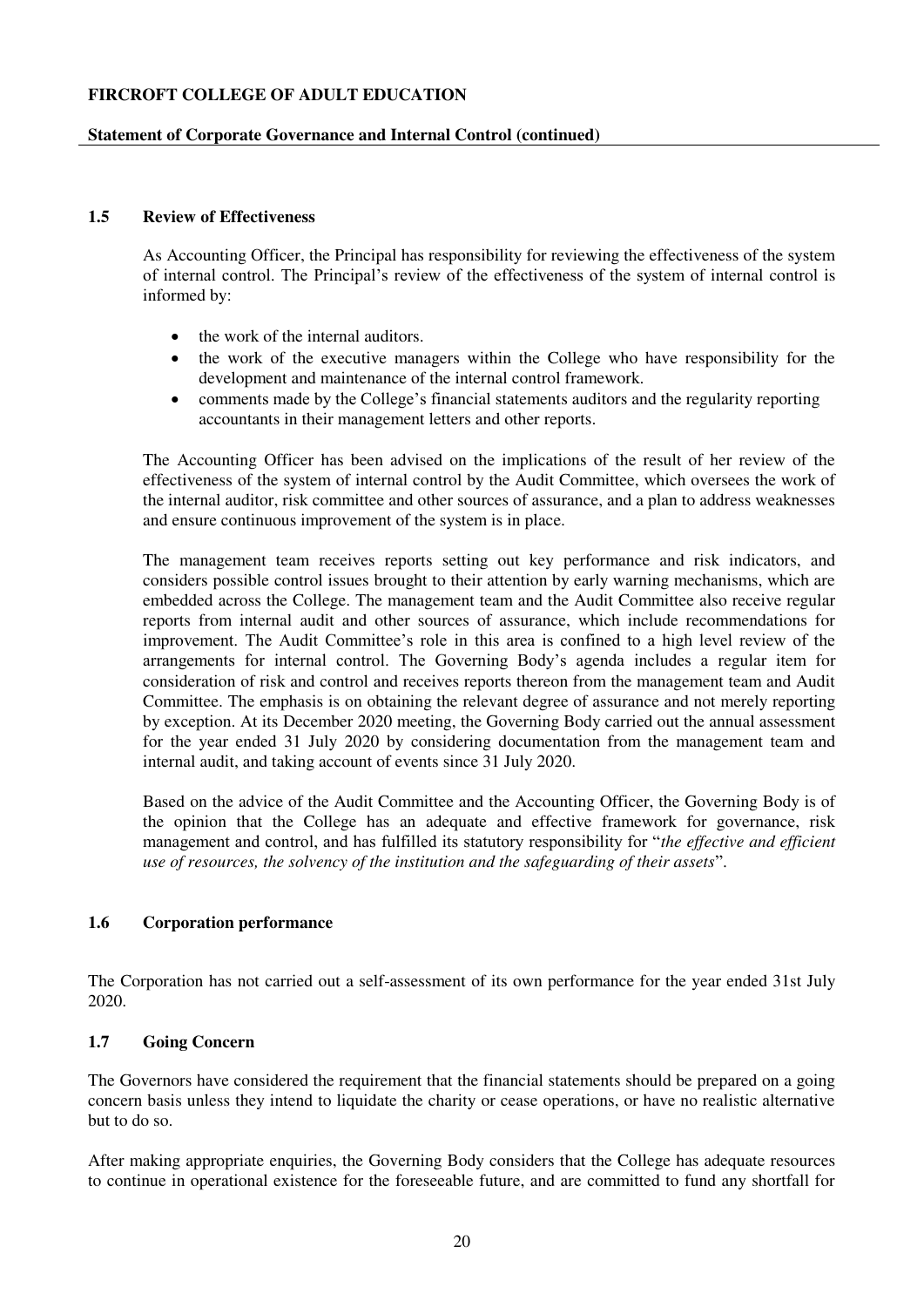## **Statement of Corporate Governance and Internal Control (continued)**

20/21 from its unrestricted reserves. For this reason, they continue to adopt the going concern basis in preparing the financial statements

This judgement has been arrived at by taking a number of matters into consideration including the adopted budget for 20/21, current and future funding arrangements and particularly that the College continues to maintain a high level of liquid and investment assets which total over £4.15m at 31st July 2020, and provides a substantial 1.7 times cover over its current funding. The College has no borrowings, banking covenants or pension deficits, and returned a strong operational performance of the College in 2019/20 in achieving an ESFA Financial Health Score of Outstanding.

Approved by order of the members of the Governing Body on 27<sup>th</sup> January 2021 and signed on its behalf by:

**Dr C Turner M Lenehan**<br> **Chair M Lenehan** 

**Accounting Officer**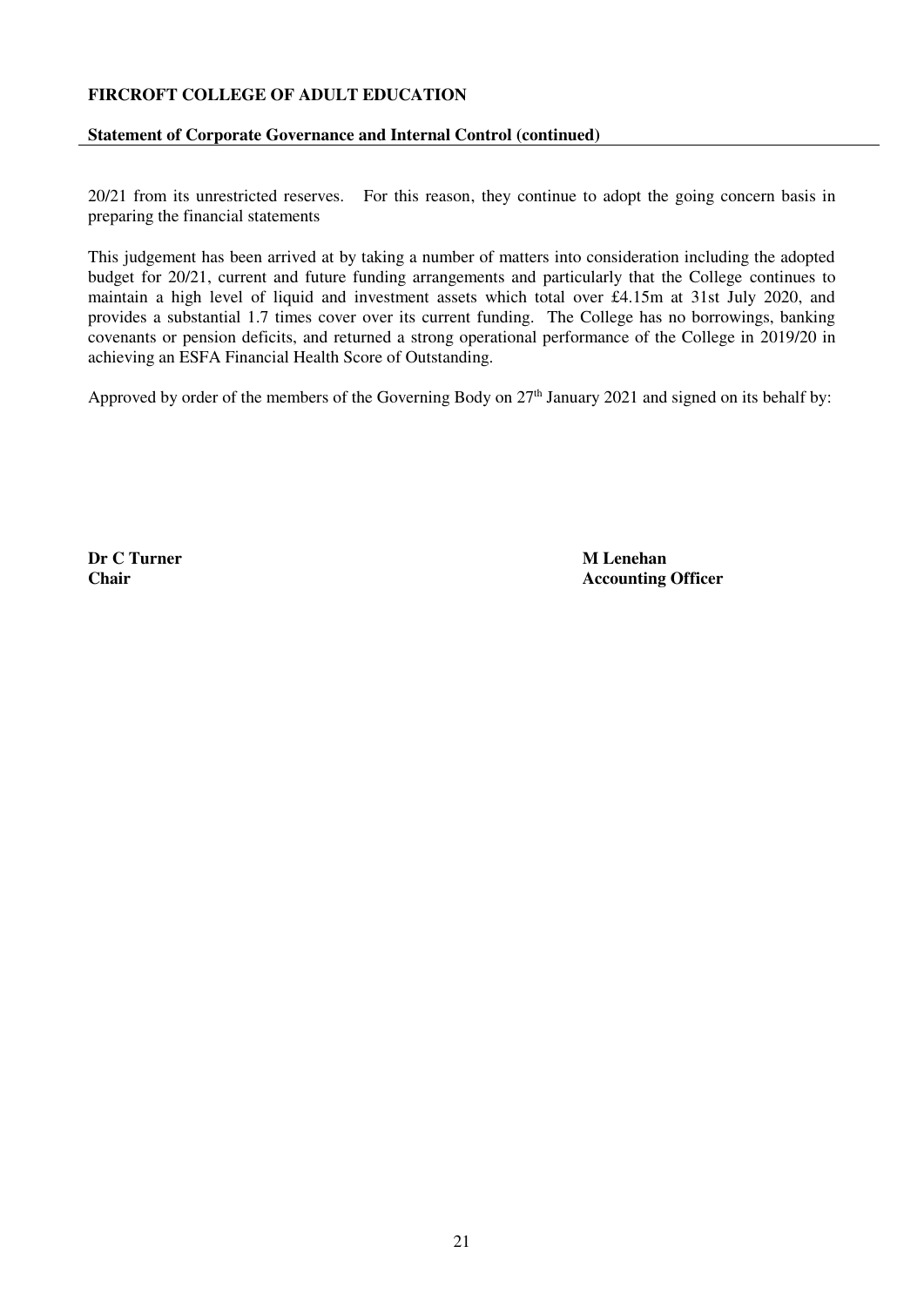# **Governing Body's statement on the College's regulatory, propriety and compliance with Funding body terms and conditions of funding**

<span id="page-21-0"></span>The College has considered its responsibility to notify the Education & Skills Funding Agency (ESFA) of material irregularity, impropriety and non-compliance with terms and conditions of funding, under the financial memorandum in place between the College and the ESFA. As part of our consideration we have had due regard to the requirements of the financial memorandum.

We confirm, on behalf of the College, that after due enquiry, and to the best of our knowledge, we are able to identify any material irregular or improper use of funds by the College, or material non-compliance with the Education & Skills Funding Agency's terms and conditions of funding under the College's financial memorandum.

We confirm that no instances of material irregularity or funding non-compliance have been discovered to date beyond those disputed items outlined in note 19 in the notes to the accounts. If any instances are identified after the date of this statement, these will be notified to the ESFA.

**Dr C Turner M Lenehan** 

**Chair Chair Chair Accounting Officer** *Accounting Officer* 

Date: 27<sup>th</sup> January 2021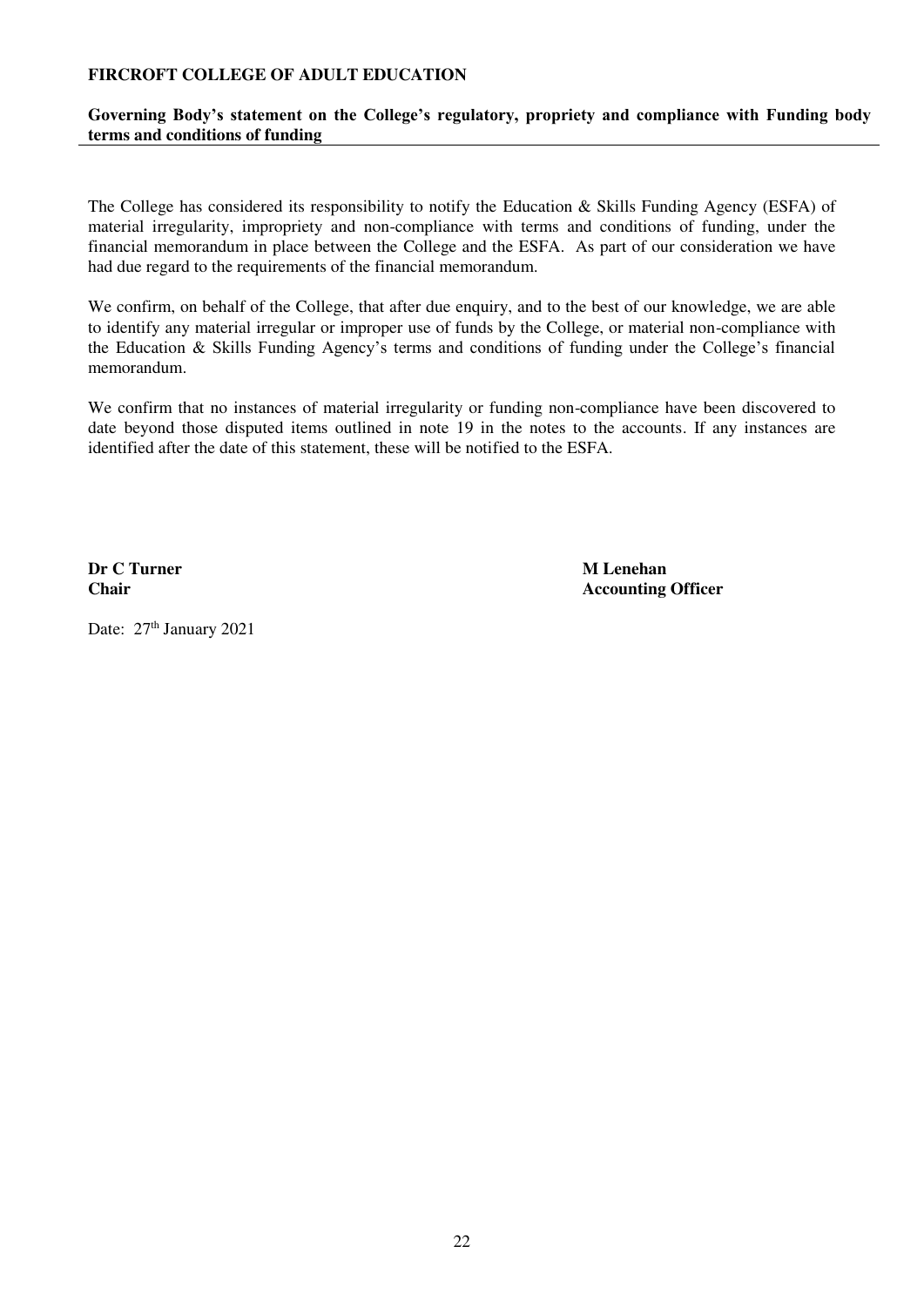### **Statement of Responsibilities of the Governing Body**

<span id="page-22-0"></span>The members of the Governing Body (who act as trustees for the charitable activities of the College) are required to present audited financial statements for each financial year.

The law applicable to charities in England and the terms and conditions of the Financial Memorandum between the Education & Skills Funding Agency and the Governing Body of the College, requires the Governing Body of the College, through its Accounting Officer, to prepare financial statements and the for each financial year in accordance with the *2015 Statement of Recommended Practice – Accounting for Further and Higher Education* and with the *College Accounts Direction 2019 to 2020* issued by the ESFA, and which give a true and fair view of the state of affairs of the College and of the College's result for that period.

In preparing the financial statements, the Governing Body is required to:

- select suitable accounting policies and apply them consistently
- make judgements and estimates that are reasonable and prudent
- state whether applicable Accounting Standards have been followed, subject to any material departures disclosed and explained in the financial statements
- prepare financial statements on the going concern basis, unless it is inappropriate to assume that the College will continue in operation.

The Governing Body is also required to prepare a Members Report which describes what it is trying to do and how it is going about it, including the legal and administrative status of the College.

The Governing Body is responsible for keeping proper accounting records which disclose with reasonable accuracy, at any time, the financial position of the College, and which enable it to ensure that the financial statements are prepared in accordance with the relevant legislation of incorporation and other relevant accounting standards. It is responsible for taking steps that are reasonably open to it in order to safeguard the assets of the College and to prevent and detect fraud and other irregularities.

The maintenance and integrity of the College website is the responsibility of the Governing Body of the College; the work carried out by the auditors does not involve consideration of these matters and, accordingly, the auditors accept no responsibility for any changes that may have occurred to the financial statements since they were initially presented on the website. Legislation in the United Kingdom governing the preparation and dissemination of financial statements may differ from legislation in other jurisdictions.

Members of the Governing Body are responsible for ensuring that expenditure and income are applied for the purposes intended by Parliament and that the financial transactions conform to the authorities that govern them. In addition they are responsible for ensuring that funds from the ESFA are used only in accordance with the Financial Memorandum with the ESFA and any other conditions that may be prescribed from time to time. Members of the Governing Body must ensure that there are appropriate financial and management controls in place in order to safeguard public and other funds and to ensure they are used properly. In addition, members of the Governing Body are responsible for securing economical, efficient and effective management of the College's resources and expenditure, so that the benefits that should be derived from the application of public funds from the ESFA are not put at risk.

Approved by order of the members of the Governing Body on 27<sup>th</sup> January 2021 and signed on its behalf by:

**Dr C Turner Chair**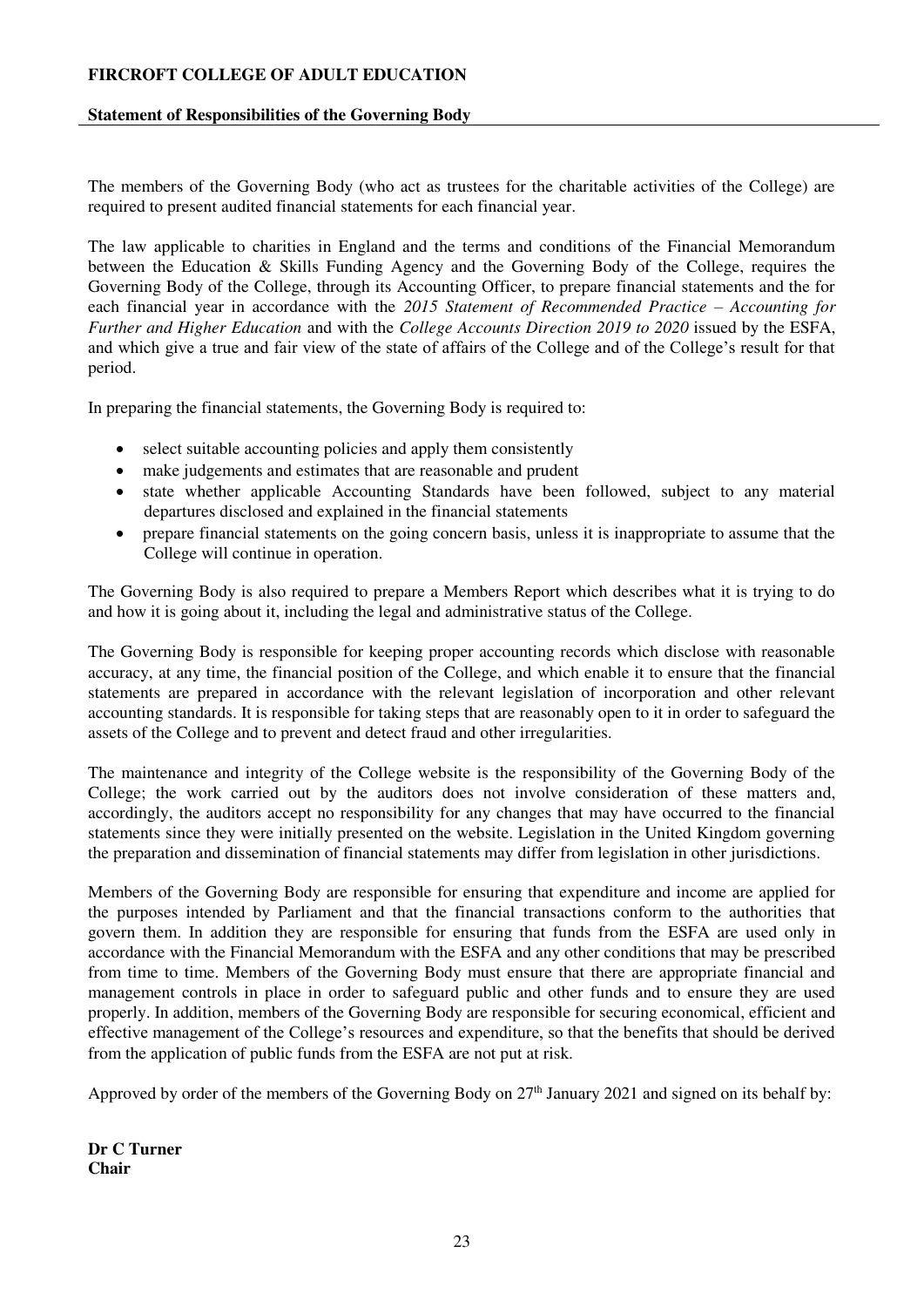## **Independent Auditor's Report to the Governors of Fircroft College of Adult Education**

## **Opinion**

<span id="page-23-0"></span>We have audited the financial statements of Fircroft College of Adult Education (the 'college') for the year ended 31 July 2020 which comprise the statement of comprehensive income and expenditure, the statement of changes in reserves, the balance sheet, the statement of cash flows and notes to the financial statements, including a summary of significant accounting policies. The financial reporting framework that has been applied in their preparation is applicable law and United Kingdom Accounting Standards, including Financial Reporting Standard 102 'The Financial Reporting Standard applicable in the UK and Republic of Ireland' (United Kingdom Generally Accepted Accounting Practice).

In our opinion, the financial statements:

- give a true and fair view of the state of the college's affairs as at 31 July 2020 and of its surplus of expenditure over income for the year then ended; and
- have been properly prepared in accordance with United Kingdom Generally Accepted Accounting Practice.

## **Basis for opinion**

We conducted our audit in accordance with International Standards on Auditing (UK) (ISAs (UK)) and applicable law. Our responsibilities under those standards are further described in the Auditor's responsibilities for the audit of the financial statements section of our report. We are independent of the college in accordance with the ethical requirements that are relevant to our audit of the financial statements in the UK, including the FRC's Ethical Standard, and we have fulfilled our other ethical responsibilities in accordance with these requirements. We believe that the audit evidence we have obtained is sufficient and appropriate to provide a basis for our opinion.

## **Conclusions relating to going concern**

We have nothing to report in respect of the following matters in relation to which the ISAs (UK) require us to report to you where:

- the Governing Body's use of the going concern basis of accounting in the preparation of the financial statements is not appropriate; or
- the Governing Body has not disclosed in the financial statements any identified material uncertainties that may cast significant doubt about the college's ability to continue to adopt the going concern basis of accounting for a period of at least twelve months from the date when the financial statements are authorised for issue.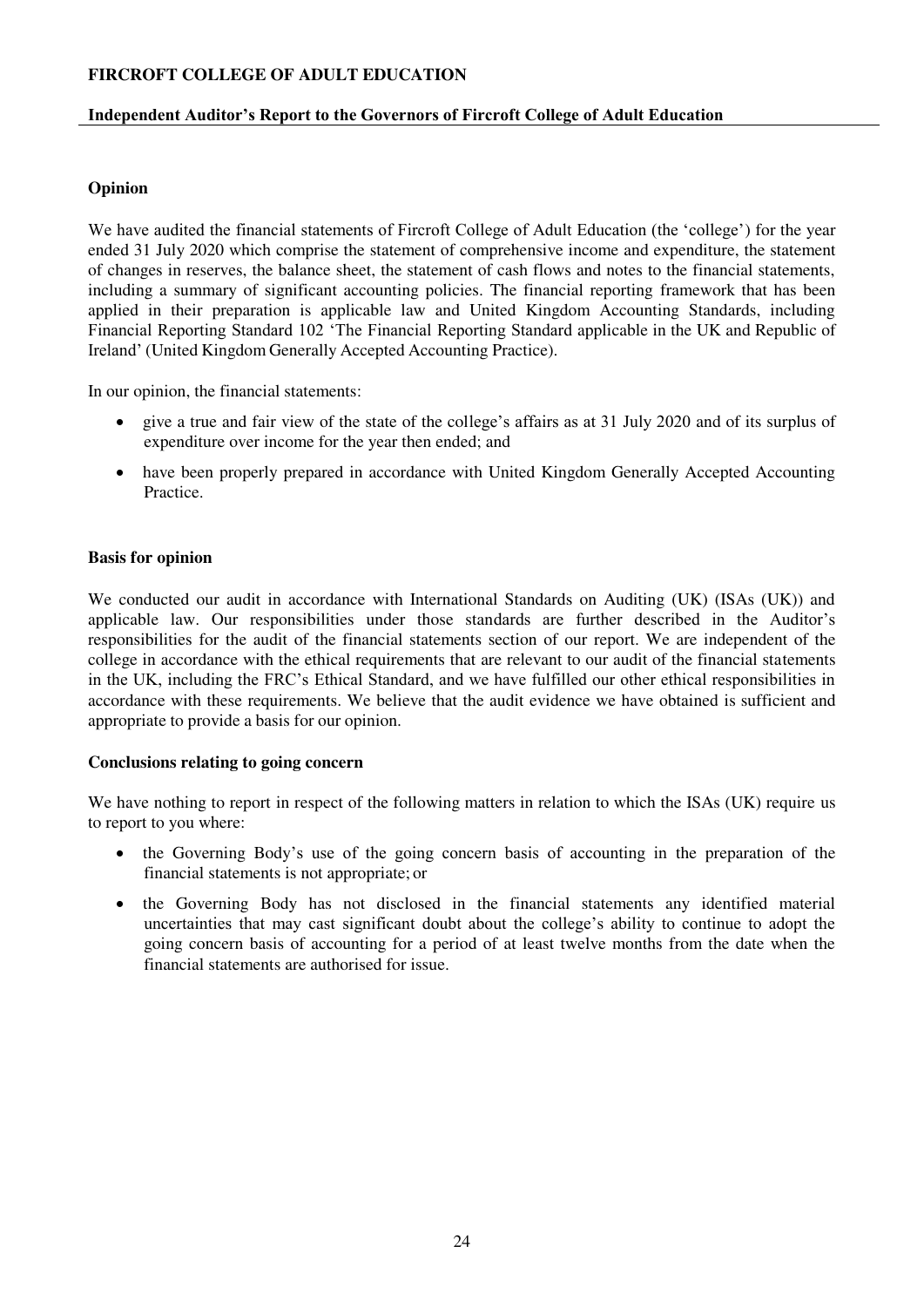## **Independent Auditor's Report to the Governors of Fircroft College of Adult Education (continued)**

### **Other information**

The Governing Body is responsible for the other information. The other information comprises the information included in the annual report, other than the financial statements and our auditor's report thereon. Our opinion on the financial statements does not cover the other information and, except to the extent otherwise explicitly stated in our report, we do not express any form of assurance conclusion thereon.

In connection with our audit of the financial statements, our responsibility is to read the other information and, in doing so, consider whether the other information is materially inconsistent with the financial statements or our knowledge obtained in the audit or otherwise appears to be materially misstated. If we identify such material inconsistencies or apparent material misstatements, we are required to determine whether there is a material misstatement in the financial statements or a material misstatement of the other information. If, based on the work we have performed, we conclude that there is a material misstatement of this other information, we are required to report that fact.

We have nothing to report in this regard.

#### **Matters on which we are required to report by exception**

We have nothing to report in respect of the following matters in relation to which the Charities Act 2011 or the Post 16 Code of Practice issued by the Education and Skills Funding Agency requires us to report to you if, in our opinion:

- the information given in the Report of the Governing Body is inconsistent in any material respect with the financial statements; or
- proper accounting records have not been kept; or
- the financial statements are not in agreement with the accounting records and returns; or
- we have not received all the information and explanations we require for our audit.

## **Responsibilities of the Governing Body**

As explained more fully in the statement of responsibilities of members of the Governing Body, the Governing Body is responsible for the preparation of the financial statements and for being satisfied that they give a true and fair view, and for such internal control as the Governing Body determines is necessary to enable the preparation of financial statements that are free from material misstatement, whether due to fraud or error.

In preparing the financial statements, the Governing Body is responsible for assessing the college's ability to continue as a going concern, disclosing, as applicable, matters related to going concern and using the going concern basis of accounting unless the Governing Body either intends to liquidate the college or to cease operations, or has no realistic alternative but to do so.

#### **Auditor's responsibilities for the audit of the financial statements**

Our objectives are to obtain reasonable assurance about whether the financial statements as a whole are free from material misstatement, whether due to fraud or error, and to issue an auditor's report that includes our opinion. Reasonable assurance is a high level of assurance, but is not a guarantee that an audit conducted in accordance with ISAs (UK) will always detect a material misstatement when it exists. Misstatements can arise from fraud or error and are considered material if, individually or in the aggregate, they could reasonably be expected to influence the economic decisions of users taken on the basis of these financial statements.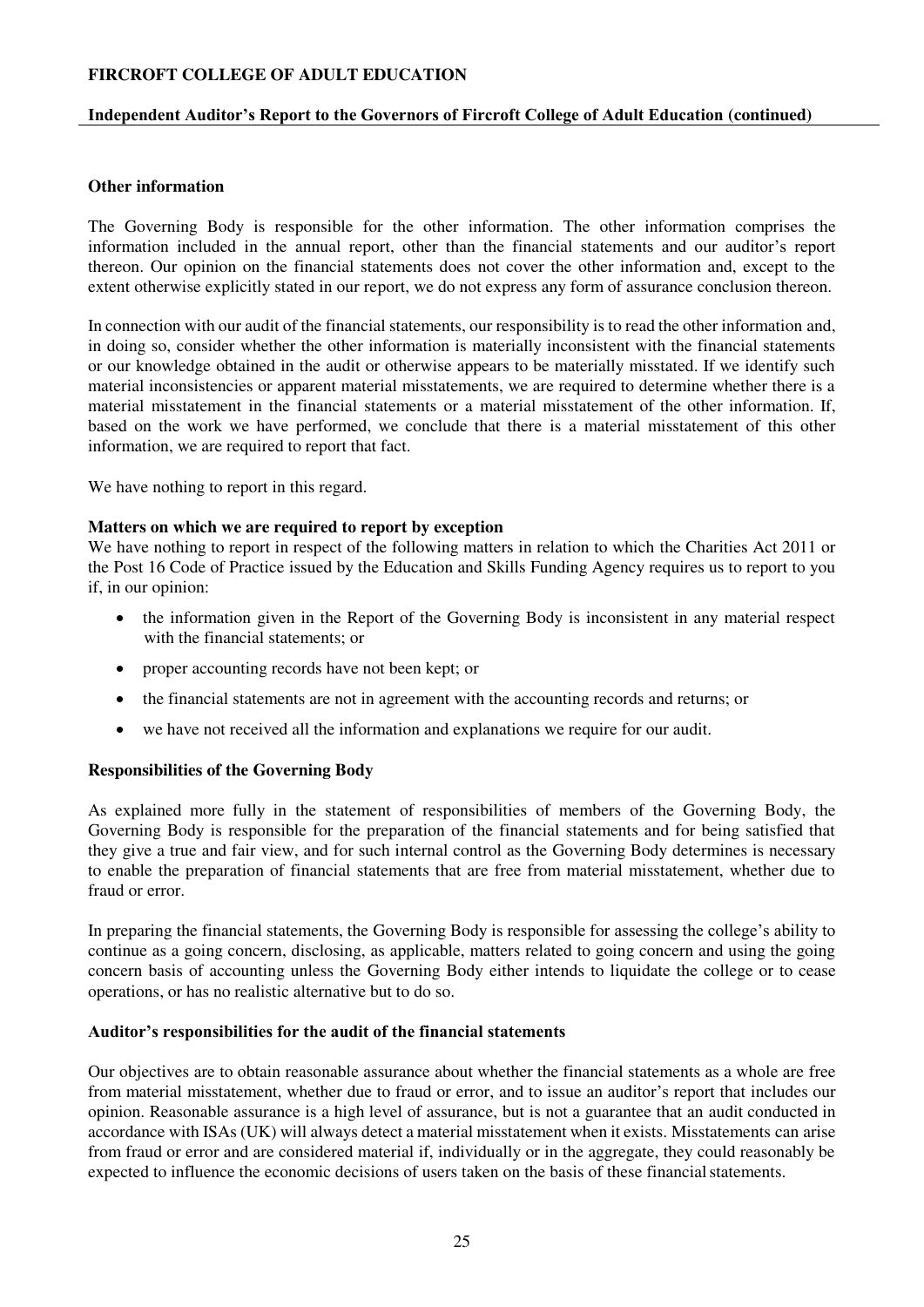## **Independent Auditor's Report to the Governors of Fircroft College of Adult Education (continued)**

#### **Auditor's responsibilities for the audit of the financial statements** (continued)

A further description of our responsibilities for the audit of the financial statements is located on the Financial Reporting Council's website at www.frc.org.uk/auditorsresponsibilities. This description forms part of our auditor's report.

#### **Use of Our Report**

This report is made solely to the Governing Body in accordance with the College's Articles of Government. Our audit work has been undertaken so that we might state to the Members of the Governing Body those matters we are required to state to them in an auditor's report and for no other purpose. To the fullest extent permitted by law, we do not accept or assume responsibility to anyone other than the college and the Members of the Governing Body, for our audit work, for this report, or for the opinions we have formed.

Buzzacott LLP Chartered Accountants and Registered Auditor 130 Wood Street London EC2V 6DL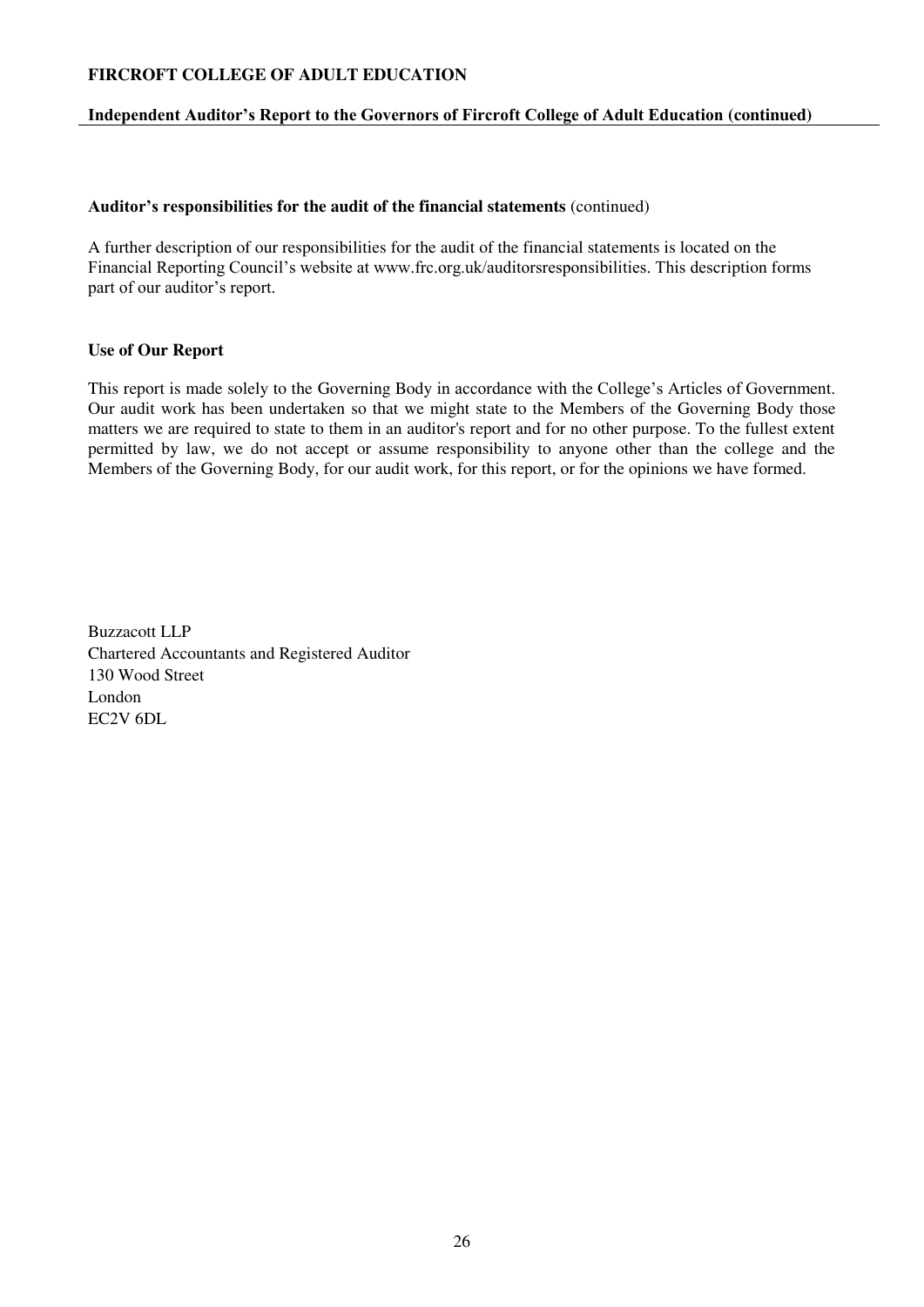## **Reporting Accountant's Report on Regularity to the Governing Body of Fircroft College ("the Governing Body") and the Secretary of State for Education acting through the Education and Skills Funding Agency ("the ESFA")**

<span id="page-26-0"></span>In accordance with the terms of our engagement letter dated 20 October 2020 and further to the requirements of the financial memorandum with the Education and Skills Funding Agency we have carried out an engagement to obtain limited assurance about whether anything has come to our attention that would suggest that in all material respects the expenditure disbursed and income received by Fircroft College during the period 1 August 2019 to 31 July 2020 have not been applied to the purposes identified by Parliament and the financial transactions do not conform to the authorities which govern them.

The framework that has been applied is set out in the Post 16 Audit Code of Practice ("the Code") issued by the ESFA and in any relevant conditions of funding concerning adult education notified by a relevant funder. In line with this framework, our work has specifically not considered income received from the main funding grants generated through the Individualised Learner Record (ILR) returns, for which the ESFA has other assurance arrangements in place.

This report is made solely to the Governing Body of Fircroft College and the ESFA in accordance with the terms of our engagement letter. Our work has been undertaken so that we might state to the Governing Body and the ESFA those matters we are required to state in a report and for no other purpose. To the fullest extent permitted by law, we do not accept or assume responsibility to anyone other than the Governing Body of Fircroft College and the ESFA for our work, for this report, or for the conclusion we have formed.

## **Respective responsibilities of the Governing Body of Fircroft College and the reporting accountant**

The Governing Body of Fircroft College is responsible, under the requirements of the Further & Higher Education Act 1992, subsequent legislation and related regulations and guidance, for ensuring that expenditure disbursed and income received is applied for the purposes intended by Parliament and the financial transactions conform to the authorities which govern them.

Our responsibilities for this engagement are established in the United Kingdom by our profession's ethical guidance and are to obtain limited assurance and report in accordance with our engagement letter and the requirements of the Code. We report to you whether anything has come to our attention in carrying out our work which suggests that in all material respects, expenditure disbursed and income received during the year ended 31 July 2020 have not been applied to purposes intended by Parliament or that the financial transactions do not conform to the authorities which govern them.

## **Approach**

We conducted our engagement in accordance with the Post 16 Audit Code of Practice issued by the ESFA. We performed a limited assurance engagement as defined in that framework.

The objective of a limited assurance engagement is to perform such procedures as to obtain information and explanations in order to provide us with sufficient appropriate evidence to express a negative conclusion on regularity.

A limited assurance engagement is more limited in scope than a reasonable assurance engagement and consequently does not enable us to obtain assurance that we would become aware of all significant matters that might be identified in a reasonable assurance engagement. Accordingly, we do not express a positive opinion.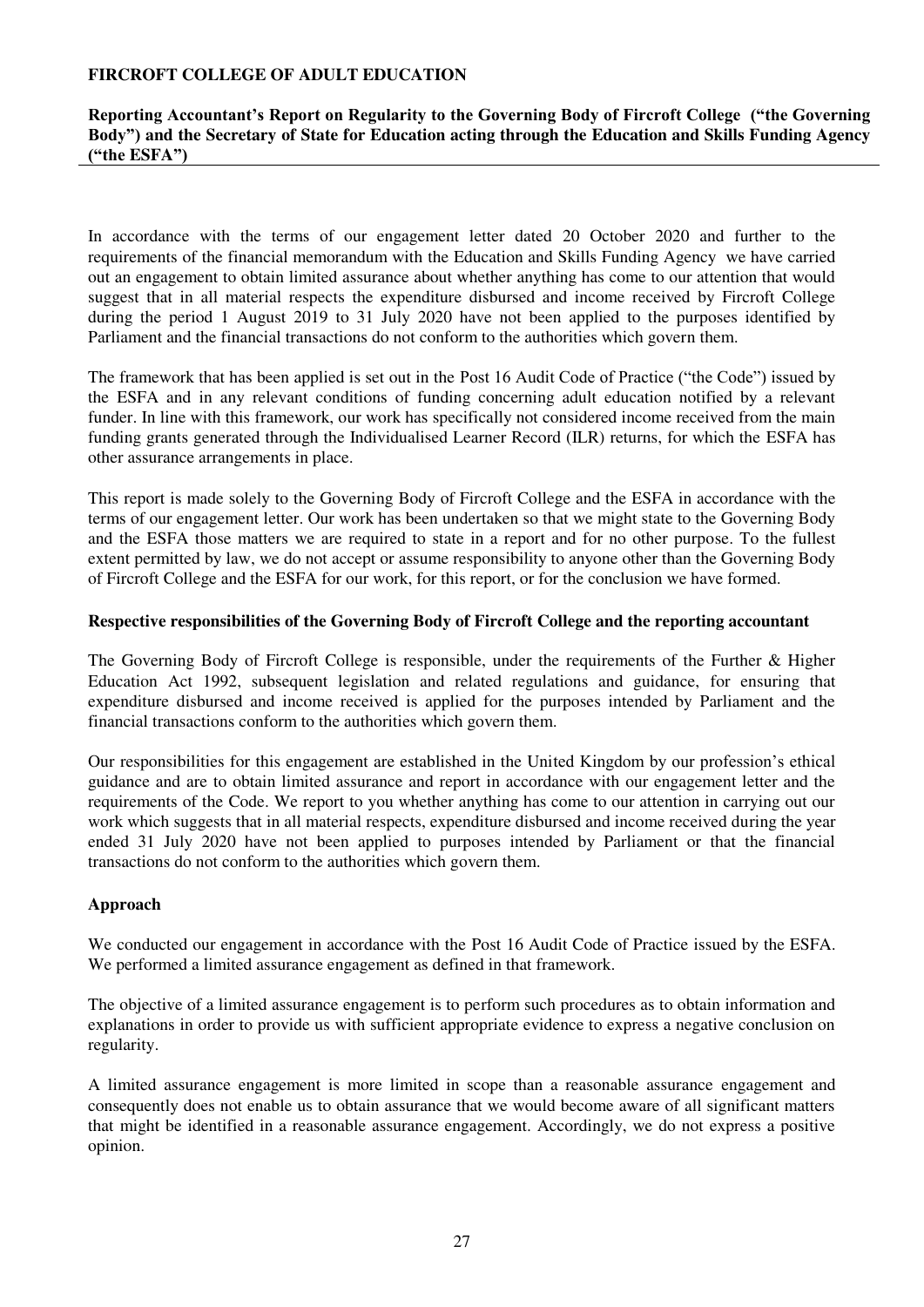## **Reporting Accountant's Report on Regularity to the Governing Body of Fircroft College of Adult Education ("the Governing Body") and the Secretary of State for Education acting through the Department for Education ("the Department") (continued)**

### **Approach** (continued)

Our engagement includes examination, on a test basis, of evidence relevant to the regularity of the college's income and expenditure.

The work undertaken to draw to our conclusion includes:

- An assessment of the risk of material irregularity and impropriety across all of the college's activities;
- Further testing and review of self-assessment questionnaire including enquiry, identification of control processes and examination of supporting evidence across all areas identified as well as additional verification work where considered necessary; and
- Consideration of evidence obtained through the work detailed above and the work completed as part of our financial statements audit in order to support the regularity conclusion.

#### **Conclusion**

In the course of our work, except for the matter listed below, nothing has come to our attention which suggests that in all material respects the expenditure disbursed and income received during the year ended 31 July 2020 has not been applied to purposes intended by Parliament and the financial transactions do not conform to the authorities which govern them.

The ESFA has undertaken a targeted assurance review of residential and learner support funding claimed by the College in 2018/19 and 2019/20. As detailed in note 19, this review has identified a potential variance in treatment from the 2013/14 agreement to the latest funding rules of between £309,000 and £350,000.

Buzzacott LLP Chartered Accountants 130 Wood Street London EC2V 6DL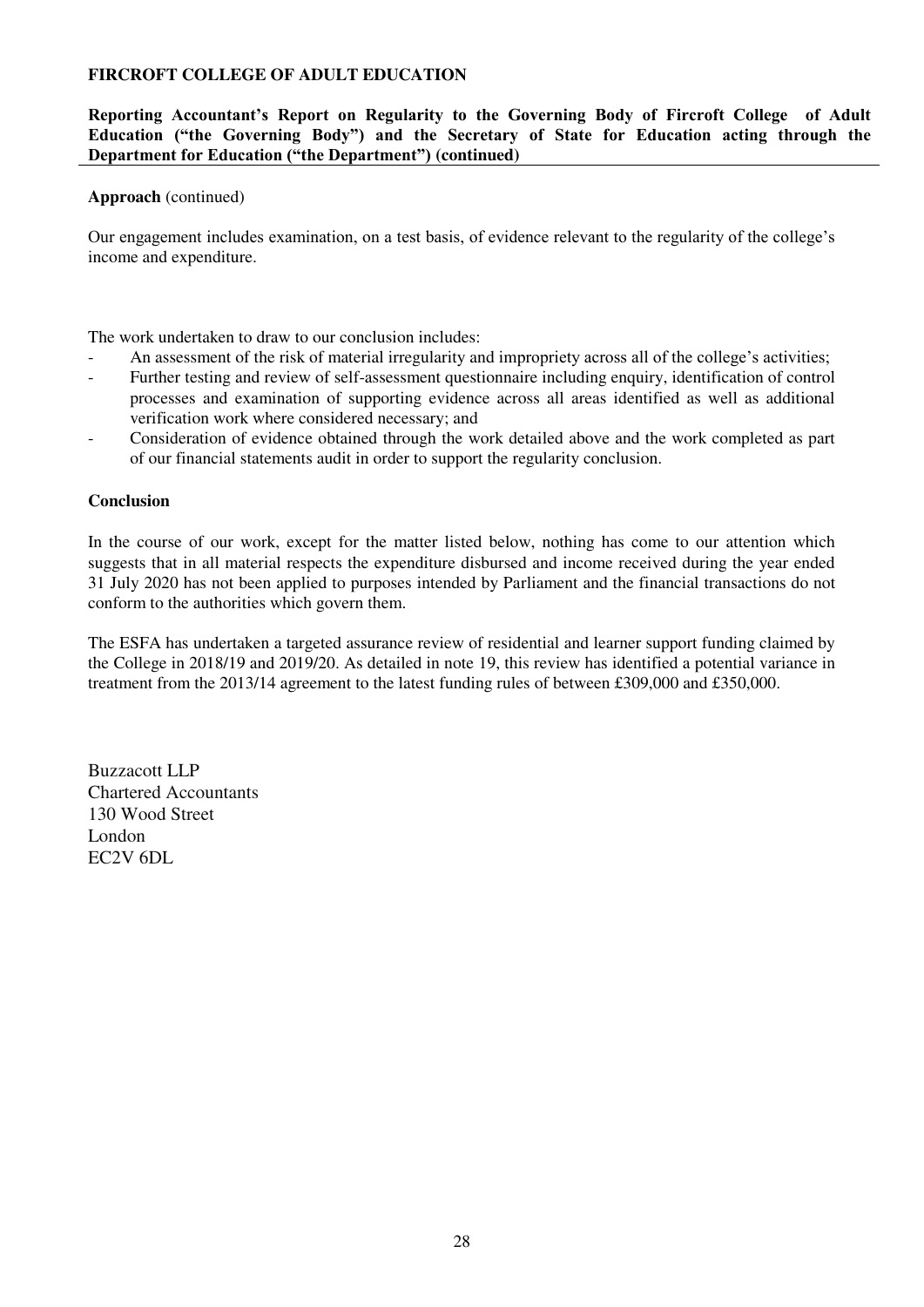# **Statement of Comprehensive Income and Expenditure**

<span id="page-28-1"></span><span id="page-28-0"></span>

|                                                                                         | <b>Note</b>    | 2020<br>£               | 2019<br>$\pounds$  |
|-----------------------------------------------------------------------------------------|----------------|-------------------------|--------------------|
| <b>Income</b>                                                                           |                |                         |                    |
| Funding body grants                                                                     | $\mathbf{1}$   | 2,429,348               | 1,914,371          |
| Tuition fees and education contracts                                                    | $\sqrt{2}$     | 256,518                 | 121,822            |
| Other income                                                                            | $\mathfrak{Z}$ | 17,986                  | 84,489             |
| Investment income                                                                       | $\overline{4}$ | 132,923                 | 145,685            |
| Donations                                                                               | $\mathfrak{S}$ | 13,000                  | 15,500             |
| <b>Total Income</b>                                                                     |                | 2,849,775               | 2,281,867          |
| <b>Expenditure</b>                                                                      |                |                         |                    |
| Staff costs                                                                             | 6              | 1,731,624               | 1,484,102          |
| Other operating expenses                                                                | $\, 8$         | 669,937                 | 614,301            |
| Depreciation                                                                            | 10             | 201,333                 | 154,342            |
| <b>Total Expenditure</b>                                                                |                | 2,602,894               | 2,252,745          |
| Surplus before other gains and losses                                                   |                | 246,881                 | 29,122             |
| (Loss) / Gain on investments<br>Net realised<br>Net unrealised                          |                | (81, 401)<br>(257, 925) | (11,967)<br>93,732 |
| (Deficit) / Surplus before Tax                                                          |                | (92, 445)               | 110,887            |
| Taxation                                                                                | 9              |                         |                    |
| <b>Total Comprehensive Income for the Year</b>                                          |                | (92, 445)               | 110,887            |
| Represented by:<br>Restricted comprehensive income<br>Unrestricted comprehensive income |                | (92, 445)               | 110,887            |
|                                                                                         |                | (92, 445)               | 110,887            |

**════════ ════════**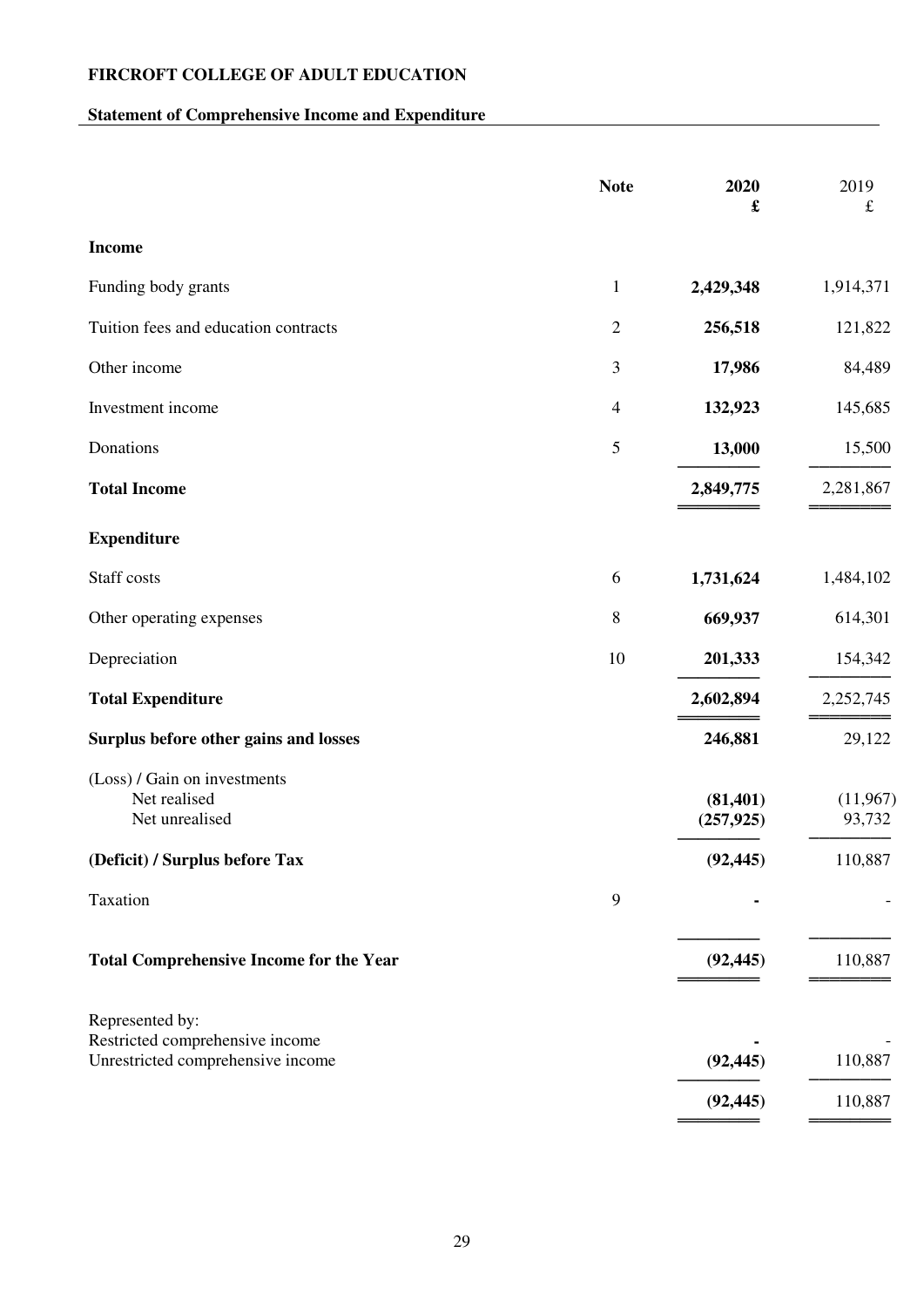# **College Statement of Changes in Reserves**

<span id="page-29-0"></span>

|                                                                     | <b>Income and</b><br><b>Expenditure</b> | <b>Restricted</b><br><b>Reserves</b> | <b>Total</b> |
|---------------------------------------------------------------------|-----------------------------------------|--------------------------------------|--------------|
|                                                                     | <b>Reserves</b><br>£                    | £                                    | £            |
| <b>Balance at 1st August 2018</b>                                   | 5,661,710                               | 54,952                               | 5,716,662    |
| Surplus from the income and expenditure<br>account                  | 110,887                                 |                                      | 110,887      |
| Transfers between restricted and unrestricted<br>reserves           | 3,000                                   | (3,000)                              |              |
| <b>Balance at 31st July 2019</b>                                    | 5,775,597                               | 51,952                               | 5,827,549    |
| Deficit from the income and expenditure<br>account                  | (92, 445)                               |                                      | (92, 445)    |
| Transfers between restricted and income and<br>expenditure reserves |                                         |                                      |              |
| <b>Balance at 31st July 2020</b>                                    | <u>5,683,152</u>                        | 51.952                               | 5.735.104    |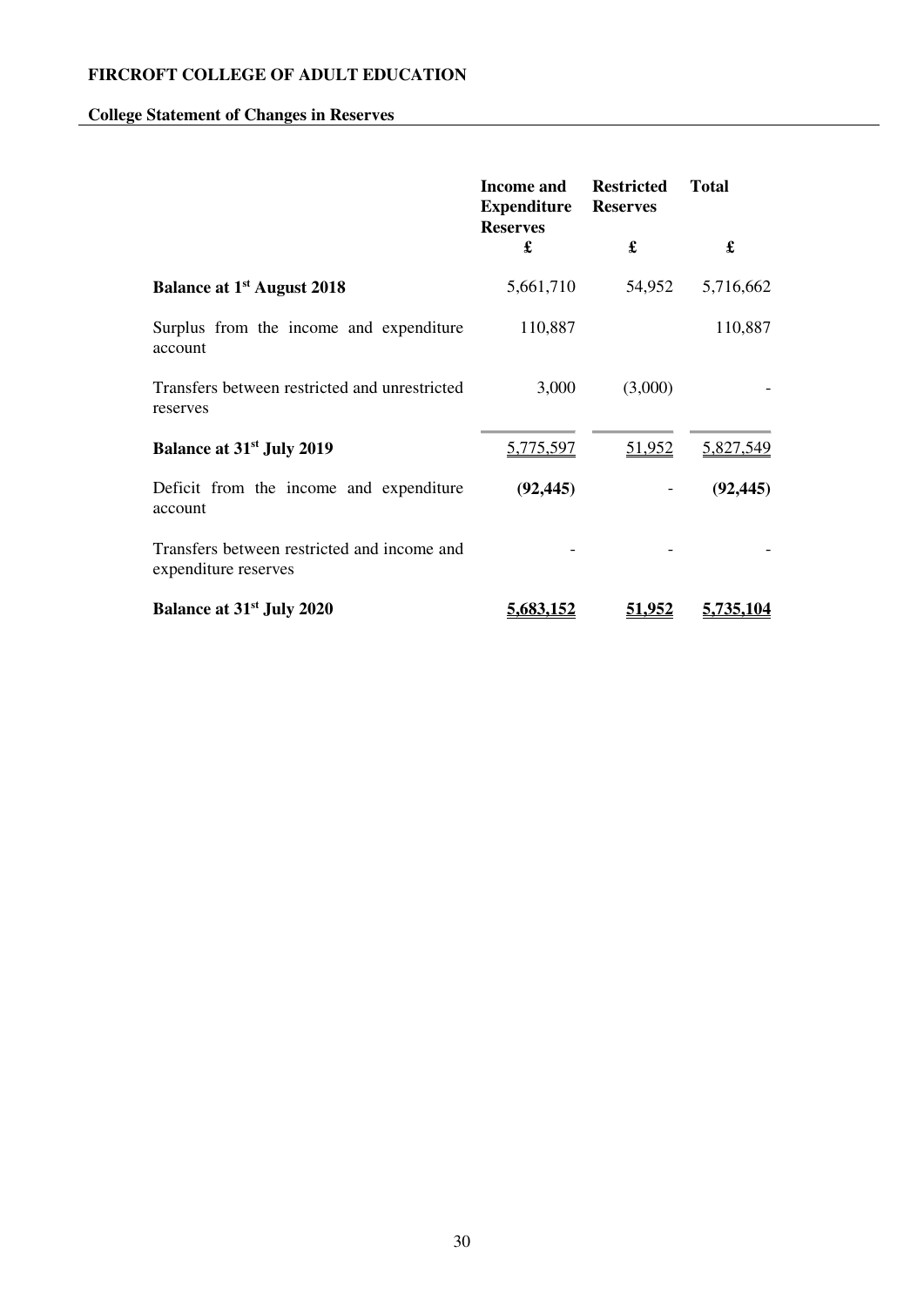# **Balance Sheet as at 31 July**

<span id="page-30-0"></span>

|                                                                 | <b>Note</b> | 2020<br>£  | 2019<br>$\pounds$ |
|-----------------------------------------------------------------|-------------|------------|-------------------|
| <b>Non-Current Assets</b>                                       |             |            |                   |
| Tangible fixed assets                                           | 10          | 2,363,855  | 2,285,665         |
| Investments                                                     | 11          | 3,507,528  | 3,762,705         |
| <b>Total fixed assets</b>                                       |             | 5,871,383  | 6,048,370         |
| <b>Current assets</b>                                           |             |            |                   |
| <b>Stock</b>                                                    |             | 3,691      | 3,775             |
| Trade and other receivables                                     | 12          | 87,329     | 134,536           |
| Short term investments                                          | 13          | 148,666    | 148,695           |
| Cash and cash equivalents                                       |             | 498,696    | 439,259           |
| <b>Total current assets</b>                                     |             | 738,382    | 726,265           |
| <b>Less: Creditors - amounts falling</b><br>due within one year | 14          | (264, 526) | (316,951)         |
| Net current assets                                              |             | 473,856    | 409,314           |
| <b>Total assets less current liabilities</b>                    |             | 6,345,239  | 6,457,684         |
| Creditors - amounts falling due after<br>one year               | 15          | (610, 135) | (630, 135)        |
| <b>NET ASSETS</b>                                               |             | 5,735,104  | 5,827,549         |
| <b>Restricted reserves</b>                                      | 16          | 51,952     | 51,952            |
| <b>Unrestricted reserves</b>                                    |             |            |                   |
| Income and expenditure account                                  |             | 5,683,152  | 5,775,597         |
| <b>Total reserves</b>                                           |             | 5,735,104  | 5,827,549         |
|                                                                 |             |            |                   |

The financial statements on pages [29](#page-28-1) to 50 were approved by the Governing Body and authorised for issue on  $27<sup>th</sup>$  January 2021 and were signed on behalf of the Governing Body by:

**Dr C Turner M Lenehan Chair** Accounting Officer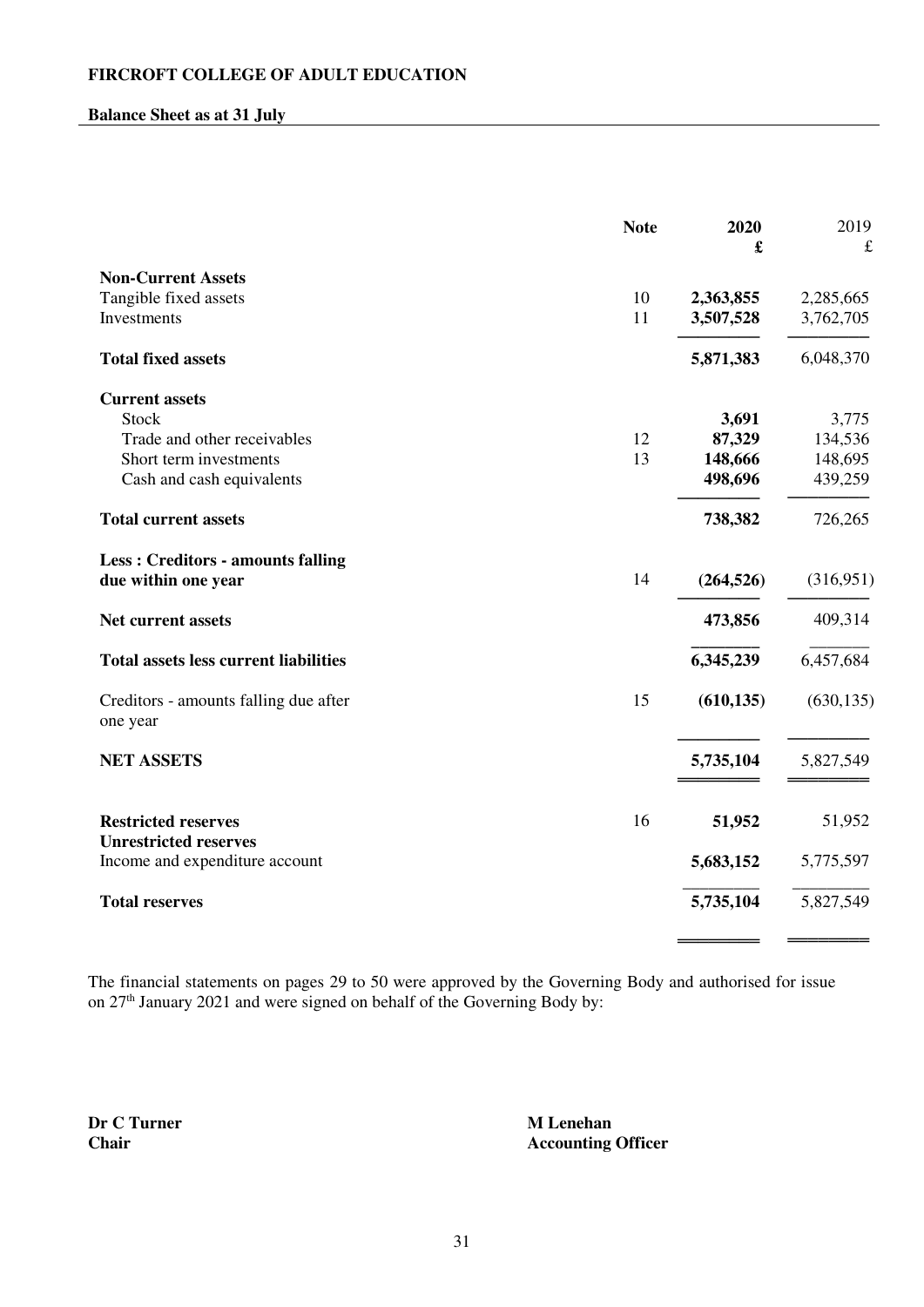<span id="page-31-0"></span>

|                                                         | <b>Note</b> | 2020       | 201819     |
|---------------------------------------------------------|-------------|------------|------------|
|                                                         |             | £          | £          |
| <b>Cash flows from operating activities</b>             |             |            |            |
| (Deficit) surplus for the year                          |             | (92, 445)  | 110,887    |
| <b>Adjustment for non-cash items</b>                    |             |            |            |
| Depreciation                                            |             | 201,333    | 154,342    |
| Decrease / (Increase) in stocks                         |             | 84         | (361)      |
| Decrease / (Increase) in debtors                        |             | 47,207     | (37, 481)  |
| (Decrease) / Increase in creditors due within one       |             |            |            |
| year                                                    |             | (52, 425)  | 62,667     |
| (Decrease) in creditors due after one year              |             | (20,000)   | (20,000)   |
| <b>Adjustment for investing or financial activities</b> |             |            |            |
| Net investment gain                                     |             | 339,297    | (81,751)   |
| Investment income                                       |             | (132, 923) | (145,685)  |
| Net cash flow from operating activities                 |             | 290,128    | 42,618     |
| <b>Cash flows from investing activities</b>             |             |            |            |
| Investment income                                       |             | 132,923    | 145,685    |
| Disposal of non-current asset investments               |             | 363,422    | 515,086    |
| Payments made to acquire non-current asset              |             |            |            |
| investments                                             |             | (367, 345) | (406, 291) |
| Payments made to acquire fixed assets                   |             | (279, 523) | (447,301)  |
| Net cash flow from investing activities                 |             | (150, 523) | (192, 821) |
|                                                         |             |            |            |
| Increase / (Decrease) in cash and cash                  |             |            |            |
| equivalents in the year                                 | 15          | 139,605    | (150,203)  |
| Cash and cash equivalents at beginning of the year      | 1775        | 611,166    | 761,369    |
| Cash and cash equivalents at end of the year            | 15          | 750,771    | 611,166    |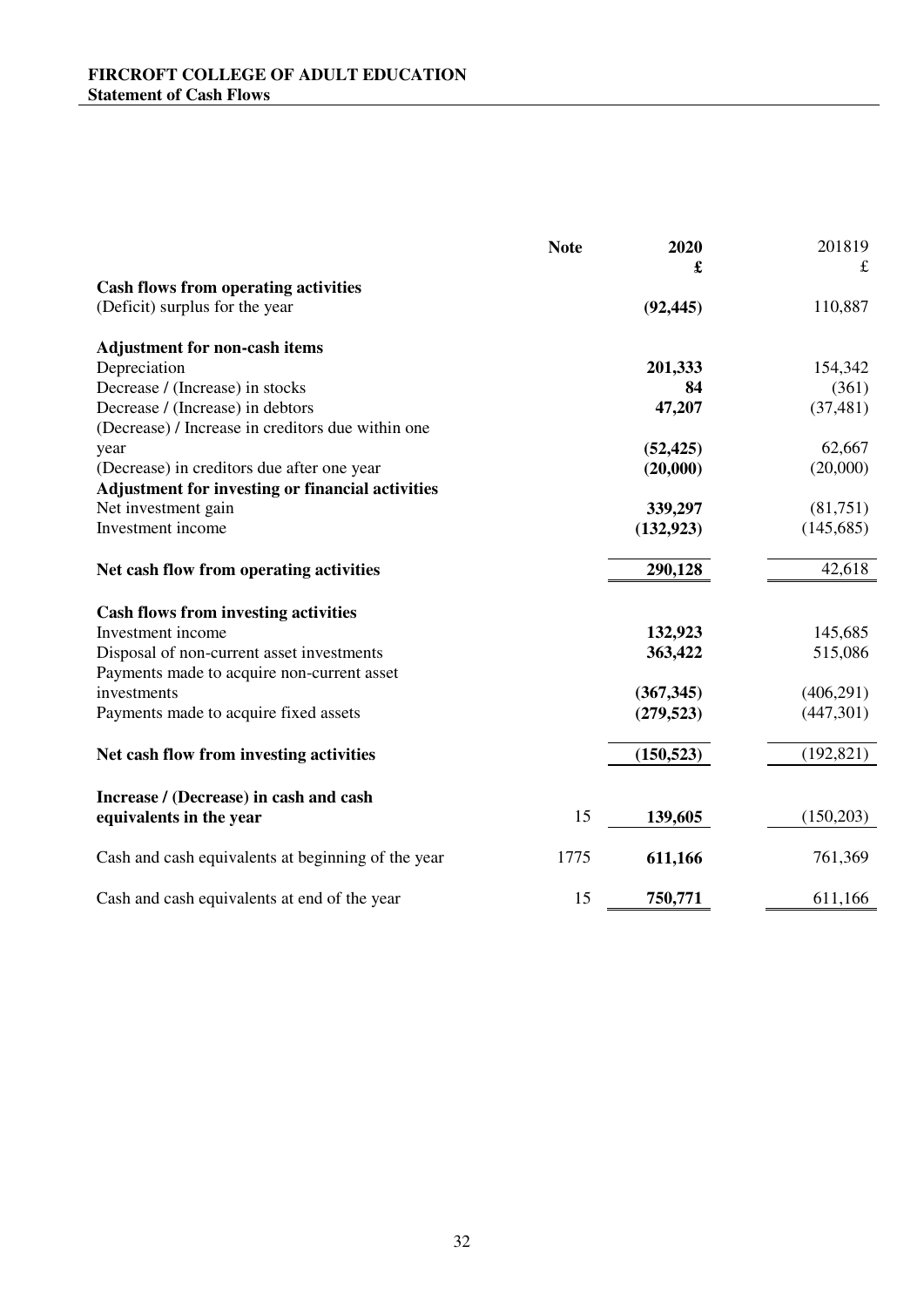#### **Notes to the Accounts**

#### **Accounting policies**

#### <span id="page-32-0"></span>*Statement of accounting policies*

The following accounting policies have been applied consistently in dealing with items which are considered material in relation to the financial statements.

#### *Basis of preparation*

These financial statements have been prepared in accordance with the Statement of Recommended Practice: Accounting for Further and Higher Education 2015 (the 2015 FE HE SORP), the College Accounts Direction for 2019 to 2020 and in accordance with Financial Reporting Standard 102 – "The Financial Reporting Standard applicable in the United Kingdom and Republic of Ireland" (FRS 102). The College is a public benefit entity and has therefore applied the relevant public benefit requirements of FRS 102.

The preparation of financial statements in compliance with FRS 102 requires the use of certain critical accounting estimates. It also requires management to exercise judgement in applying the College's accounting policies.

#### *Basis of accounting*

The financial statements are prepared in accordance with the historical cost convention unless otherwise stated.

#### *Going concern*

The activities of the College, together with the factors likely to affect its future development and performance are set out in the Report of the Governing Body. The financial position of the College, its cash flow, liquidity and borrowings are described in the Financial Statements and accompanying Notes, and note 19 outlining contingent liabilities and post balance sheet events.

The College has no loans or overdrafts and the College's forecasts and financial projections indicate that none will be required for the foreseeable future. Accordingly the College has a reasonable expectation that it has more than adequate resources to continue in operational existence for the foreseeable future, and for this reason will continue to adopt the going concern basis in the preparation of its Financial Statements.

#### *Recognition of income*

#### *Revenue grant funding*

Government revenue grants include funding body recurrent grants and other grants and are accounted for under the accrual model as permitted by FRS 102. Funding body recurrent grants are measured in line with best estimates for the period of what is receivable and depend on the particular income stream involved. Any under or over achievement for the Adult Skills Budget is adjusted for and reflected in the level of recurrent grant recognised in the income and expenditure account. The final grant income is normally determined with the conclusion of the year end reconciliation process with the funding body following the year end, and the results of any funding audits.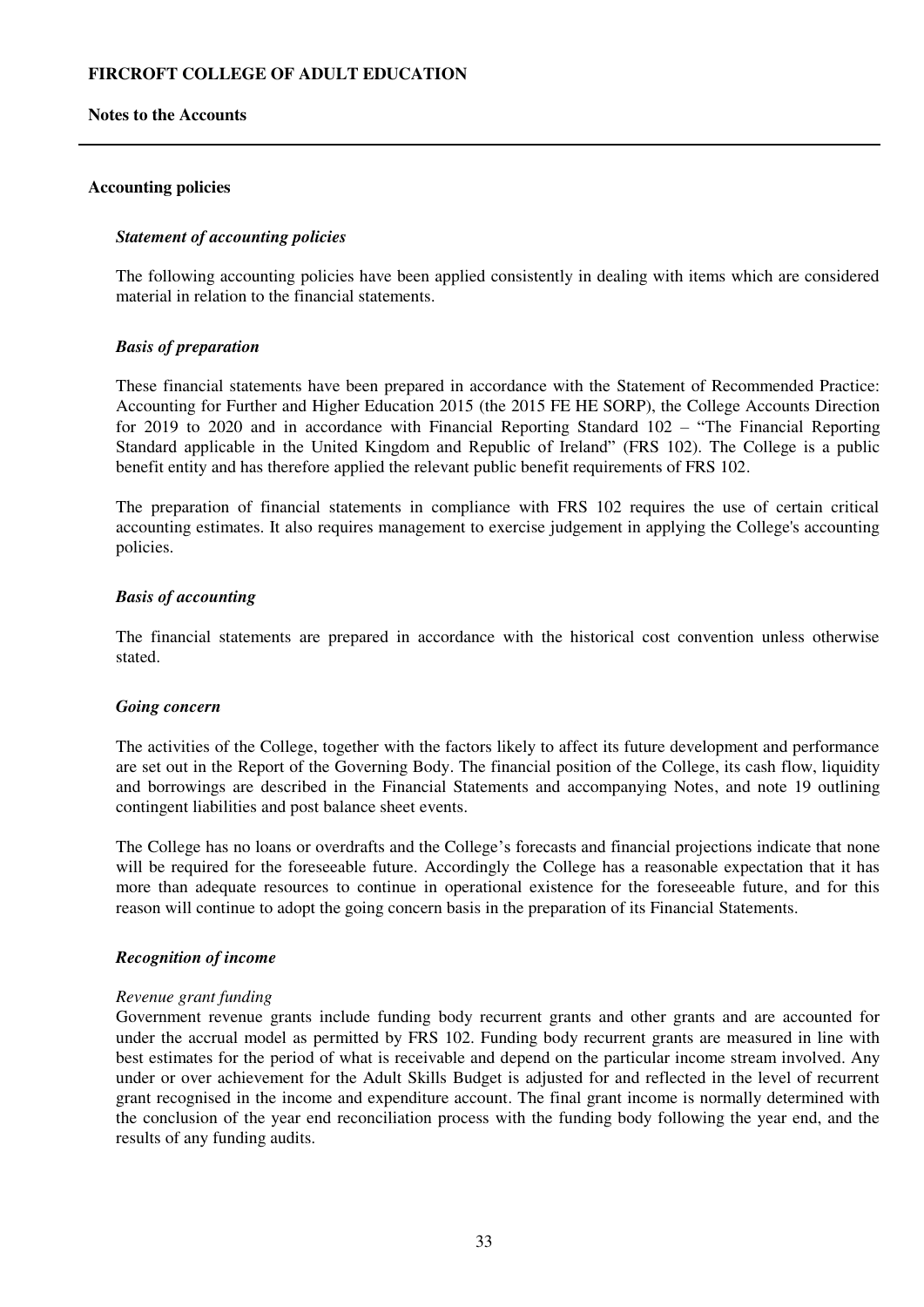### **Notes to the Accounts** (continued)

#### **Accounting policies (continued)**

## *Recognition of income (continued)*

#### *Revenue grant funding (continued)*

Grants (including research grants) from non-government sources are recognised in income when the College is entitled to the income and performance related conditions have been met. Income received in advance of performance related conditions being met is recognised as deferred income within creditors on the balance sheet and released to income as the conditions are met.

#### *Capital grant funding*

Government capital grants are capitalised, held as deferred income and recognised in income over the expected useful life of the asset, under the accrual model as permitted by FRS 102. Other, non-governmental, capital grants are recognised in income when the College is entitled to the funds subject to any performance related conditions being met. Income received in advance of performance related conditions being met is recognised as deferred income within creditors on the Balance Sheet and released to income as conditions are met.

#### *Fee income*

Income from tuition fees is recognised in the period for which it is received and includes all fees payable by students or their sponsors.

#### *Investment income*

All income from short-term deposits or investments is credited to the income and expenditure account in the period in which it is earned on a receivable basis.

#### *Restricted reserves*

Where income is received for purposes specified by the donor or by the terms of appeal under which it was raised, that income is included in the restricted reserves. Any use of the restricted reserve is included as expenditure shown on the face of the Statement of Comprehensive Income.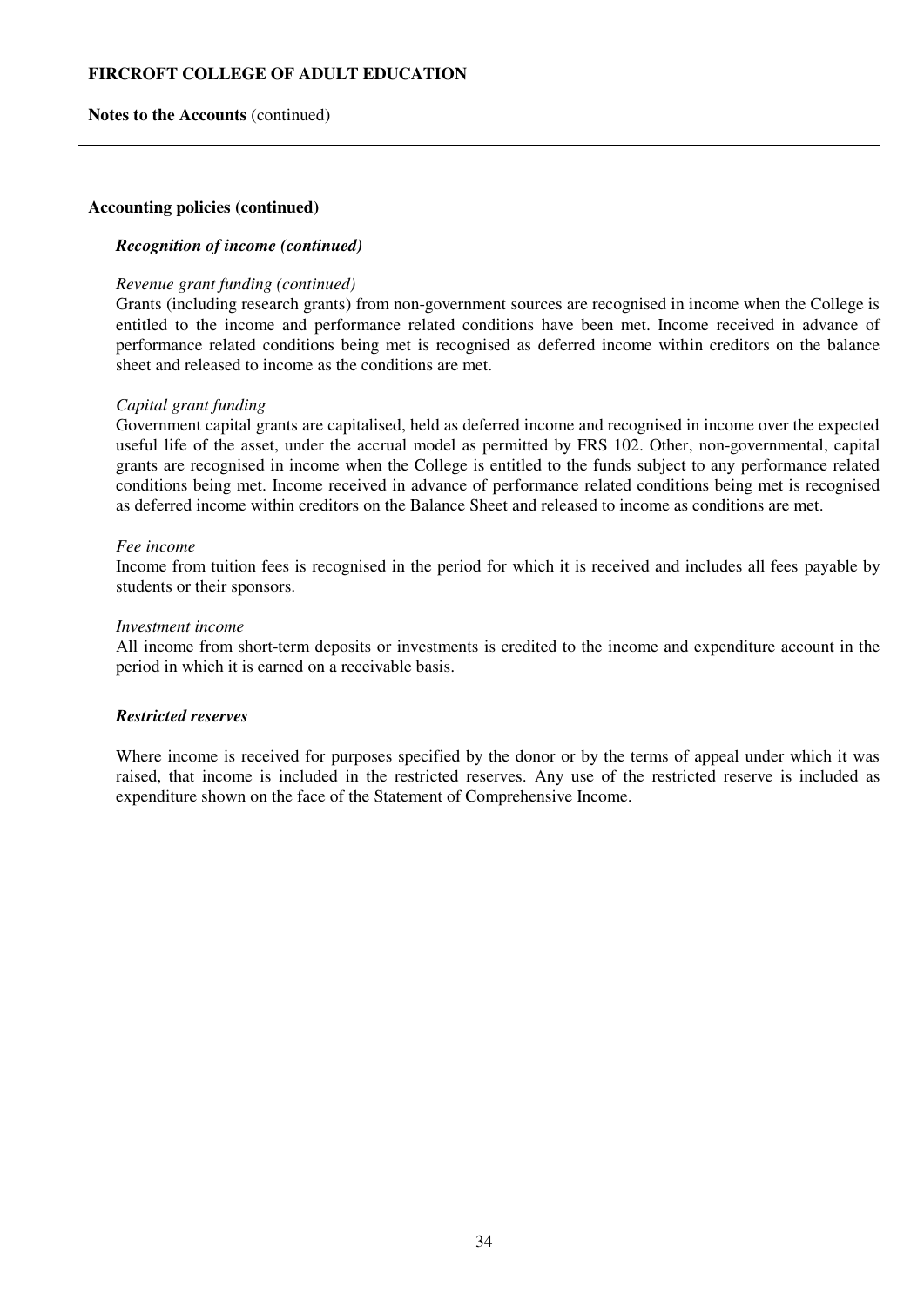**Notes to the Accounts** (continued)

#### **Accounting policies** (continued)

## *Accounting for post-employment benefits*

Post-employment benefits to tutors of the College are provided by the Teachers' Pension Scheme (TPS). The TPS is a defined benefit scheme, which is externally funded and contracted out of the State Second Pension.

#### *Teachers pension scheme*

The TPS is an unfunded scheme. Contributions to the TPS are calculated so as to spread the cost of pensions over employees' working lives with the College in such a way that the pension cost is a substantially level percentage of current and future pensionable payroll. The contributions are determined by qualified actuaries on the basis of quinquennial valuations using a prospective benefit method.

The TPS is a multi-employer scheme and the College does not possess sufficient information to use defined benefit accounting. The TPS is therefore treated as a defined contribution plan and the contributions recognised as an expense in the income statement in the periods during which services are rendered by employees.

No members of staff are members of the Local Government Pension Scheme (LGPS).

#### *Short term Employment benefits*

Short term employment benefits such as salaries and compensated absences (holiday pay) are recognised as an expense in the year in which the employees render service to the College. Any unused benefits are accrued and measured as the additional amount the College expects to pay as a result of the unused entitlement.

## *Non-Current Assets - Tangible fixed assets*

Tangible fixed assets are stated at cost less accumulated depreciation and accumulated impairment losses. Certain items of fixed assets that had been revalued to fair value on or prior to the date of transition to the 2015 FE HE SORP, are measured on the basis of deemed cost, being the revalued amount at the date of that revaluation.

Where parts of a fixed asset have different useful lives, they are accounted for as separate items of fixed assets.

The College's policy is to carry all assets at historical cost, except the financial benefit of the lease arrangements (see below) which is carried at valuation but now deemed costs.

#### *Land and buildings*

The College does not pay a market rate for the lease of the premises from which it operates, hence the College has capitalised the benefit it receives from this arrangement.

Any improvements to the buildings are included at cost. Finance costs, which are directly attributable to the construction of land and buildings are capitalised as part of the cost of those assets.

#### *Equipment*

Equipment costing less than £250 per individual item is recognised as expenditure in the period of acquisition. All other equipment is capitalised at cost.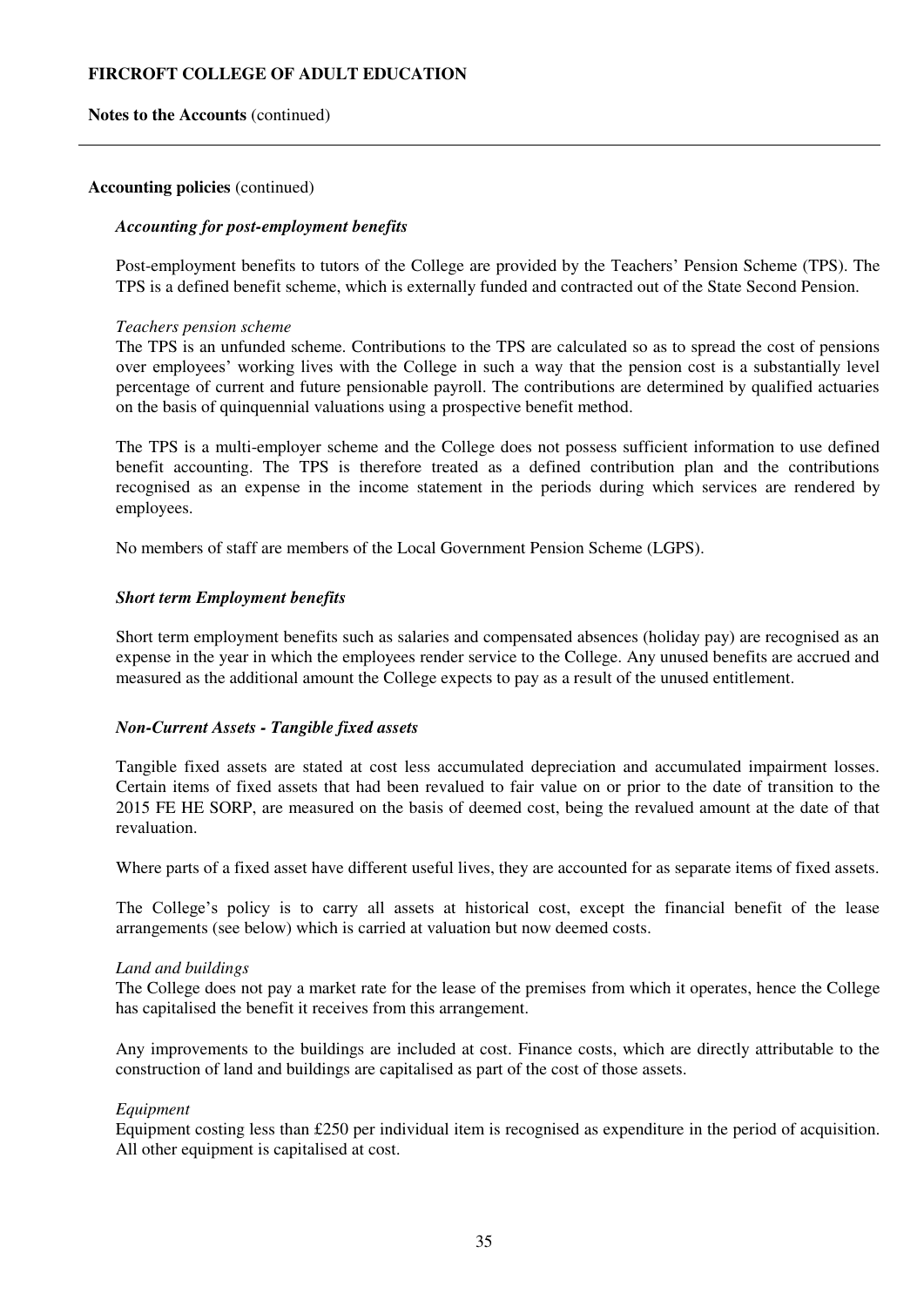#### **Notes to the Accounts** (continued)

#### **Accounting policies** (continued)

#### *Non-Current Assets - Tangible fixed assets (continued)*

#### *Depreciation*

Long leasehold land and buildings are depreciated on a straight line basis over the term of the lease (45 years to 1 April 2055).

Capitalised equipment is depreciated on a straight line basis over its useful economic life as follows:

| General equipment                | 5 years  |
|----------------------------------|----------|
| Computer equipment               | 3 years  |
| Furniture, fixtures and fittings | 10 years |
| Computer software                | 5 years  |

A full year's depreciation will be calculated and applied in the financial year of acquisition of any asset.

A review for impairment of a fixed asset is carried out if events or changes in circumstances indicate that the carrying amount of any fixed asset may not be recoverable. Shortfalls between the carrying value of fixed assets and their recoverable amounts are recognised as impairments. Impairment losses are recognised in the Statement of Comprehensive Income and Expenditure.

#### *Subsequent expenditure on existing fixed assets*

Where significant expenditure is incurred on tangible fixed assets after initial purchase it is charged to the Statement of Comprehensive Income in the period it is incurred, unless it increases the future benefits to the College, in which case it is capitalised and depreciated on the relevant basis.

### *Leased assets*

Costs in respect of operating leases are charged on a straight-line basis over the lease term to the Statement of Comprehensive Income and Expenditure. Any lease premiums or incentives relating to leases signed after 1st August 2014 are spread over the minimum lease term.

#### *Investments*

Listed investments held as non-current assets and current asset investments, which may include listed investments, are stated at fair value, with movements recognised in Comprehensive Income. Investments comprising unquoted equity instruments are measured at fair value, estimated using a valuation technique.

#### *Stocks*

Stocks are stated at the lower of their cost (using the cost method) and net realisable value being selling price less costs to complete and sell. Where necessary, provision is made for obsolete, slow moving and defective items.

#### *Maintenance of premises*

The College has a maintenance plan in line with its obligations under its lease agreement with Bournville Village Trust.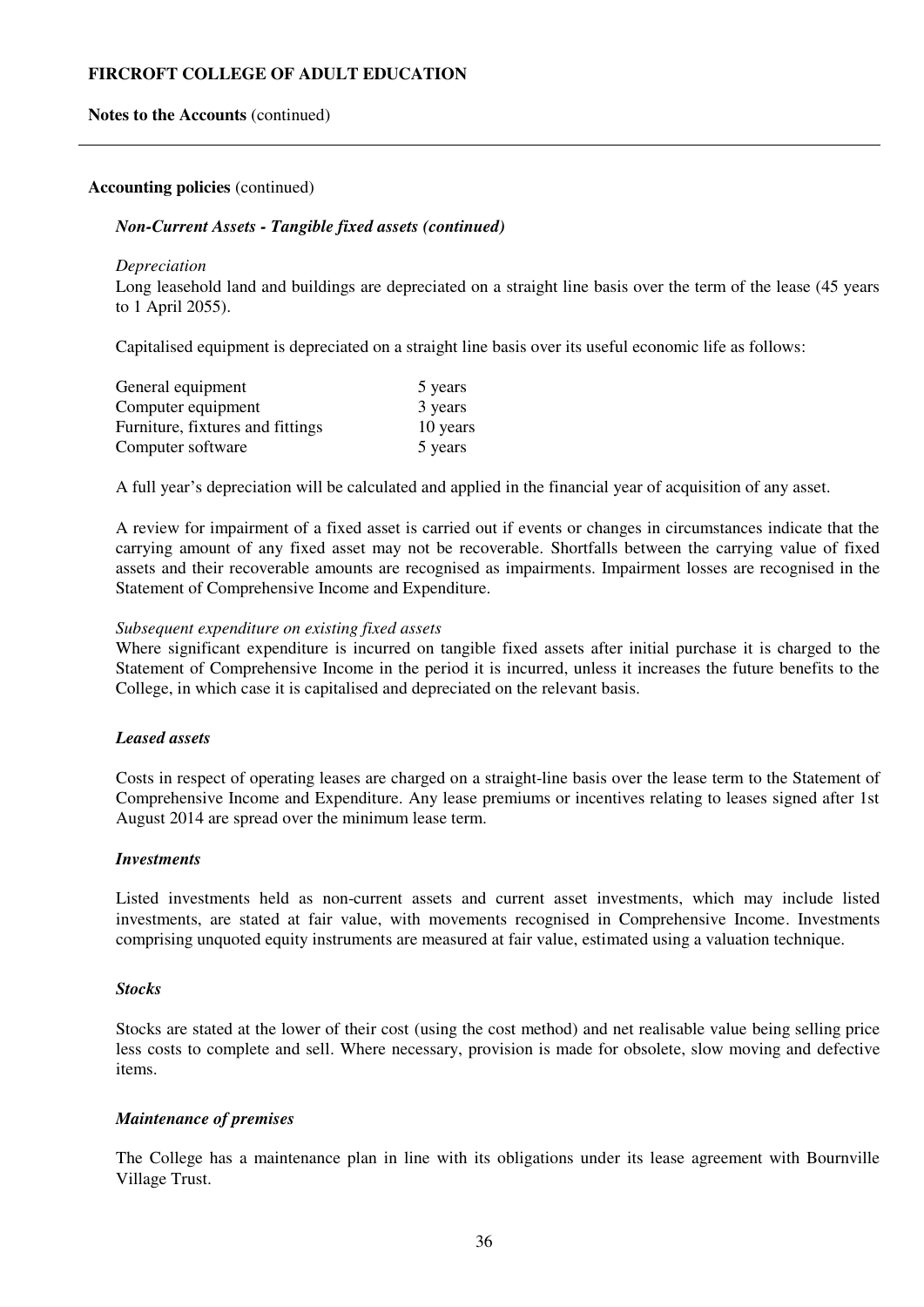**Notes to the Accounts** (continued)

#### **Accounting policies** (continued)

## **Financial liabilities and equity**

Financial liabilities and equity are classified according to the substance of the financial instrument's contractual obligations, rather than the financial instrument's legal form.

All loans, investments and short term deposits held by the College are classified as basic financial instruments in accordance with FRS 102. These instruments are initially recorded at the transaction price less any transaction costs (historical cost). FRS 102 requires that basic financial instruments are subsequently measured at amortised cost, however the College has calculated that the difference between the historical cost and amortised cost basis is not material and so these financial instruments are stated on the balance sheet at historical cost. Loans and investments that are payable or receivable within one year are not discounted.

#### *Taxation*

The College is considered to pass the tests set out in Paragraph 1 Schedule 6 Finance Act 2010 and therefore it meets the definition of a charity for UK corporation tax purposes. Accordingly, the College is potentially exempt from taxation in respect of income or capital gains received within categories covered by sections 478- 488 of the Corporation Tax Act 2010 or Section 256 of the Taxation of Chargeable Gains Act 1992, to the extent that such income or gains are applied exclusively to charitable purposes.

The College receives no similar exemption in respect of Value Added Tax. Irrecoverable VAT on inputs is included in the costs of such inputs and added to the cost of tangible fixed assets as appropriate, where the inputs themselves are tangible fixed assets by nature.

## *Cash and cash equivalents*

Cash includes cash in hand, and sums on short term deposits with recognised banks, investment managers, building societies and government securities. Deposits are repayable on demand if they are in practice available within 24 hours without penalty.

Cash equivalents are short term, highly liquid investments that are readily convertible to known amounts of cash with insignificant risk of change in value. An investment qualifies as a cash equivalent when it has maturity of 3 months or less from the date of acquisition.

#### *Provisions and contingent liabilities*

Provisions are recognised where the College has a present legal or constructive obligation as a result of a past event and it is probable that a transfer of economic benefit will be required to settle the obligation and a reliable estimate can be made of the amount of the obligation.

Where the effect of the time value of money is material, the amount expected to be required to settle the obligation is recognised at present value using a pre-tax discount rate. The unwinding of the discount is recognised as a finance cost in the statement of comprehensive income in the period it arises.

A contingent liability arises from a past event that gives the College a possible obligation whose existence will only be confirmed by the occurrence or otherwise of uncertain future events not wholly within the control of the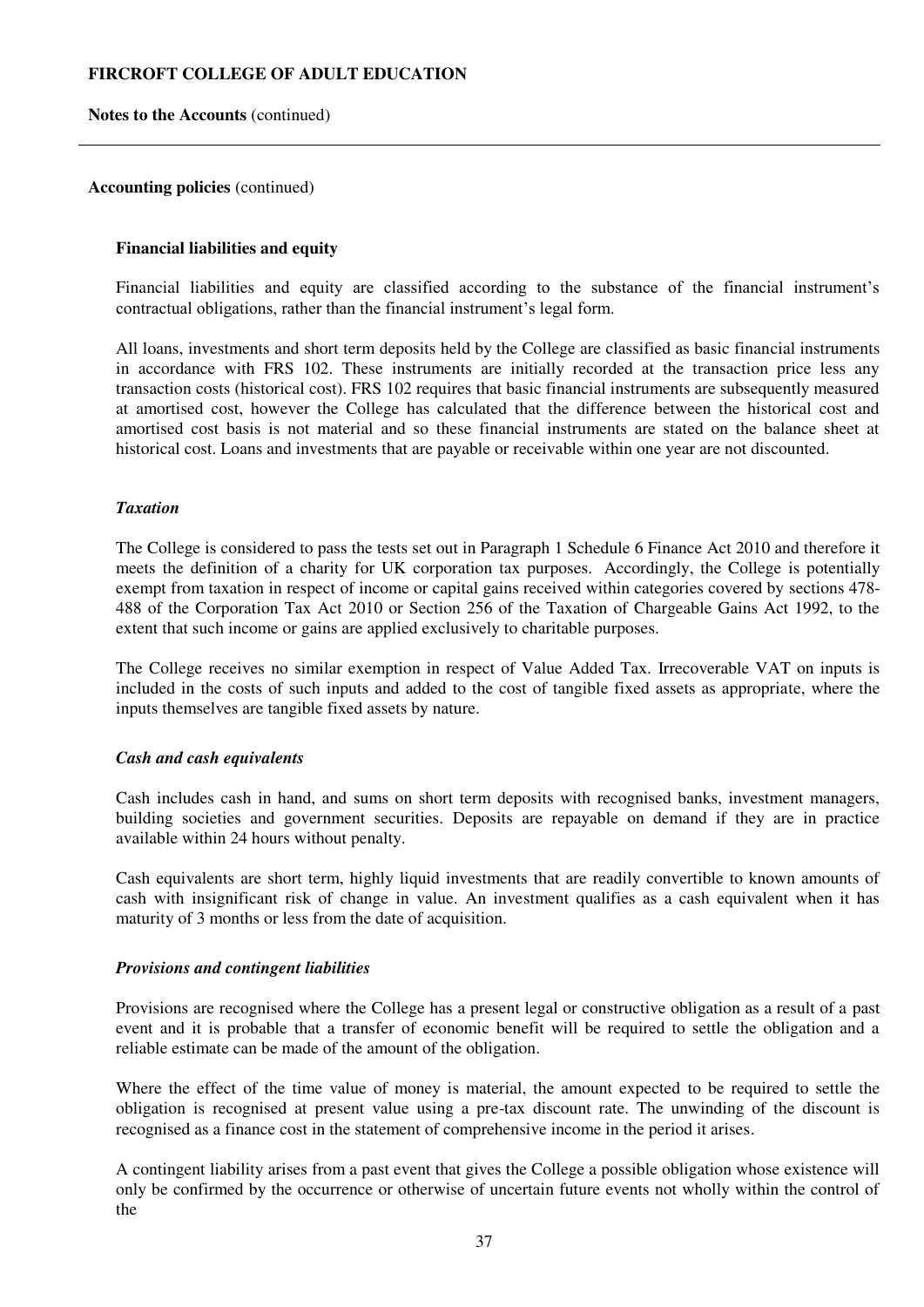#### **Notes to the Accounts** (continued)

#### **Accounting policies** (continued)

College. Contingent liabilities also arise in circumstances where a provision would otherwise be made but either it is not probable that an outflow of resources will be required or the amount of the obligation cannot be measured reliably.

Contingent liabilities are not recognised in the balance sheet but are disclosed in the notes to the financial statements.

#### *Judgements in applying accounting policies and key sources of estimation uncertainty*

In preparing these financial statements, management have made the following judgments:

- Determine whether leases entered into by the College either as a lessor or a lessee are operating or finance leases. These decisions depend on an assessment of whether the risks and rewards of ownership have been transferred from the lessor to the lessee on a lease by lease basis.
- Determine whether there are indicators of impairment of the group's tangible assets. Factors taken into consideration in reaching such a decision include the economic viability and expected future financial performance of the asset and where it is a component of a larger cash-generating unit, the viability and expected future performance of that unit.

#### *Other key sources of estimation uncertainty*

### *Tangible fixed assets*

The total figure for Tangible Fixed Assets includes £1,281,900 which is the value, deemed cost, ascribed to the financial benefit of the long leasehold properties transferred to Fircroft College by professional valuers in 2009 and 2010.

Tangible fixed assets are depreciated over their useful lives taking into account residual values, where appropriate. The actual lives of the assets and residual values are assessed annually and may vary depending on a number of factors. In re-assessing asset lives, factors such as technological innovation and maintenance programmes are taken into account. Residual value assessments consider issues such as future market conditions, the remaining life of the asset and projected disposal values. As noted above the long leasehold property is depreciated over the remaining lease term.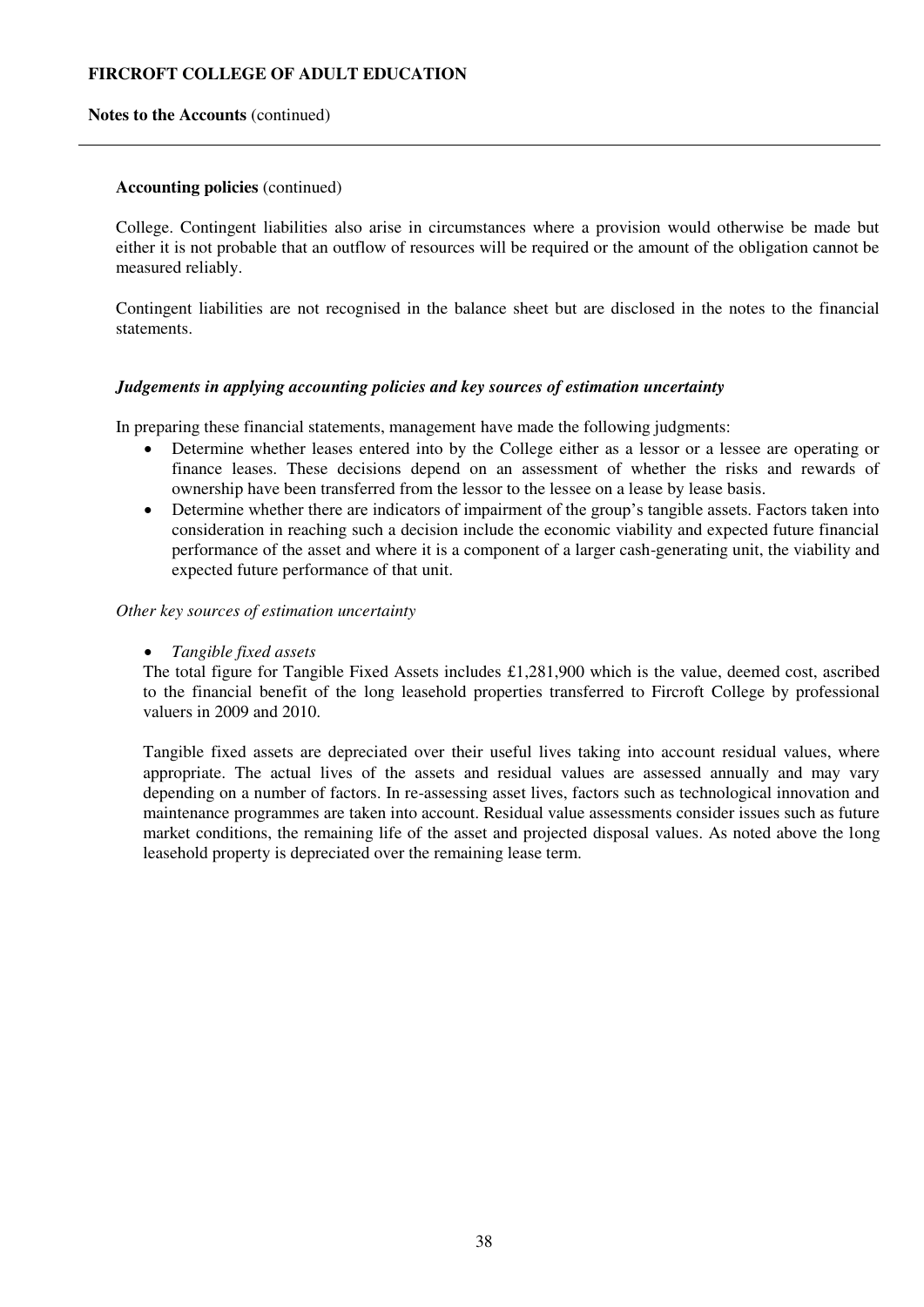# **Notes to the Accounts** (continued)

# **1 Funding Body Grants**

|                                                      | 2020      | 2019      |
|------------------------------------------------------|-----------|-----------|
|                                                      | £         | £         |
| Recurrent grants                                     |           |           |
| ESFA delivery                                        | 1,501,575 | 1,572,621 |
| ESFA student support funds                           | 328,433   | 321,750   |
| West Midlands Combined Authority delivery            | 550,000   |           |
| Specific grants                                      |           |           |
| Teachers Pension Scheme contributory grant           | 29,340    |           |
| Release of government capital grants                 | 20,000    | 20,000    |
| <b>Total</b>                                         | 2,429,348 | 1,914,371 |
|                                                      |           |           |
| <b>Tuition Fees and Education Contracts</b><br>2     |           |           |
|                                                      | 2020      | 2019      |
|                                                      | £         | $\pounds$ |
| Advanced level course fees for learners aged over 24 | 46,596    | 41,300    |
| <b>Tuition</b> fees                                  | 11,308    | 12,955    |
| Education contracts                                  | 198,614   | 67,567    |
| <b>Total</b>                                         | 256,518   | 121,822   |
|                                                      |           |           |
| <b>Other Income</b><br>3                             |           |           |
|                                                      | 2020      | 2019      |
|                                                      | £         | $\pounds$ |
| Residencies, catering and conferences                | 13,551    | 52,064    |
| Miscellaneous income                                 | 4,435     | 32,425    |
| <b>Total</b>                                         | 17,986    | 84,489    |
|                                                      |           |           |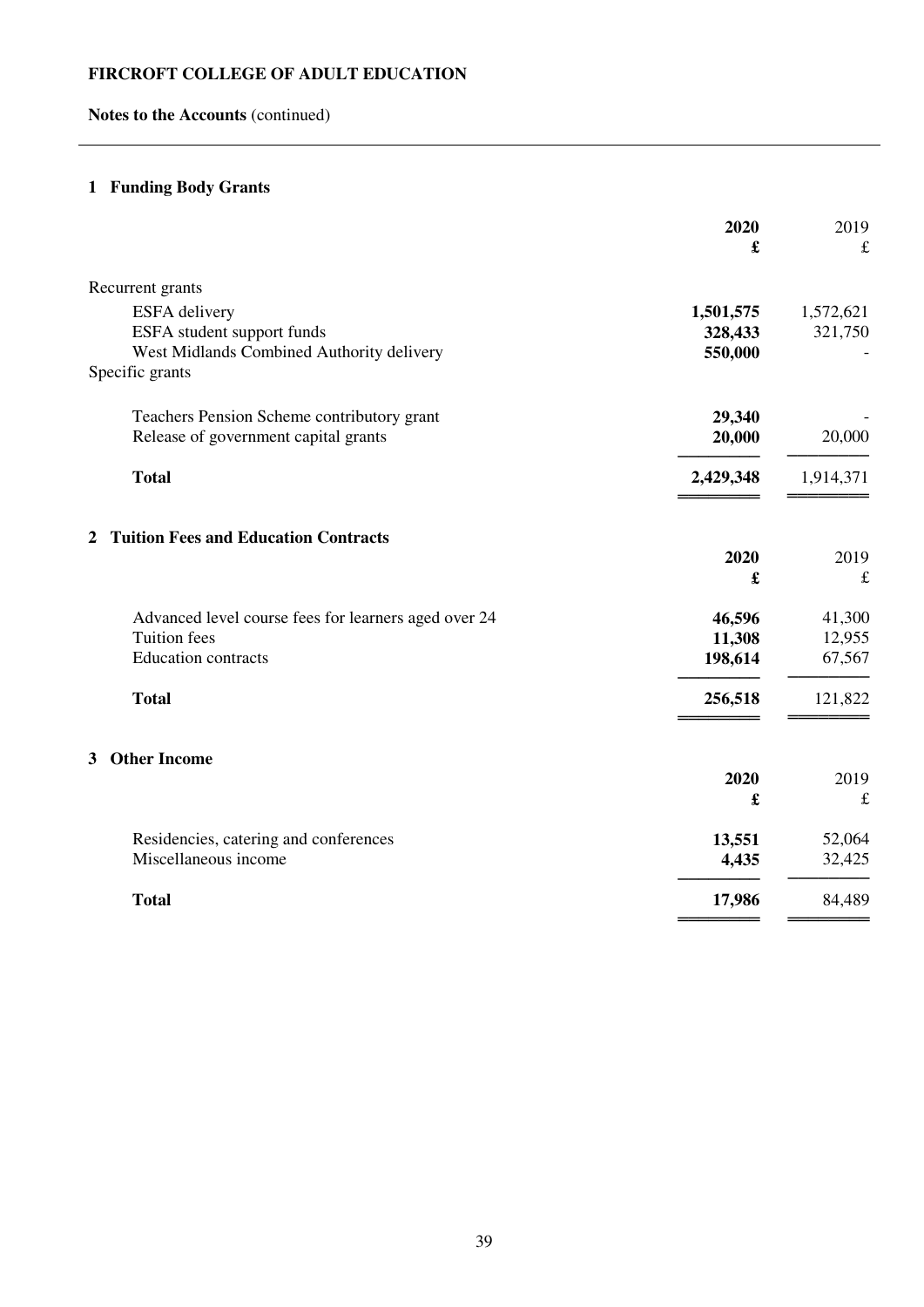# **Notes to the Accounts** (continued)

# **4 Investment Income**

|    |                                    | 2020<br>£ | 2019<br>$\mathbf f$ |
|----|------------------------------------|-----------|---------------------|
|    |                                    |           |                     |
|    | Other investment income            | 131,865   | 143,869             |
|    | Other interest receivable          | 1,058     | 1,816               |
|    | <b>Total</b>                       | 132,923   | 145,685             |
| 5. | <b>Donations</b>                   | 2020      | 2019                |
|    |                                    | £         | $\mathbf f$         |
|    | Donation for upkeep of the gardens | 2,000     | 15,500              |
|    | Other Donations and Bequests       | 11,000    |                     |
|    | <b>Total</b>                       | 13,000    | 15,500              |
|    |                                    |           |                     |

# **6 Staff Costs**

The average number of persons (including key management personnel) employed by the College during the year, on an average headcount basis, was:

| No.       | 2019<br>No. (Restated)  |
|-----------|-------------------------|
|           | 12                      |
| 55        | 72                      |
| 72        | 84                      |
|           |                         |
|           | 2019                    |
|           | $\pounds$               |
| 1,367,641 | 1,166,454               |
| 119,033   | 103,104                 |
| 163,204   | 114,768                 |
| 1,649,878 | 1,384,326               |
| 78,246    | 78,110                  |
| 1,728,124 | 1,462,436               |
| 3,500     | 21,666                  |
| 1,731,624 | 1,484,102               |
|           | 2020<br>17<br>2020<br>£ |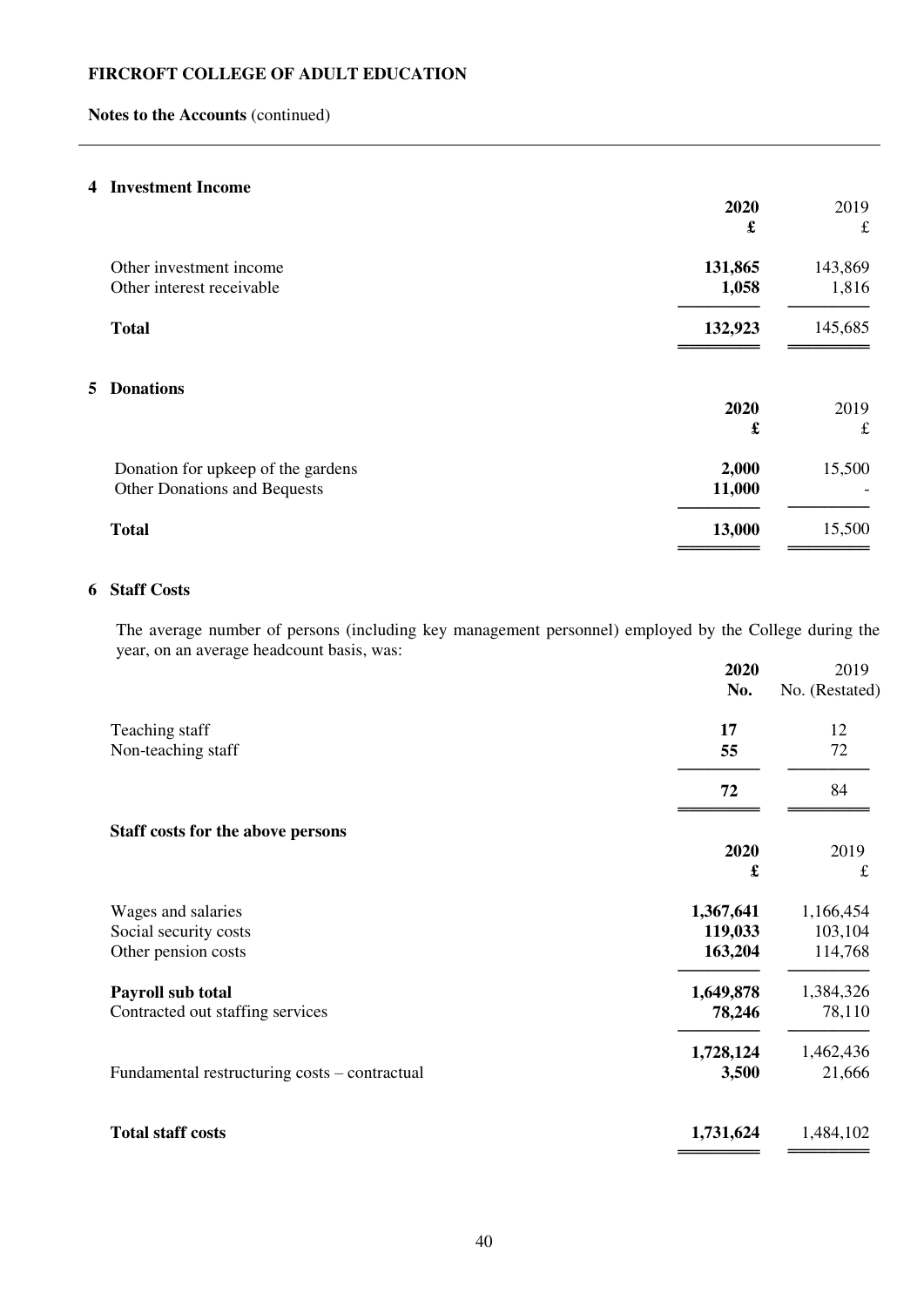#### **Notes to the Accounts** (continued)

#### **6 Staff Costs** (continued)

#### **Key management personnel**

Key management personnel are those persons having authority and responsibility for planning, directing and controlling the activities of the College and are represented by the Principal and the Vice Principal.

The Governing Body works to an agreed process of reviewing the remuneration of the senior post holders based on review against whole college performance measures, as previously defined by governors and used for college wide pay reviews, and relevant benchmarking. The Remuneration Committee receives reports directly from Head of People and Commercial Development (who performs this role on behalf of the Committee). The Remuneration Committee evaluates the whole college performance measures and reviews benchmarking data from other IAL's, where available, and the AOC, then agrees recommendations to be made to the full Governing Body for any changes in remuneration. The principles of fairness, independence, justification and transparency are delivered through the agreed procedure and reporting process.

Staff costs include compensation paid to key management personnel for loss of office.

### **7 Emoluments of Key management personnel, Accounting Officer and other higher paid staff**

|                                                                             | <b>2020</b><br>N <sub>0</sub> | 2019<br>No |
|-----------------------------------------------------------------------------|-------------------------------|------------|
| Number of key management personnel including the Accounting<br>Officer was: | $2^{\circ}$                   |            |

The number of key management personnel and other staff who received annual emoluments, excluding employer contributions to national insurance and pensions but including benefits in kind, above £60,000 was:

|                           | Key management personnel |                          | Other staff |      |
|---------------------------|--------------------------|--------------------------|-------------|------|
|                           | 2020                     | 2019                     | 2020        | 2019 |
|                           | No.                      | No.                      | No.         | No.  |
| £60,001 to £65,000 p.a.   |                          | $\overline{\phantom{a}}$ |             |      |
| £95,001 to £100,000 p.a.  |                          |                          | -           |      |
| £100,001 to £105,000 p.a. |                          | $\overline{\phantom{0}}$ |             |      |
|                           |                          |                          |             |      |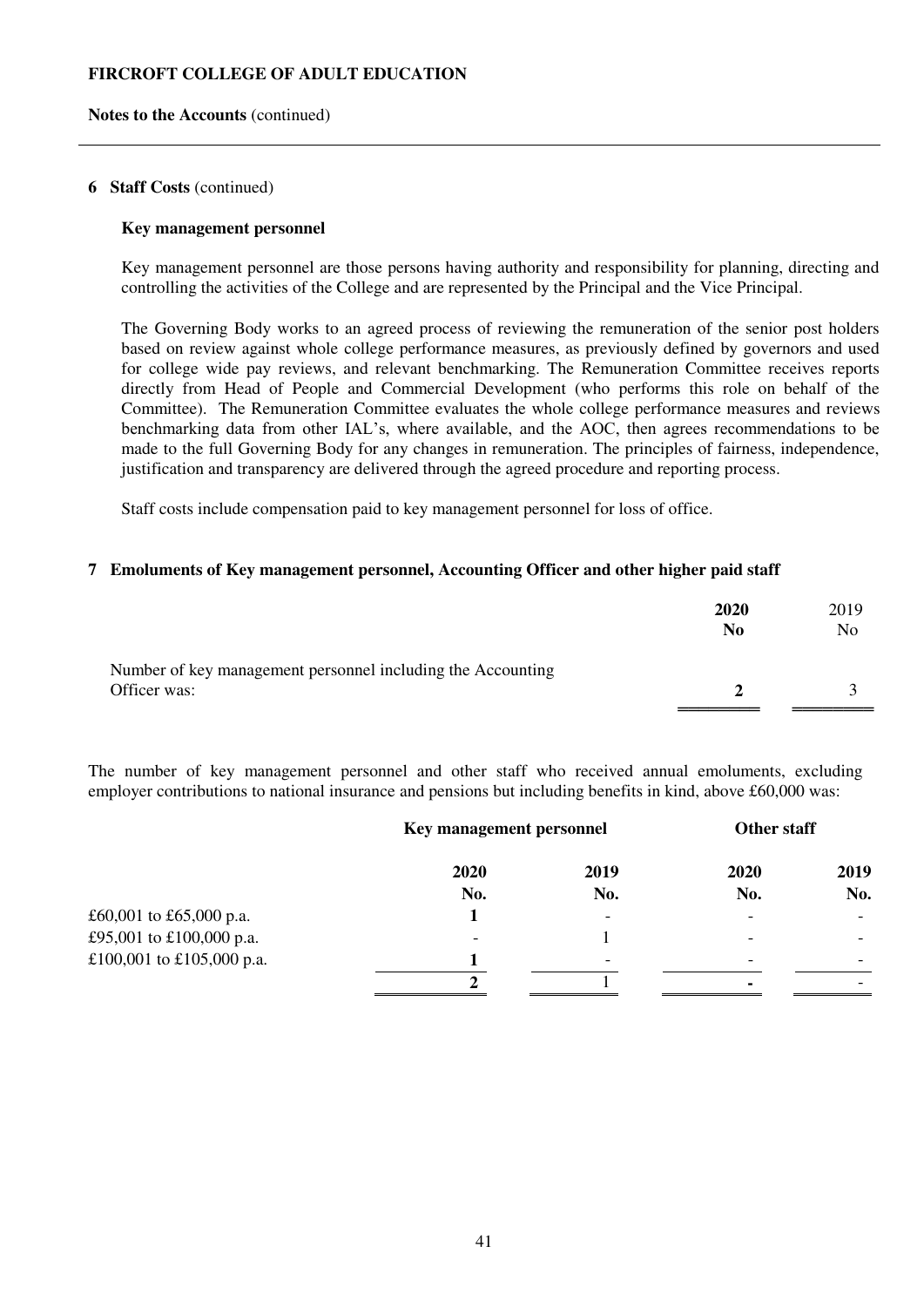#### **Notes to the Accounts** (continued)

| 7 Emoluments of Key management personnel, Accounting Officer and other higher paid staff (continued) |         |         |
|------------------------------------------------------------------------------------------------------|---------|---------|
| Key management personnel emoluments are made up as follows:                                          | 2020    | 2019    |
|                                                                                                      | £       | £       |
| <b>Salaries</b>                                                                                      | 161,646 | 210,842 |
| Social security costs                                                                                | 19,911  | 25,341  |
|                                                                                                      | 181,557 | 236,183 |
| Pension contributions                                                                                | 38,278  | 34,456  |
| <b>Total emoluments</b>                                                                              | 219,835 | 270,639 |
|                                                                                                      |         |         |

There were no amounts due to key management personnel that were waived in the year, nor any salary sacrifice arrangements in place.

The above compensation includes amounts paid to the Principal and Chief Executive who is the accounting officer and who is also the highest paid member of staff. Their pay and remuneration is as follows:

|                       | 2020<br>£ | 2019<br>$\mathbf f$ |
|-----------------------|-----------|---------------------|
| <b>Salaries</b>       | 100,614   | 96,796              |
| Pension contributions | 23,825    | 15,952              |
|                       | 124,439   | 112,748             |

The pension contributions in respect of the Accounting Officer and senior post-holders are in respect of employer's contributions to the Teachers' Pension Scheme or College scheme as appropriate. These are all paid at the same rate as for all other members of the Teachers' Pension Scheme.

The Governors of the College, other than the Accounting Officer and staff members, did not receive any payment from the institution other than the reimbursement of travel and subsistence expenses incurred in the course of their duties. The College does not have any overseas activities. Compensation for loss of office has been paid to one former member of key management personnel.

## **Compensation for loss of office paid to former key management personnel**

|                                                           | 2020 | 2019   |
|-----------------------------------------------------------|------|--------|
| Compensation paid to the former post-holder – contractual |      | 19,841 |

The severance payment was approved by the College's Remuneration Committee and Governing Body.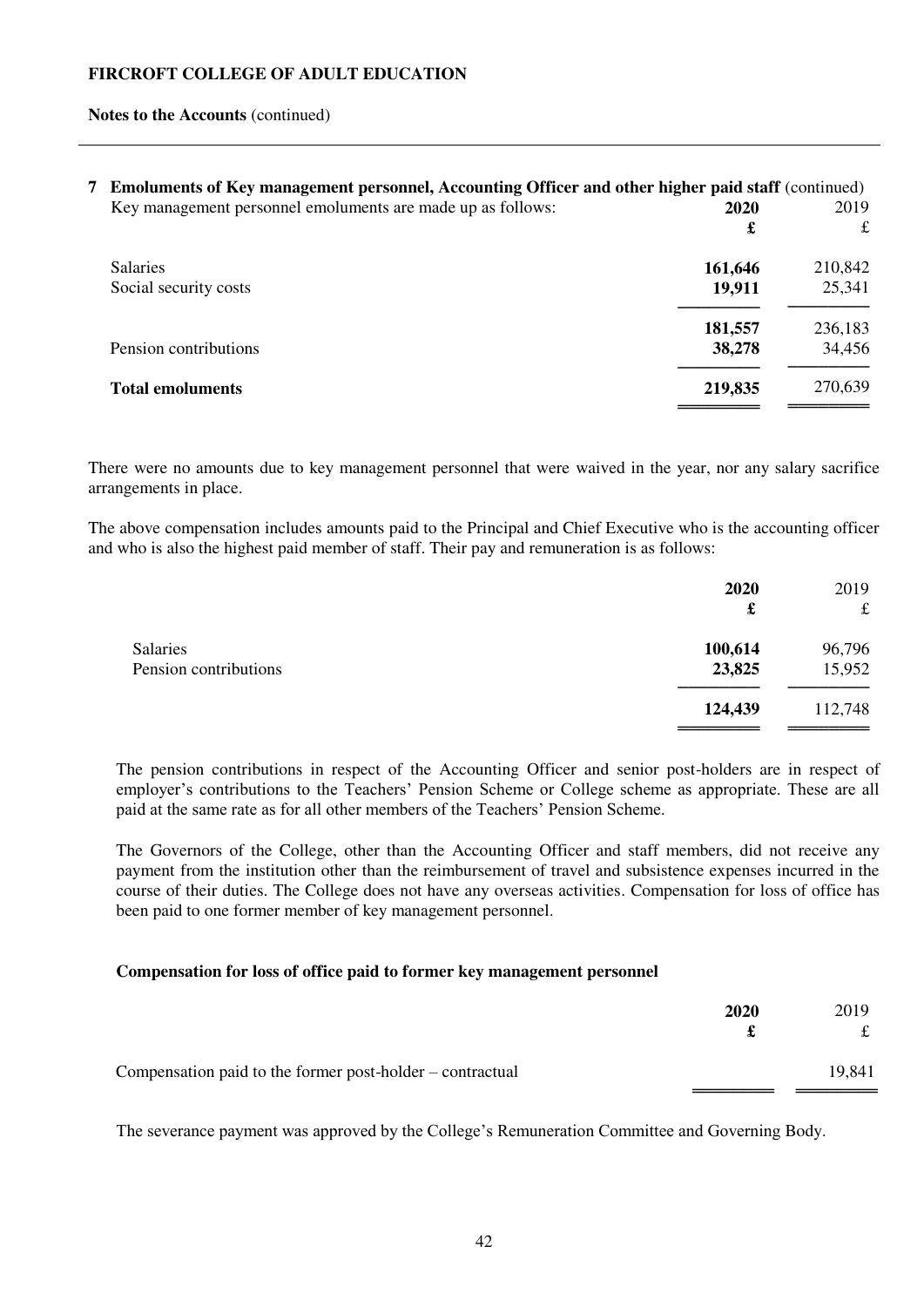**Notes to the Accounts** (continued)

## **7 Emoluments of Key management personnel, Accounting Officer and other higher paid staff** (continued)

|                                                                                 | 2020 | 2019 |
|---------------------------------------------------------------------------------|------|------|
| Principal's basic salary as a multiple of the median of all staff               | 5.4  | 5.4  |
| Principal and CEO's total remuneration as a multiple of the median of all staff | 5.45 | 5.4  |

# **8 Other operating expenses**

| 2020<br>£ | 2019<br>$\mathbf f$ |
|-----------|---------------------|
|           | 102,000             |
| 435,577   | 394,159             |
| 118,686   | 118,142             |
| 669,937   | 614,301             |
|           | 115,674             |

The College has a contractual obligation to maintain the buildings it leases from Bourneville Village Trust and consequently has a planned maintenance programme for these buildings. More information can be found in the Report of the Governing Body, Capital base and planned maintenance, on page 6.

|                                                                | 2020   | 2019   |
|----------------------------------------------------------------|--------|--------|
| Other operating expenses include:                              | £      | £      |
| Auditor's remuneration:                                        |        |        |
| - Financial statements audit                                   | 10,740 | 9,732  |
| - Other services provided by the financial statements auditors | 8,304  | 7,596  |
| - Internal auditors' remuneration                              | 8,244  | 10,680 |
| Hire of land and buildings under operating leases              | 149    | 149    |
|                                                                |        |        |

# **9 Taxation**

The Governors do not believe the College to be liable for any income tax arising out of its activities during either year.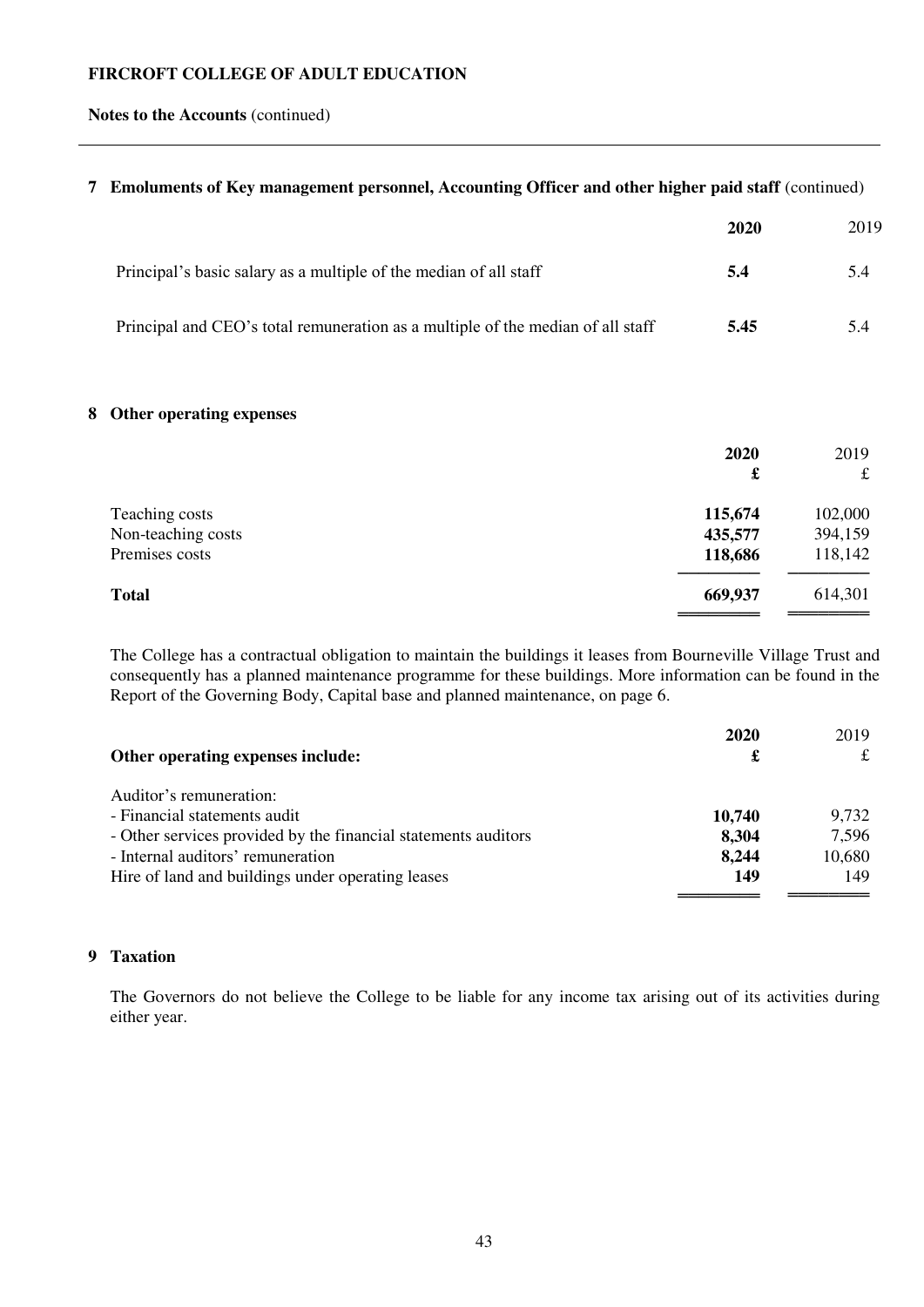# **Notes to the Accounts** (continued)

# **10 Tangible fixed assets**

|                                                                        | Land and       |               |                      |
|------------------------------------------------------------------------|----------------|---------------|----------------------|
|                                                                        | buildings long | Equipment     |                      |
|                                                                        | leasehold      | and furniture | <b>Total</b>         |
|                                                                        | £              | £             | $\pmb{\mathfrak{L}}$ |
| <b>Cost or valuation</b>                                               |                |               |                      |
| At 1 August 2019                                                       | 3,418,577      | 679,065       | 4,097,642            |
| Additions                                                              | 118,876        | 160,647       | 279,523              |
| Disposals                                                              |                | (76, 612)     | (76, 612)            |
|                                                                        |                |               |                      |
| At 31 July 2020                                                        | 3,537,453      | 763,100       | 4,300,553            |
|                                                                        |                |               |                      |
|                                                                        |                |               |                      |
| Depreciation                                                           |                |               |                      |
| At 1 August 2019                                                       | 1,384,947      | 427,030       | 1,811,977            |
| Charge for the year                                                    | 64,138         | 137,195       | 201,333              |
| Eliminated in respect of disposals                                     |                | (76, 612)     | (76,612)             |
|                                                                        |                |               |                      |
| At 31 July 2020                                                        | 1,449,085      | 487,613       | 1,936,698            |
|                                                                        |                |               |                      |
|                                                                        |                |               |                      |
| Net book value at 31 July 2020                                         | 2,088,368      | 275,487       | 2,363,855            |
|                                                                        |                |               |                      |
|                                                                        |                |               |                      |
| Net book value at 31 July 2019                                         | 2,033,630      | 252,035       | 2,285,665            |
|                                                                        |                |               |                      |
|                                                                        |                |               |                      |
|                                                                        |                |               |                      |
| <b>11 Non-current investments</b>                                      |                |               |                      |
|                                                                        |                | 2020          | 2019                 |
|                                                                        |                | £             | $\pounds$            |
| Balance at 1 August 2019                                               |                | 3,739,493     | 3,766,537            |
| Additions at cost                                                      |                | 367,345       | 406,291              |
| Disposals at book value (proceeds £363,422, realised losses £(81,401)) |                | (444, 823)    | (527, 053)           |
| Net (losses) gains on revaluation at 31 July 2020                      |                | (257, 896)    | 93,718               |
|                                                                        |                |               |                      |
| Market value at 31 July 2020                                           |                | 3,404,119     | 3,739,493            |
|                                                                        |                |               |                      |
| Cash held by investment managers                                       |                | 103,409       | 23,212               |
|                                                                        |                |               |                      |
| <b>Balance at 31 July 2020</b>                                         |                | 3,507,528     | 3,762,705            |
|                                                                        |                |               |                      |
| Represented by:                                                        |                |               |                      |
| Fixed interest stocks (listed)                                         |                | 799,874       | 879,894<br>1,776,626 |
| Equities and unit trusts (listed)                                      |                | 1,611,878     |                      |
| Overseas (listed)                                                      |                | 992,367       | 1,082,973            |
| Cash balances                                                          |                | 103,409       | 23,212               |
|                                                                        |                |               |                      |
| <b>Total</b>                                                           |                | 3,507,528     | 3,762,705            |
| <b>Total cost of listed investments</b>                                |                | 2,639,578     | 2,616,933            |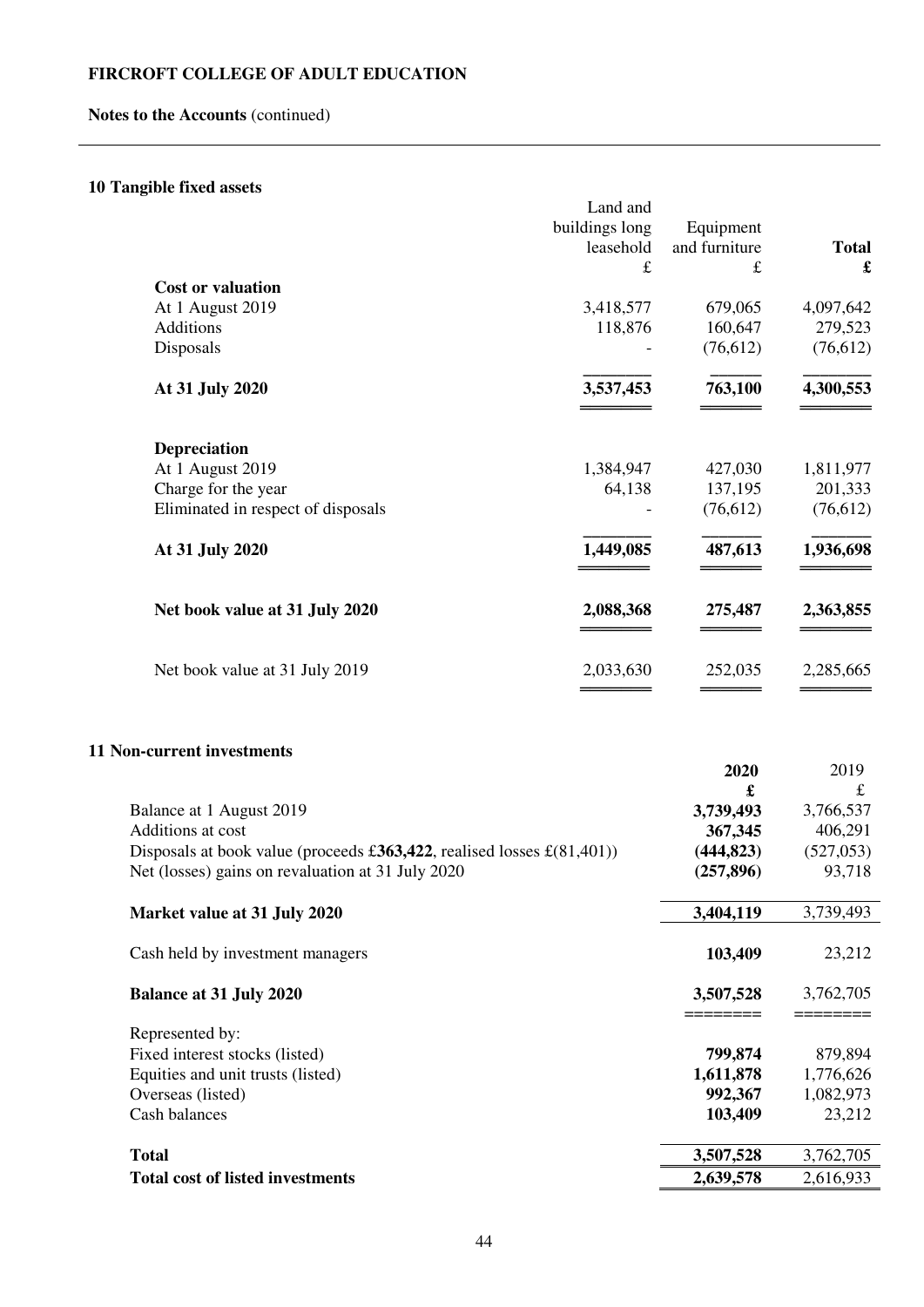# **Notes to the Accounts** (continued)

# **12 Debtors**

| 2020<br>£ | 2019<br>$\pounds$ |
|-----------|-------------------|
|           | 45,030            |
| 14,132    | 19,059            |
| 73,197    | 70,447            |
| 87,329    | 134,536           |
| 2020      | 2019              |
| £         | $\pounds$         |
| 148,666   | 148,695           |
|           | 148,695           |
|           | 148,666           |

Deposits are held with banks and building societies operating in the London market and licensed by the Financial Conduct Authority with more than three months maturity at the balance sheet date.

# **14 Creditors: Amounts Falling Due within One Year**

|         | £                |
|---------|------------------|
|         | 52,394           |
|         | 64,014           |
| 33,284  | 30,393           |
| 54,321  | 70,222           |
| 20,000  | 20,000           |
|         | 79,928           |
| 264,526 | 316,951          |
|         | 92,280<br>64,641 |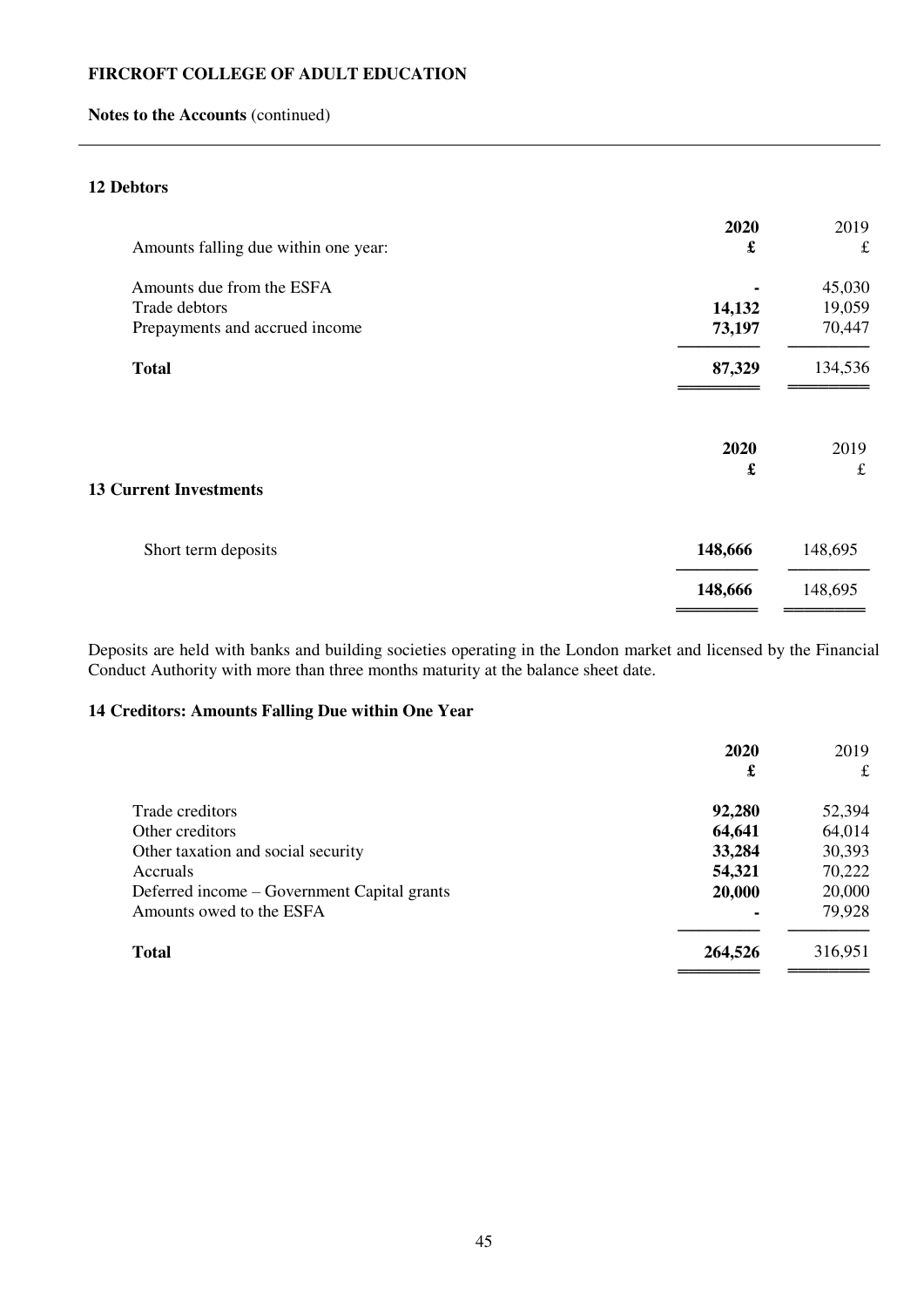# **Notes to the Accounts** (continued)

# **15 Creditors: Amounts Falling Due after One Year**

|                                             | 2020<br>£ | 2019<br>$\pounds$ |
|---------------------------------------------|-----------|-------------------|
| Deferred income – Government Capital grants | 610,135   | 630,135           |
| <b>16 Restricted Reserves</b>               |           |                   |
|                                             | 2020      | 2019              |
|                                             | £         | $\pounds$         |
| <b>Centenary Appeal</b>                     | 30,280    | 30,280            |
| Student Hardship                            | 8,444     | 8,444             |
| Work with ex-offenders                      | 13,228    | 13,228            |
|                                             |           |                   |
| <b>Total</b>                                | 51,952    | 51,952            |
|                                             |           |                   |

# **17 Cash and cash equivalents and analysis of changes in net debt**

|                                     |         | Cash         |         |  |
|-------------------------------------|---------|--------------|---------|--|
|                                     | 2019    | <b>Flows</b> | 2020    |  |
|                                     | £       | £            | £       |  |
| Cash at bank and in hand            | 439,259 | 59,437       | 498,696 |  |
| Cash held in short term investments | 148,695 | (29)         | 148,666 |  |
| Cash held by investment managers    | 23,212  | 80,197       | 103,409 |  |
| Net Funds                           | 611,166 | 139,605      | 750,771 |  |
|                                     |         |              |         |  |

# **18 Lease obligations**

At 31 July the College had minimum lease payments under non-cancellable operating leases as follows:

| Future minimum lease payments due                 | 2020  | 2019  |
|---------------------------------------------------|-------|-------|
|                                                   | £     | £     |
| <b>Land and buildings</b>                         |       |       |
| Not later than one year                           | 149   | 149   |
| Later than one year and not later than five years | 596   | 596   |
| Later than five years                             | 4,424 | 4,573 |
|                                                   | 5,169 | 5,318 |
|                                                   |       |       |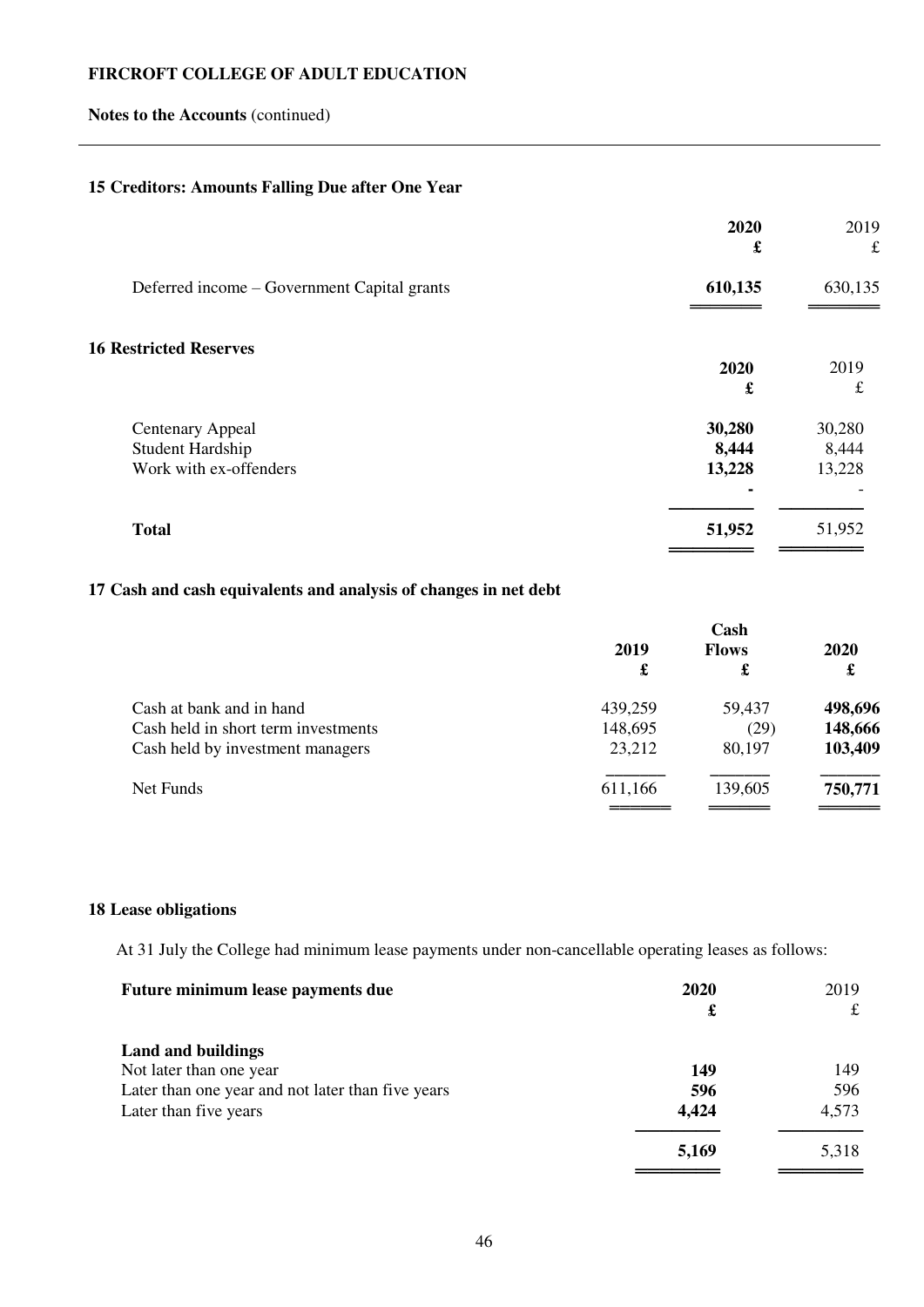#### **Notes to the Accounts** (continued)

#### **18 Lease obligations** (continued)

| <b>Other</b><br>Not later than one year<br>Later than one year and not later than five years | 8,454<br>18,322 | 7,914<br>25,156 |
|----------------------------------------------------------------------------------------------|-----------------|-----------------|
|                                                                                              | 26,776          | 33,070          |
| Total lease payments due                                                                     | 31,945          | 38,389          |

#### **19 Contingent liabilities and post balance sheet events**

During 2019 the DfE signalled its intention to undertake a review of residential funding policy, and in August 2020 the ESFA informed the College of its intent to perform a targeted assurance review of residential and learner support funding across the four Specially Designated Institutions (SDI's) remaining in England.

The ESFA tasked the Provider Market Oversight Assurance Team (PMOA) to undertake its review with the following scope "This assurance review has been assigned to the team because of concerns that have been identified following both an audit at Ruskin College and an analysis of the data supplied by the three Specialist Designated Institutions (SDIs) in response to the preliminary work for the review of the residential access funding for 2021/22. This targeted assurance review will allow the ESFA to quantify any funds at risk for the three SDIs concerned".

In further clarification received on the 10<sup>th</sup> September 2020 from the ESFA PMOA team the scope of their review was identified as residential and learner support funding claimed by the College in 2018/19 and 2019/20.

Since 2013/14 the College has followed the funding terms included within an agreement between the SDI's and ESFA (an agreement recognised by the ESFA). However ESFA claim they have changed and modified their Funding Rules since 2013/14, but without specific notice of change to the SDI's or of fundamental change from the nature of the 2013/14 agreement.

ESFA PMOA Team in January 2021 have provided their initial valuation of variance in treatment from the 2013/14 agreement to their latest funding rules. For the years under review (2018/19 and 2019/20) they have calculated a preliminary variance of £309k - £350k in favour of ESFA. ESFA have indicated they will seek to recover this value from the College. Furthermore, they have verbally indicated that they reserve the right to further review years 2016/17 and 2017/18, but have given no indication of recovery considerations.

ESFA are yet to provide the College with formal notification of the claim, or the basis upon which they are seeking clawback The College has not agreed with any of the claim(s), had no opportunity to review or challenge the ESFA's position or assessment, and no payment timetable exists.

Based on the information available to Governors when approving the financial statements, no evidence has been provided that ESFA's position is legally valid or enables the probability or amount of any potential obligation to be measured with sufficient reliability. The College has engaged legal advice in the determination of this matter.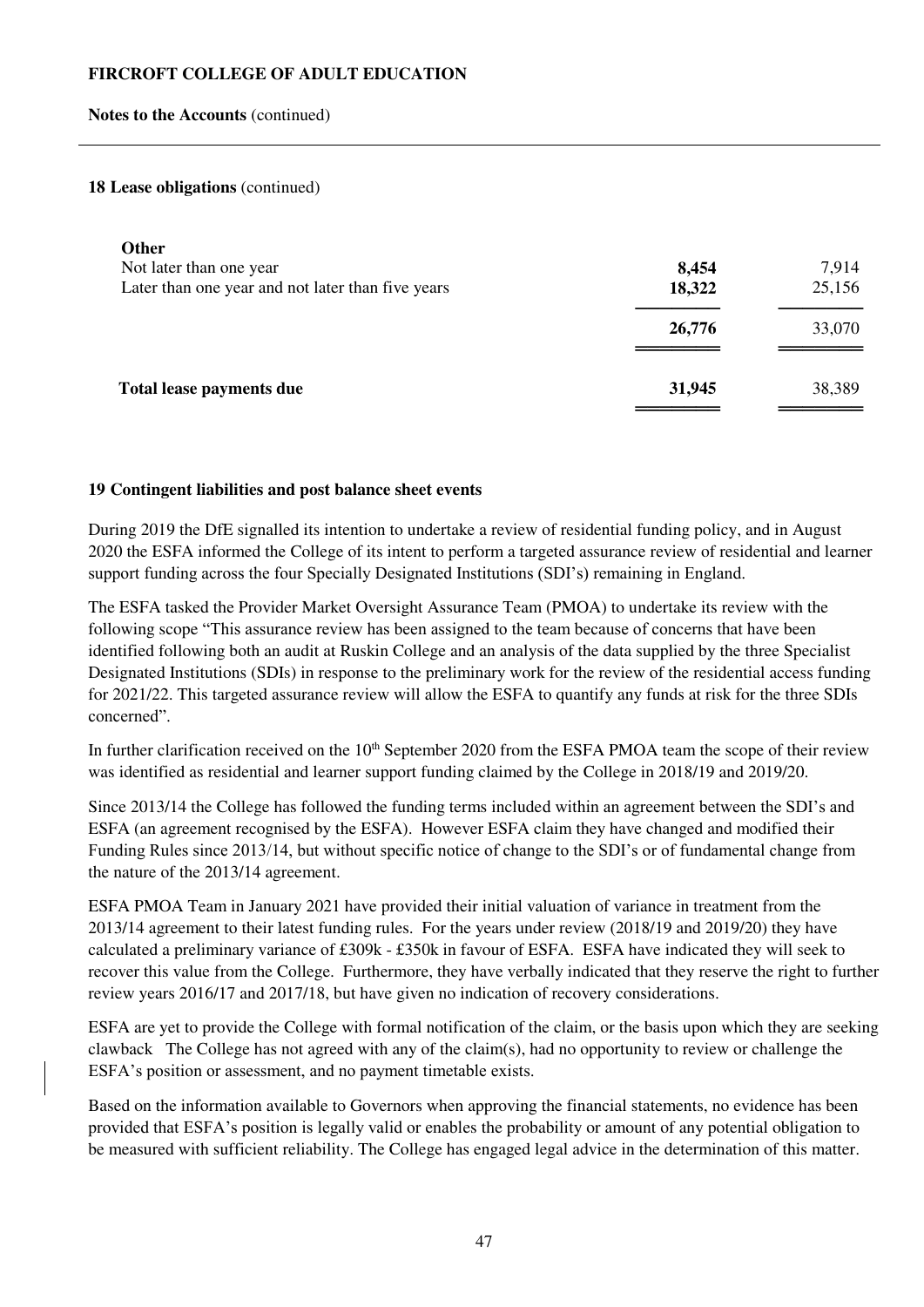### **Notes to the Accounts** (continued)

Governors have specifically considered the implications of the interim ESFA report against these financial statements, current liquidity, and forward business plans. They continue to believe the College remains viable and robust.

## **20 Related party transactions**

#### **a) Funding Bodies**

Transactions with the ESFA are detailed in notes 1, 11, 12 and 13.

#### **b) Governors**

The total expenses paid to or on behalf of the Governors during the year was £984 in respect of 1 governor (2019: £1,027; in respect of 3 governors). This represents travel and subsistence expenses and other out of pocket expenses incurred in attending Governor meetings and charity events in their official capacity.

No Governor has received any remuneration or waived payments from the College during the year (2019: none).

#### **c) Other related parties**

A total amount of £10,875 of consulting fees in the year (2019 - £12,163) were paid to the husband of the Chair of Governors for the provision of specialist sector knowledge and support in areas of financial modelling and management information systems. A balance of £nil (2019 - £nil) was due to them at year end. The College sought and gained Charity Commission approval for this appointment, which was approved by Governing Body in December 2019.

A total amount of £39,581 (2019 - £43,571) were paid to companies within the Pertemps Group under long established agreements. A balance of £nil (2019 - £11,503) was due to them at year end. The wife of the governor Mr Earl Hibbert is a salaried director with Pertemps. Mr Hibbert became a governor of the College in October 2018, and subsequent to the arrangements with Pertemps, and resigned in December 2019.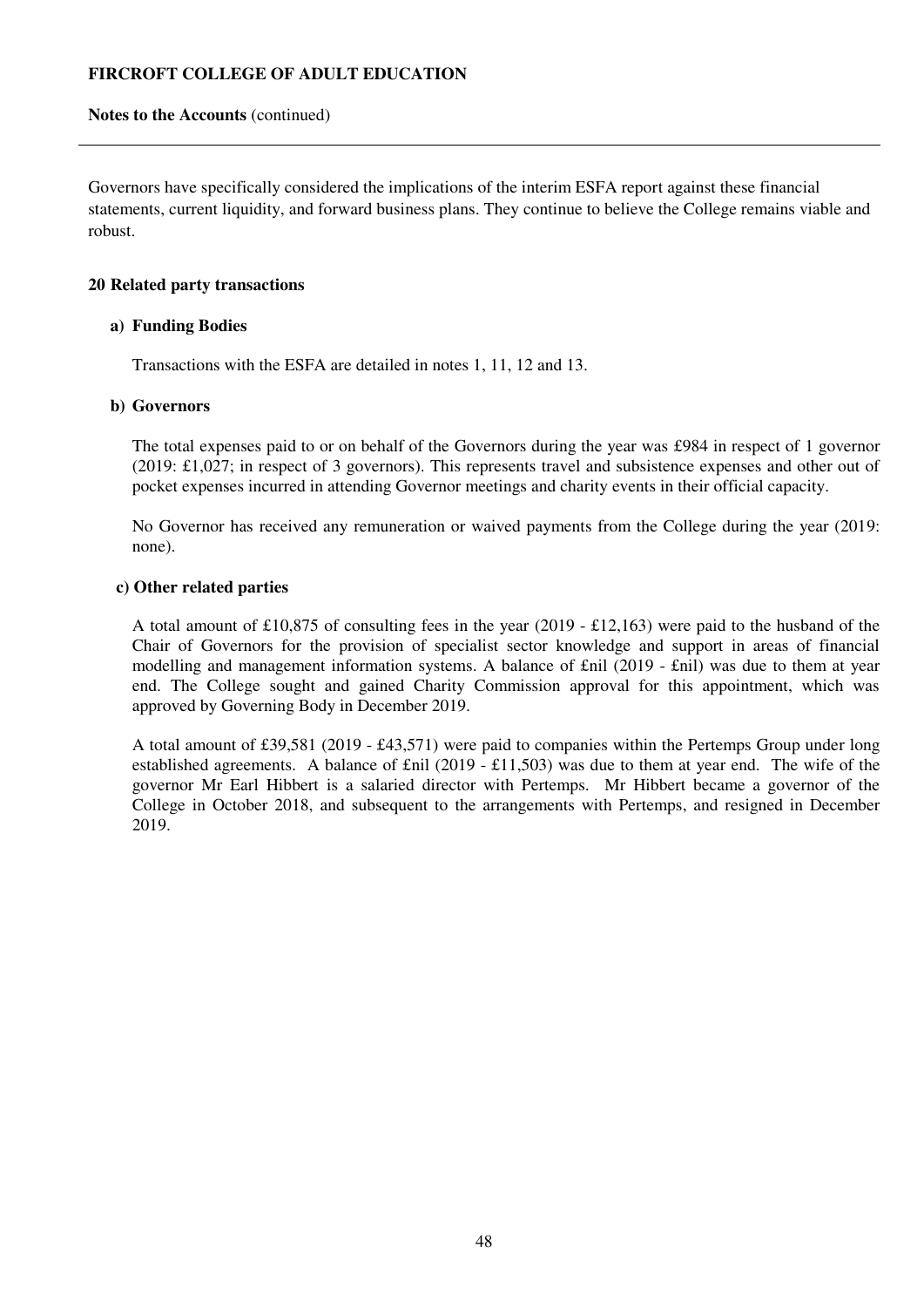#### **Notes to the Accounts** (continued)

#### **21 Pension and similar obligations**

The College's employees belong to two principal pension schemes, the Teachers Pension Scheme England and Wales ('TPS') for academic staff and a group pension plan for non-academic staff. The group pension plan is administered by The People's Pension. The TPS scheme is a defined benefit scheme and the group pension plan is a defined contribution scheme. The College pays employer contributions at a rate 23.68%.

The pension costs are assessed in accordance with the advice of independent qualified actuaries. The latest formal actuarial valuation of the TPS was 31 March 2012.

#### **Total pension cost for the year**

|                                                       | 2020    | 2019    |
|-------------------------------------------------------|---------|---------|
|                                                       |         |         |
| Teachers' Pension Scheme; employer contributions paid | 107,585 | 58,353  |
| Group Pension Plan: employer contributions paid       | 55,758  | 56,540  |
| Total pension cost for the year                       | 163,343 | 114,893 |
|                                                       |         |         |

There were outstanding contributions of £21,099 at 31 July 2020 (2019 - £16,004).

## **Teachers' Pension Scheme**

The Teachers' Pension Scheme (TPS) is a statutory, contributory, defined benefit scheme, governed by the Teachers' Pension Scheme Regulations 2014. These regulations apply to teachers in schools, colleges and other educational establishments. Membership is automatic for teachers and lecturers at eligible institutions. Teachers and lecturers are able to opt out of the TPS.

The TPS is an unfunded scheme and members contribute on a 'pay as you go' basis – these contributions, along with those made by employers, are credited to the Exchequer under arrangements governed by the above Act. Retirement and other pension benefits are paid by public funds provided by Parliament.

Under the definitions set out in FRS 102 (28.11), the TPS is a multi-employer pension plan. The College is unable to identify its share of the underlying assets and liabilities of the plan.

Accordingly, the College has taken advantage of the exemption in FRS 102 and has accounted for its contributions to the scheme as if it were a defined-contribution plan. The College has set out above the information available on the plan and the implications for the College in terms of the anticipated contribution rates.

The valuation of the TPS is carried out in line with regulations made under the Public Service Pension Act 2013. Valuations credit the teachers' pension account with a real rate of return assuming funds are invested in notional investments that produce that real rate of return.